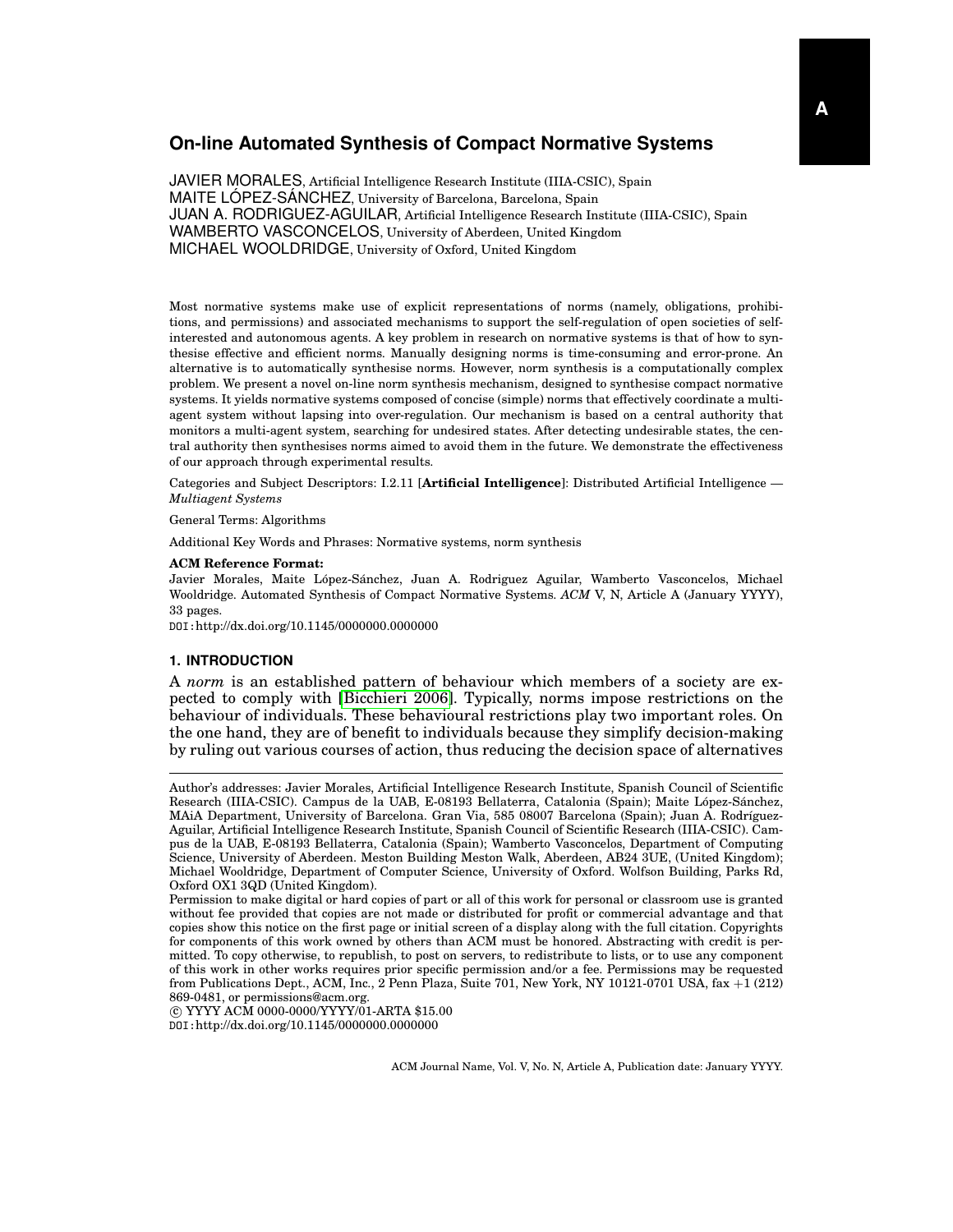that need to be considered. On the other hand, at the social level, they provide means whereby agents in societies can *coordinate* their activities, using only local decisionmaking [\[Binmore 2005\]](#page-31-1).

Norms have been widely studied as a mechanism for coordinating multi-agent systems (MAS) [\[Shoham and Leyton-Brown 2009;](#page-32-0) [Dignum 1999;](#page-31-2) [Boella et al. 2006\]](#page-31-3). Coordination in this sense is usually understood as achieving some system-level goal, such as ensuring that the system avoids certain undesirable states. However, the problem of actually *synthesising* norms that effectively coordinate a multi-agent system is challenging. Since the seminal work of [\[Shoham and Tennenholtz 1995\]](#page-32-1), the norm synthesis problem (namely, creating a set of norms which ensures that coordination is successful) has attracted considerable attention. Two approaches for norm synthesis have been considered in the literature: *off-line* and *on-line*.

Off-line approaches (e.g., [\[Shoham and Tennenholtz 1995;](#page-32-1) [Fitoussi and Tennenholtz](#page-31-4) [1998\]](#page-31-4)) are aimed at synthesising normative systems at design time. Unfortunately, the complexity of the off-line norm synthesis problem is high (NP-hard) [\[Shoham and](#page-32-1) [Tennenholtz 1995\]](#page-32-1). These complexity issues have prompted research into the problem of managing the size of the system state space [\[Christelis and Rovatsos 2009\]](#page-31-5). Unfortunately, even if we ignore the problem of computational complexity, computing norms off-line is not appropriate if the state space of the system is not known in advance, or if it may change over time.

In contrast to off-line approaches, on-line approaches are aimed at synthesising norms at run-time rather than design time. The key conceptual advantage of on-line approaches compared to off-line approaches is that on-line approaches are not assumed to require complete knowledge of the system at design time.

Recently, *norm emergence* (or convention emergence) has become a popular technique for on-line norm synthesis (see, e.g., [\[Sen and Airiau 2007;](#page-32-2) [Sen and Sen 2010;](#page-32-3) [Griffiths and Luck 2010;](#page-32-4) [Salazar et al. 2010;](#page-32-5) [Villatoro et al. 2011;](#page-32-6) [Yu et al. 2013\]](#page-32-7)). Norm emergence does not require any global state representation or centralised control, and considers that agents collaboratively choose their own norms. Norm emergence therefore implies that agents are endowed with the computational capability to synthesise norms, and that they will choose to cooperate in the norm synthesis process. A norm is considered to have emerged when a significant number of agents in an agent society adhere to a common behaviour (that is, they choose the same actions), which is not dictated by a central authority. Therefore, a key issue in norm emergence is the design of emergence mechanisms that help agents agree on-line (converge) on some norm(s) [\[Kittock 1993;](#page-32-8) [Walker and Wooldridge 1995\]](#page-32-9). Typically, state-of-the-art norm emergence mechanisms: (i) require an initial set of pre-designed, alternative norms; (ii) are sensitive to such initial conditions; and (iii) mainly converge to a unique norm instead of to a set of norms (with the exception of [\[Sen and Sen 2010;](#page-32-3) [Salazar et al.](#page-32-5) [2010\]](#page-32-5)).

A recent, alternative on-line approach is described in [\[Morales et al. 2011c\]](#page-32-10). There, norms are synthesised by observing agent interactions, without requiring their active participation in the synthesis process, unlike state-of-the-art norm emergence mechanisms. The approach in [\[Morales et al. 2011c\]](#page-32-10) proved to be capable of synthesising a set of norms (i.e., a normative system), instead of a single norm, from *scratch* (namely, without requiring any initial, alternative norms). Moreover, it proved that the norms it synthesises are both effective and necessary to achieve MASs coordination. On the one hand, the *effectiveness* of a norm determines to what extent it is capable to avoid undesired MAS states. On the other hand, the *necessity* of a norm can be employed to determine whether it is really necessary to avoid undesired states, or those undesired states could be avoided without the existence of the norm.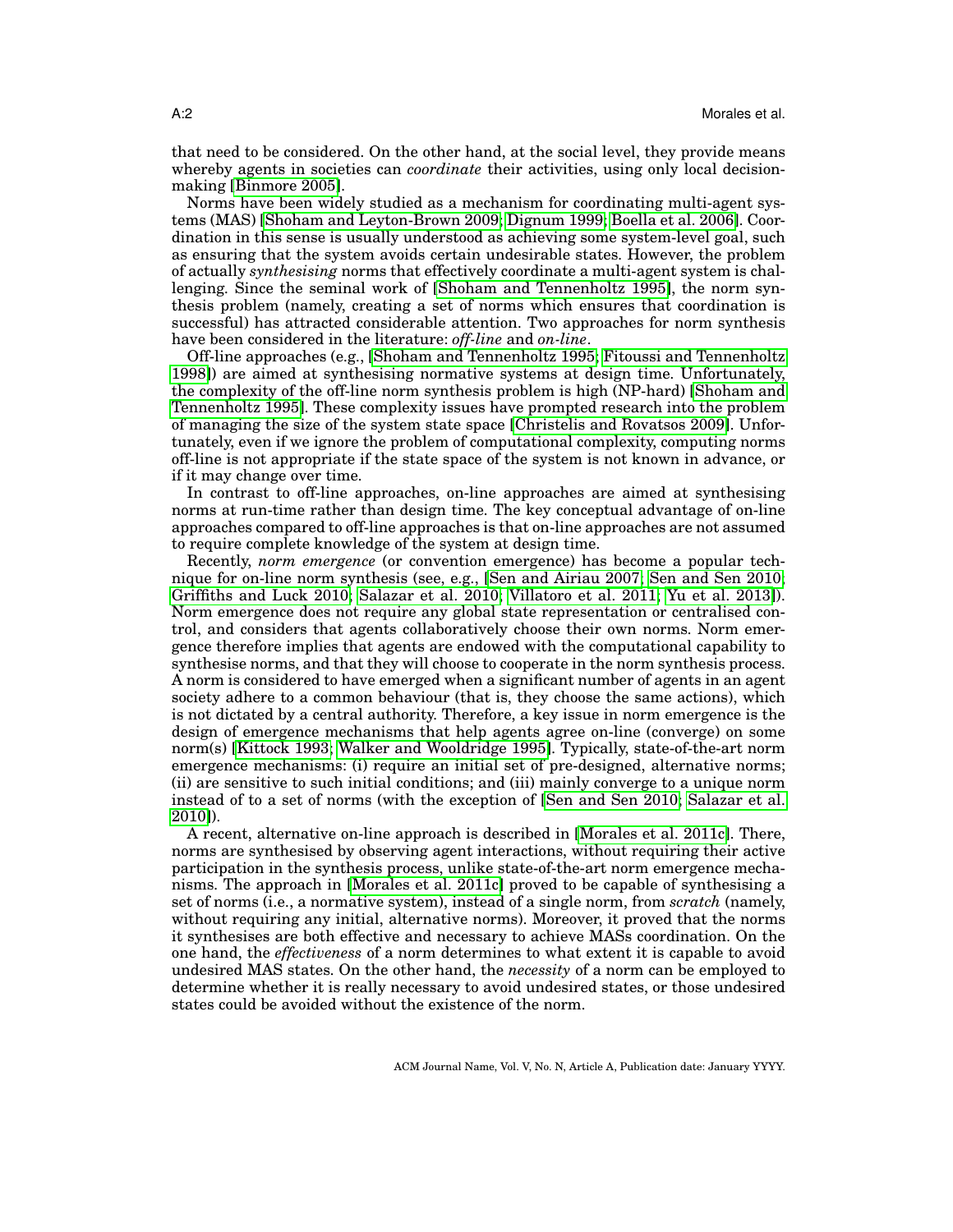Typically, norms are synthesised with the aim of developing a *stable* set of norms that will prevent undesired states of the MAS (i.e., conflicts). However, assuming that agents are autonomous and they can choose whether to comply or not with norms, we cannot guarantee the prevention of undesired states. Therefore, here we assume that a set of norms is stable if: (i) norms avoid undesired states as long as agents comply with them, and (ii) the set of norms remains unchanged for an extended period of time. Norm stability is essential in order to provide agents with a common framework for their interactions. However, in addition to simply avoiding undesired states effectively, we might also want to consider *compactness* as a criteria for the on-line synthesis of norms. Compactness requires that the norms synthesised are as *small* as possible.

The work in [\[Morales et al. 2011c\]](#page-32-10) (hereafter referred as BASE) considers compactness when synthesising norms. However, as we will show in this paper, it suffers from two major limitations. First, compactness is significantly jeopardised by the way synthesised norms are evaluated and generalised. On the one hand, the evaluation process is ill-defined because it unnecessarily aggregates the effectiveness and necessity of norms. On the other hand, general norms are synthesised with very little evidence, leading to the possibility of over-generalisation. Second, the approach of [\[Morales et al.](#page-32-10) [2011c\]](#page-32-10) lacks *stability*: a set of norms is stable if they avoid undesired system states and remain unchanged for an extended period of time.

Notice that norm stability is essential in order to provide agents with a common framework for their interactions. As we will show below, the synthesis mechanism in [\[Morales et al. 2011c\]](#page-32-10) is rather unstable, only being able to synthesise a normative system that avoids undesired states when the number of norm infringements in the system is very low. This means that this mechanism very frequently changes the rules of the game (the norms) to the agents in an agent society.

Against this background, the main contribution in this paper is a new, domainindependent norm synthesis mechanism called IRON (Intelligent Robust On-line Norm synthesis machine) to synthesise norms that characterise necessary conditions for coordination, while avoiding over-regulation. Likewise BASE, IRON (available in the online appendix) assumes that (1) norms do not incorporate sanctions, and hence they can be regarded as soft-constraints imposed to the agents; and (2) agents employ a stochastic norm infringement model, although rational norm infringements would guide towards useful normative systems in a more informed way. In this realm, we show that IRON significantly outperforms the approach described in [\[Morales et al.](#page-32-10) [2011c\]](#page-32-10) in terms of:

- *Stability.* Unlike the approach in [\[Morales et al. 2011c\]](#page-32-10), IRON is *highly stable*, capable of synthesising enduring normative systems that avoid undesired states despite a high number of infringements in the agent society. We explore the limits of IRON to empirically show that its synthesis mechanism manages to synthesise norms even when the probability of agents violating norms is high, namely when half of the decisions of each agent may result in norm infringements.
- *Compactness.* IRON manages to converge to normative systems that are between 30% and 70% more compact (have fewer norms) than those synthesised by the approach of [\[Morales et al. 2011c\]](#page-32-10).

These advantages stem from the core components of IRON's abstract architecture, namely: (i) an evaluation method that evaluates norms in terms of different synthesis criteria, which allows IRON to be stable; (ii) a generalisation operator that allows IRON to synthesise compact normative systems, only generalising norms when there is enough evidence; and (iii) a specialisation operator that makes it possible to undo under-performing generalisations.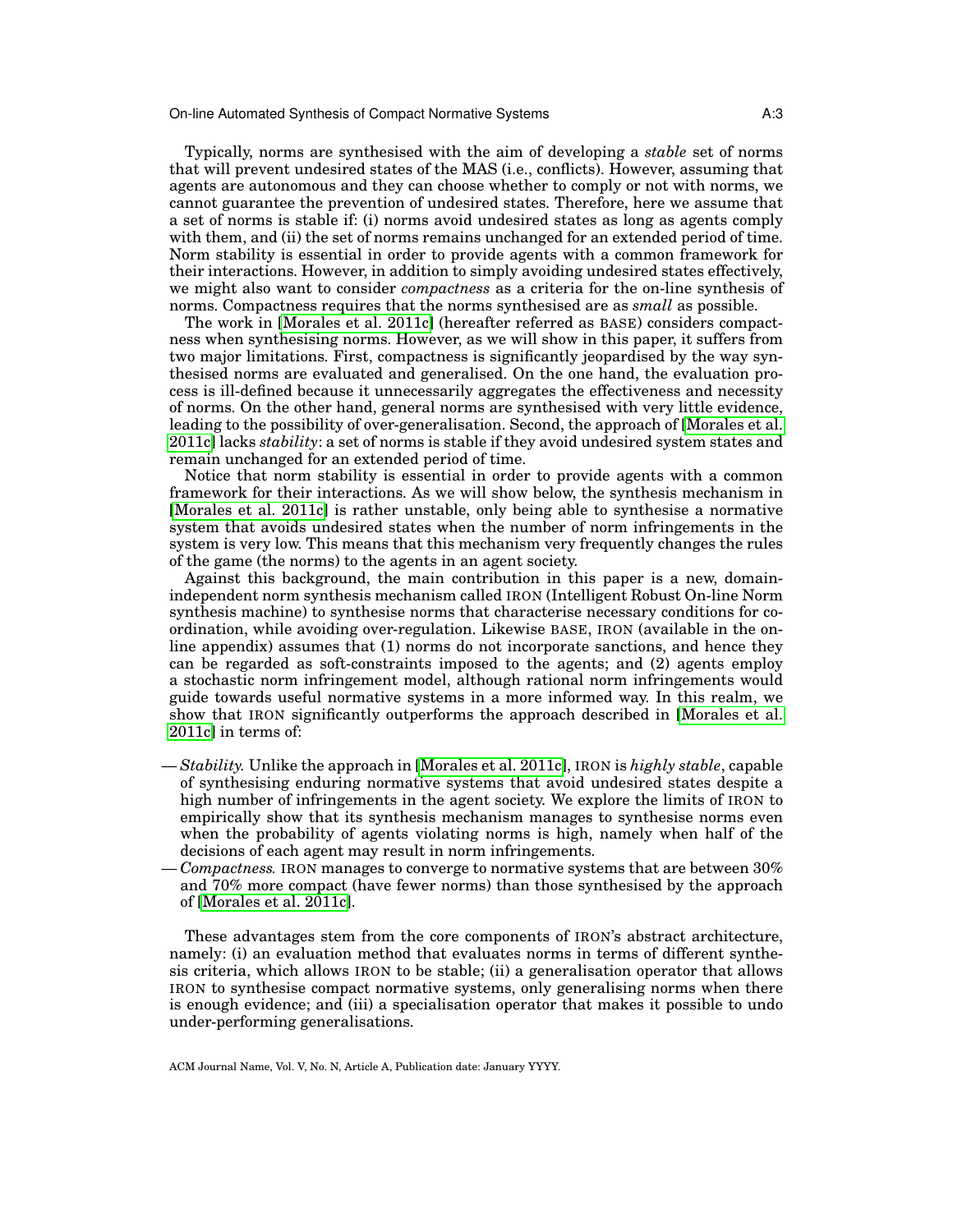Notice that although IRON was originally introduced in [\[Morales et al. 2013\]](#page-32-11), we provide several extensions in this paper. First, here we provide a comprehensive description of IRON's norm generalisation mechanism, which is a core process within its synthesis process. Second, we introduce metrics for compactness of normative systems, and provide a thorough empirical evaluation of IRON's compactness. Third, we provide a detailed comparison of IRON versus the approach in [\[Morales et al. 2013\]](#page-32-11) in terms of stability and compactness.

The proposed approach can be then applied to a wide range of domains that can be regulated by means of norms. As an example, in a traffic scenario IRON can be employed to synthesise traffic rules that prevent cars from colliding. Another example is the case of on-line communities, where individuals interact by uploading and sharing opinions about different contents. There, users can also complain about those contents they find to be inappropriate. In [\[Morales et al. 2014\]](#page-32-12), IRON has been proven to be capable of synthesising norms that prevent the users of an on-line community from uploading inappropriate contents.

The remainder of this paper is organised as follows. Section [2](#page-3-0) introduces the basic framework within which we work, and defines the norm synthesis problem that we tackle in this paper. Section [3](#page-7-0) summarises the approach of [\[Morales et al. 2011c\]](#page-32-10) in order to facilitate comparison with IRON, which is described in Section [4.](#page-9-0) Section [5](#page-22-0) presents our empirical evaluation of IRON. Finally, Section [6](#page-29-0) draws some conclusions and discusses on the applicability and limitations of our approach. Finally, Section [7](#page-30-0) describes some possible avenues for future research.

### <span id="page-3-0"></span>**2. BASIC DEFINITIONS AND PROBLEM STATEMENT**

In this section we provide some basic definitions and use these to formally state the problem of norm synthesis.

### **2.1. Basic definitions**

We consider a system composed of a finite set of agents  $Ag = \{ag_1, \ldots, ag_n\}$  with a shared finite set of actions  $Ac = \{ac_1, \ldots, ac_m\}$  that these agents can perform. Let S be the set of all possible *states* of the system, and let  $C \subseteq S$  be a set of undesired (conflicting) states. We do not require any specific semantics for the notions of state and undesired state: the interpretation will depend on the particular domain of interest. As an example, consider a traffic scenario in which agents correspond to computercontrolled cars. In this case, the set of undesired states would correspond to those states containing, e.g., collisions.

We will use a language  $\mathcal L$  to describe the states of a MAS. This language, to be more formally defined later, is a logical language containing the standard classical connectives, and a notion of consequence defined for it via a relation  $\models$ . Given a state  $s \in S$ , we let  $\nu(s)$  denote an expression in L that describes the state. For instance, if L is a predicate logic language with grounded terms and  $s$  stands for a state of a traffic junction,  $\nu(s)$  would be composed of the predicates describing the position of each car in it.

We assume that each agent has its own local view of the state of the system that it is part of. For instance, a car located at a road junction will have its own local perception of the system, which corresponds to the perception of cars in its vicinity (i.e., the junction) without including those other cars further away in the road. Thus, an *agent context* is an agent's internal representation of a system state (i.e., its beliefs). Agents express their contexts in terms of an *agent language*  $\mathcal{L}_{Aq}$ , which we will detail at a later point. However, we often find it convenient to assume that the language is that of a predicate logic with grounded terms. We denote the consequence relation for this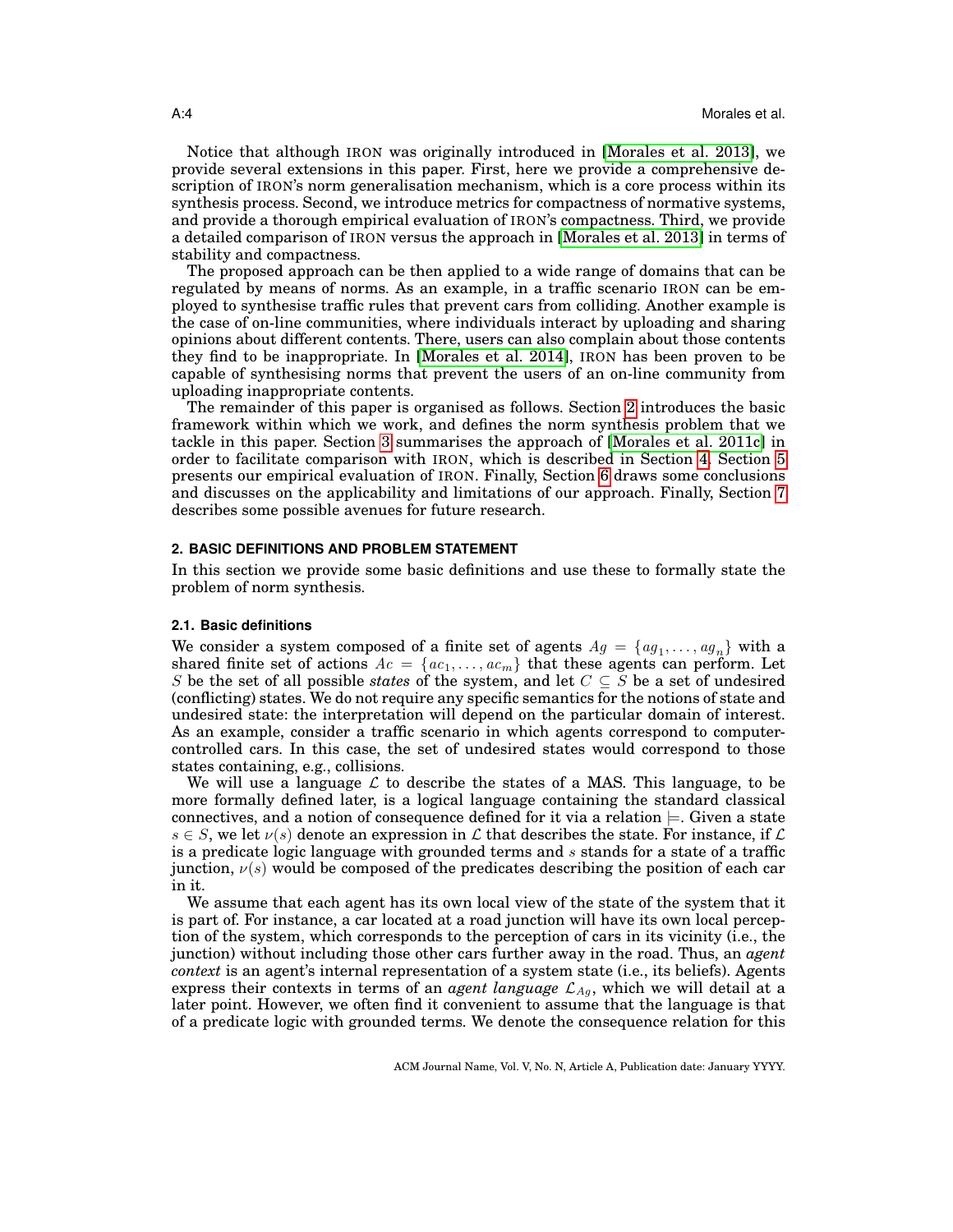logic as  $\models$ . Henceforth, given a state  $s \in S$  and an agent  $ag \in Ag$  that is part of s, we will refer to its context by means of function  $c : Ag \times S \rightarrow \mathcal{L}_{Ag}$ .

We now introduce our notion of norm, which establishes obligations, permissions and/or prohibitions [\[Meyer and Wieringa 1993\]](#page-32-13) to an individual agent whenever some pre-conditions are fulfilled. Since in this work we focus on synthesising norms that can be easily interpreted and fulfilled by agents, we employ the agent language to express norms. Therefore, norm pre-conditions are expressed as formulae of  $\mathcal{L}_{Ag}$ , and hence in terms of an agent's point of view.

<span id="page-4-0"></span>**DEFINITION 1** (NORM). A norm is a pair  $\langle \varphi, \theta(ac) \rangle$  where  $\varphi \in \mathcal{L}_{Ag}$  stands for the *precondition of the norm,*  $ac \in Ac$  *is an action, and*  $\theta \in \{obl, perm, prh\}$  *is a deontic operator:* obl *indicates an* obligation*,* perm *indicates a* permission*, and* prh *indicates a* prohibition*.*

An agent  $ag \in Ag$  evaluates whether a norm  $n = \langle \varphi, \theta(ac) \rangle$  applies in a state s as follows. First, we say that the context of ag in s,  $c(ag, s)$ , satisfies the pre-condition of norm n if, and only if,  $c(ag, s) \models \varphi$ . In this case, norm n applies to agent ag and the deontic expression  $\theta(ac)$  will hold for it. More concretely, we assume the precondition  $\varphi$  is a set of first-order predicates  $p(\tau_1, \ldots, \tau_n)$ , with p being a predicate symbol and  $\tau_1, \ldots, \tau_n$  being terms of  $\mathcal{L}_{Ag}$  (the set of predicates represents their conjunction);  $\theta(ac)$ is an atomic deontic formula. We represent a *normative system* Ω as a set of norms.

Notice that a normative system in our model essentially consists of a set of soft constraints on the behaviour of agents. It could be argued that this approach is more specific than is strictly necessary: an alternative approach would be for a norm designer simply to specify the undesirable system states (conflicts) that agents should avoid. The advantage of such an alternative approach is that it provides agents with more flexibility than IRON: it leaves an agent free to choose how to respect the norm. There are at least two difficulties with such an alternative approach, however. First, it presents agents with the problem of determining for themselves how to act in such a way as to respect the norm; that is, each agent should then solve a potentially complex norm compliance problem. Secondly, such an approach may cause problems if there are multiple possible norms that satisfy the designers intent, each involving multiple agents. In this case, communication and cooperation may be required in order to ensure that agents correctly coordinate on the selection of just one of the available set of norms. At the very least this will impose an additional communication overhead on agents, and at worst, it may be impossible in time-constrained settings.

We now introduce a running example to be used throughout the remainder of the paper. We consider a traffic junction scenario composed of two orthogonal roads. Agents are autonomous cars that enter the scenario and cross the junction to reach their destinations. A car perceives the scenario by means of its local context, which is expressed by means of three unary predicate symbols  $\{left, front, right\}$  of  $\mathcal{L}_{Ag}$ , which are used to represent what occupies the three road positions the car perceives. Each predicate has a single term from  $\{car, bike, private, amplitude, policy, fire-bridge, emergency, nil\}$ of  $\mathcal{L}_{Ag}$ , representing different vehicle types, and the symbol "nil" standing for no vehicle. The actions available to agents are  $Ac = \{Go, Stop\}$ . In particular, the action  $Go$ means that the car moves forward in its target direction (in particular it may include turns), and Stop means that the agent remains stopped in its position.

Using this traffic scenario, we can represent a norm that establishes a prohibition to go for an agent that observes a car to its left (hence giving way to it) as:

$$
n_0: \langle \{left(car\right), front(nil), right(nil)\}, prh(Go) \rangle
$$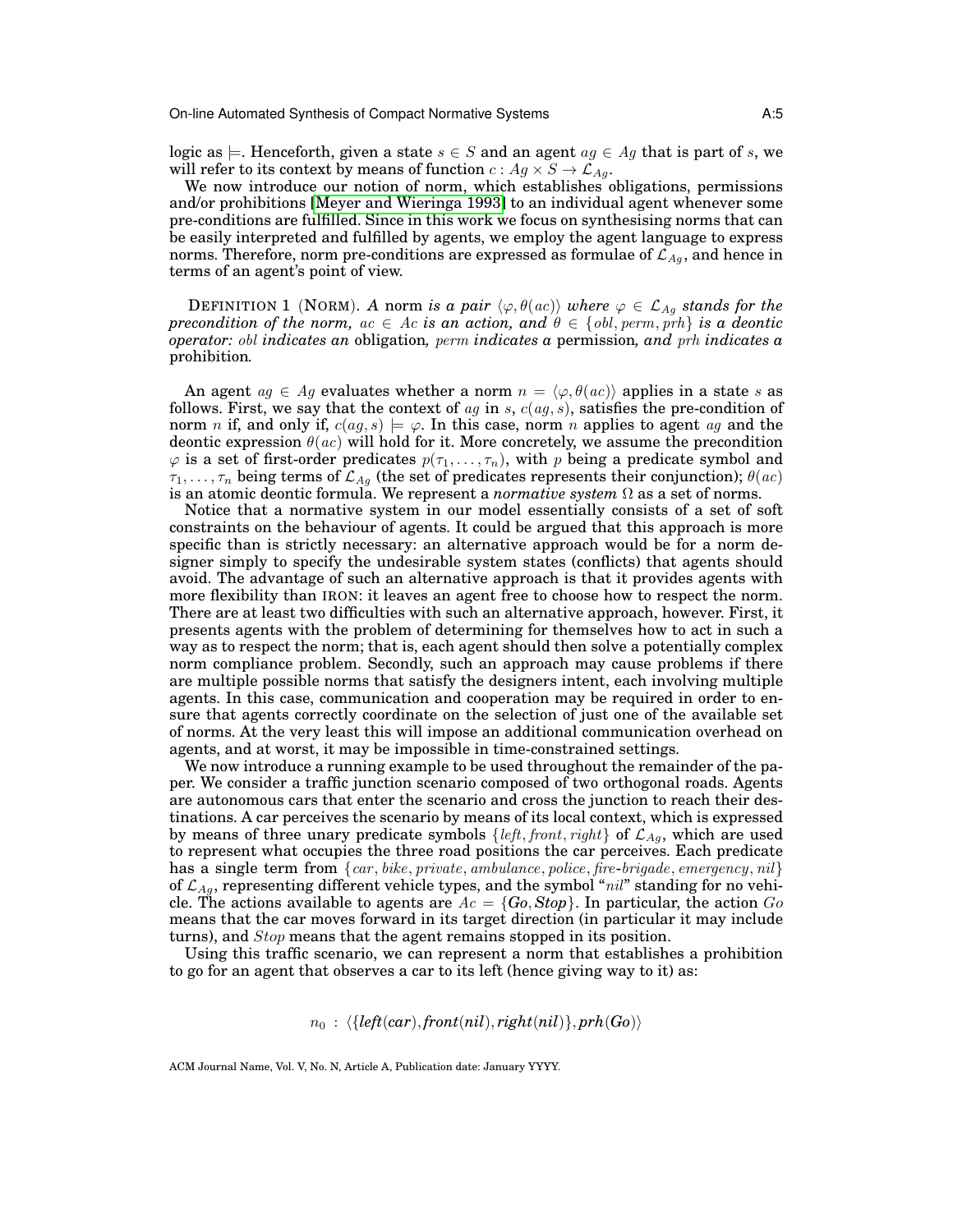Where the precondition has a predicate left(car) that is true if there is a car to the left of the agent evaluating the norm (the reference car),  $front(nil)$  and  $right(nil)$  are predicates that are true when, respectively, the front and right positions of the reference car are empty. So, if agent ag's context is  $\{left( left(car) , front(nil) , right(nil) \}$ , then,  $c(ag) \models \varphi$ holds and  $prh(Go)$  applies to the car.

Norm  $n_1$  below prohibits a car from going (hence giving way) if there is an ambulance to its left, a car to its front and nothing to its right; it works in conjunction with two additional norms  $n_2$  and  $n_3$  to regulate priority of emergency vehicles:

```
n_1 : \{left{left(ambulance\right), front(car), right(nil)\}, prh(Go)\}n_2 : \langle \{left( 0 \right) \rangle front(car), right(nil)}, prh(Go)<sup>{o</sup>)</sub>
n_3: \langle \{ \textit{left}(\textit{fire-brigade}), \textit{front}(\textit{car}), \textit{right}(\textit{nil}) \}, \textit{prh}(\textit{Go}) \rangle
```
Let us suppose that  $\{n_1, n_2, n_3\}$  comprise a normative system  $\Omega$ . We observe that we can *generalise* these norms into a single norm that regulates when to give way to *emergency* vehicles coming from the left:

```
n_5: \langle \{left( (emergency), front(car), right(nil)}, prh(Go))
```
As we explain below, this generalisation is possible because  $n_5$  caters for the same situations (pre-conditions) of  $\{n_1, n_2, n_3\}$ , and establishes the same norm. Notice thus that whenever norms  $n_1, n_2$  or  $n_3$  are applicable, their parent norm  $n_5$  will be applicable as well. Let us now consider a norm similar to  $n_3$ , which prohibits a car from going if there is a fire-brigade vehicle to its left, nothing to its right, and there is a bike in front:

 $n_4$ :  $\langle \{left$ *fre-brigade* $),$  *front*(*bike* $)$ , *right*(*nil* $)$ }, *prh*(*Go*))

Similarly to the generalisation of  $n_1, n_2$ , and  $n_3$  into  $n_5$ , we may generalise  $n_3$  and  $n_4$  as a single norm establishing that agents should not go (and thus yield to a firebrigade) when there is a *private* vehicle in front (either a *car* or a *bike*):

 $n_6$ :  $\{left{left($  $free\text{-}bridge\text{)},$   $front(private\text{)}, right(nil)\text{}, \text{prh}(Go)\text{)}$ 

Next, we define how to establish such relationship between norms. We use a subsumption relationship ( $\subseteq$ ) between the terms in  $\mathcal{L}_{Ag}$ . Thus, if  $\tau, \tau' \in \mathcal{L}_{Ag}$  and  $\tau' \subseteq \tau$ , we say that  $\tau$  is more general than  $\tau'$ . In our example, *police*  $\sqsubseteq$  *emergency*, as a police car "is a" specific kind of emergency vehicle.

DEFINITION 2 (NORM GENERALISATION). *We say that norm*  $n = \langle \varphi, \theta(ac) \rangle$  *is more*  $general~than~norm~n'=\langle \varphi', \theta(ac)\rangle,~denoted~as~n'\subseteq n,~iff|\varphi|=|\varphi'|,~and~for~each~predi \textit{cate}\ p(\tau_0',\ldots,\tau_n') \in \varphi',\ \textit{there}\ \textit{is a predicate}\ p(\tau_0,\ldots,\tau_n) \in \varphi\ \textit{such}\ \textit{that}\ \tau_i' \sqsubseteq \tau_i, 0 \leq i \leq n.$ 

In general, if  $n_j$  is *generalised* by  $n_i$ , then we also say that  $n_i$  is *specialised* by  $n_j$ . If there exists at least some  $n_k \in \mathcal{N}$  such that  $n_j \subseteq n_k \subseteq n_i$  we say that  $n_i$  is an *ancestor* of  $n_j$ , otherwise  $n_i$  is a *father* of  $n_j$ . If  $n_j$  is not *generalised* by  $n_i$ , we denote it by  $n_j \nsubseteq n_i$ .

### **2.2. Research problem**

We evaluate norms and normative systems in terms of their effectiveness and necessity in achieving coordination. On the one hand, our system IRON measures the *cumulative* effectiveness of a norm from the outcomes of its *fulfilments*: the higher the ratio of *successful* fulfilments (fulfilments that did not lead to an undesired MAS state), the more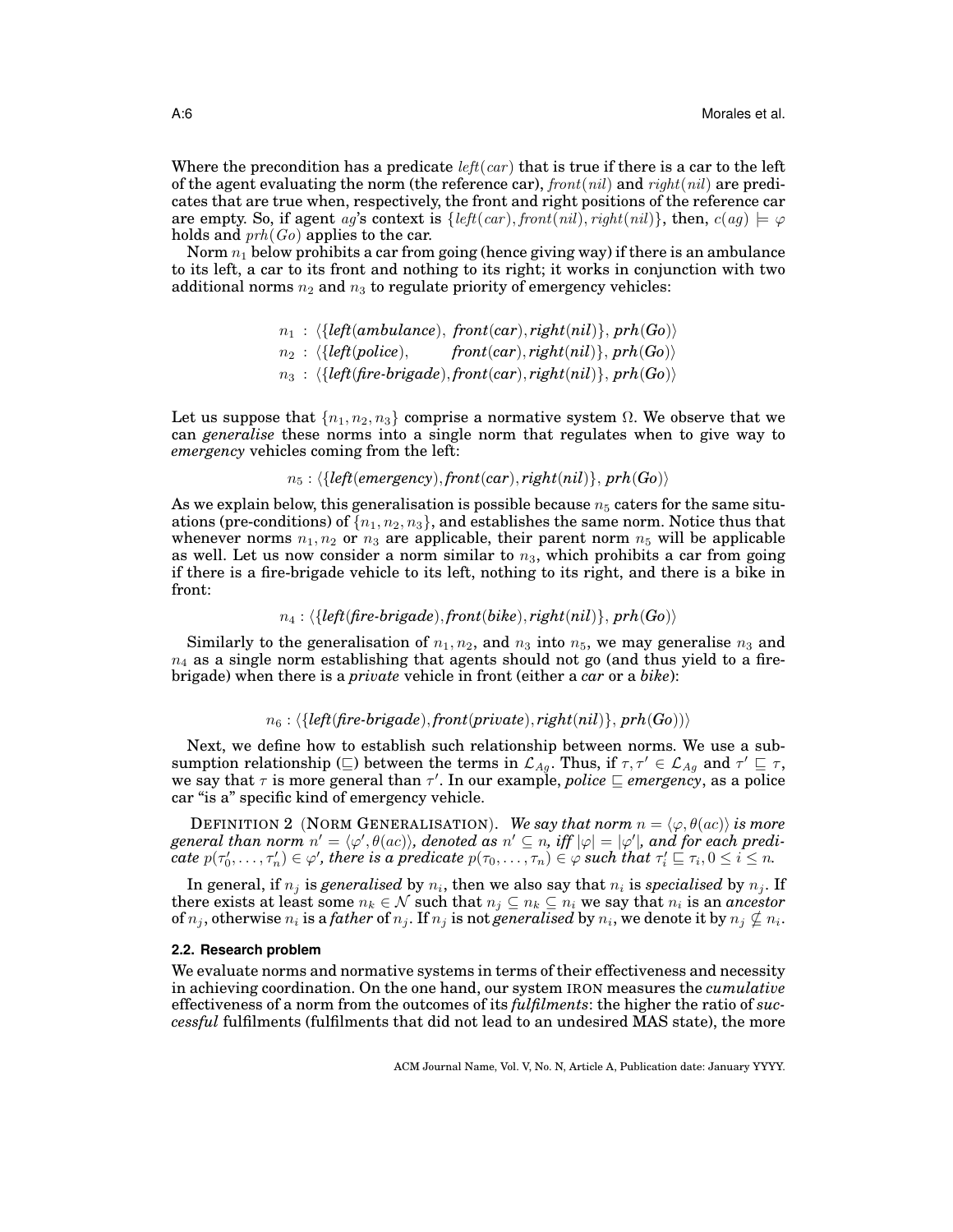effective the norm. On the other hand, it measures the necessity of a norm according to the following principle: the higher the ratio of *harmful infringements (infringements* leading to undesired states), the more necessary the norm.

In this paper, we focus on a particular type of MAS, namely normative multi-agent system (NMAS). A NMAS is one whose agents have their actions regulated by some *normative system* (set of norms) they are aware of. Moreover, the system itself can assess whether and to whom norms in the normative system apply. For the sake of clarity, although NMAS is a concept used in the literature [\[Singh et al. 2013\]](#page-32-14), the specific notion of NMAS we use is as follows:

DEFINITION 3 (NORMATIVE MAS). *A Normative Multi-agent System (NMAS) is a tuple*  $\langle Ag, Ac, \Omega, \mathcal{L}_{Ag}, S_0, S \rangle$ *, where:* (i) Ag *is a set of agents;* (ii) Ac *is a set of actions;* (iii)  $\Omega$  *is a normative system, whose norms are expressed in the agent language*  $\mathcal{L}_{Ag}$ ; (iv)  $S_0$ *is the initial MAS state and;* (v) S *is a set of states.*

Given a NMAS, our aim is to generate a normative system that avoids undesired states as long as agents comply with them, while avoiding over-regulation. With this aim, given a normative system we must be able to measure: (i) the effectiveness of its norms in preventing undesired states when agents comply with them; and (ii) whether its norms are necessary to prevent undesired states (that is, if agents infringing norms lead to undesired states or not). Furthermore, since the state of a NMAS changes as agents interact, our goal is to find a *stable* normative system, namely a set of norms that remains unchanged and whose norms are sufficiently effective and necessary for a given period of time. With this aim, we make use of functions  $\mu_{\text{eff}}$  and  $\mu_{\text{nec}}$ , which are detailed in Section [4.3,](#page-11-0) that measure the effectiveness and necessity of a norm, respectively. We use these functions in tandem with: (i) a time period  $\mathbb T$  in which the norms of the normative system are required to be sufficiently effective and necessary to consider the normative system as stable; and (ii) threshold values  $\alpha_{\text{eff}}^{spec}$  and  $\alpha_{\text{rec}}^{spec}$ , where  $\alpha_{\text{eff}}^{spec}$ ,  $\alpha_{\text{rec}}^{spec} \in [0, 1]$ . These thresholds set satisfaction degrees for effectiveness and necessity. Thus, any norm which effectiveness or necessity is under respective thresholds, will be removed from the normative system. Finally, we define the problem that we address in this paper:

<span id="page-6-0"></span>DEFINITION 4 (NORM SYNTHESIS PROBLEM). Let  $\langle Ag, Ac, \Omega, \mathcal{L}_{Aq}, S \rangle$ , be a *NMAS*,  $C \subseteq S$   $\bm{a}$  set of undesired states,  $\mu_{\text{eff}}$  ,  $\mu_{\text{nec}}$  functions to assess the effectiveness and neces $sity$  of a norm,  $\alpha_{\it eff}, \alpha_{\it nec}$  satisfaction degrees,  $\psi$  a function that returns the normative *system at each given time t,*  $t_0$  *the initial time step, and*  $T = [t_{begin}, \ldots, t_{end}]$  *a time interval. The norm synthesis problem (NSP) is that of finding a normative system*  $\overline{Ω}$  *such*  $t$ hat for some  $t_{begin} \geq t_0$ , and for all  $t$  in  $T$ , the following conditions hold: (1) for each  $n \in \psi(t)$ ,  $\mu_{\textit{eff}}(n, t, C) > \alpha_{\textit{eff}}^{spec}$  and  $\mu_{\textit{nec}}(n, t, C) > \alpha_{\textit{nec}}^{spec}$ ; and (2)  $\psi(t) = \bar{\Omega}$ .

Notice that solving this problem amounts to finding a stable normative system for a given period of time. Of course, it may be that several normative systems might be sufficiently effective and necessary during a period of time. To further distinguish between them, we use a measure of *compactness*: we prefer *smaller* normative systems over larger ones.

<span id="page-6-1"></span>DEFINITION 5 (COMPACTNESS). *The compactness of a normative system* Ω *is the*  $_{total}$   $_{number}$  of predicates in its norms,  $_{namely}$   $\sum_{n\in\Omega}|n|$ , where  $|n|$  stands for the num*ber of predicates in a norm.*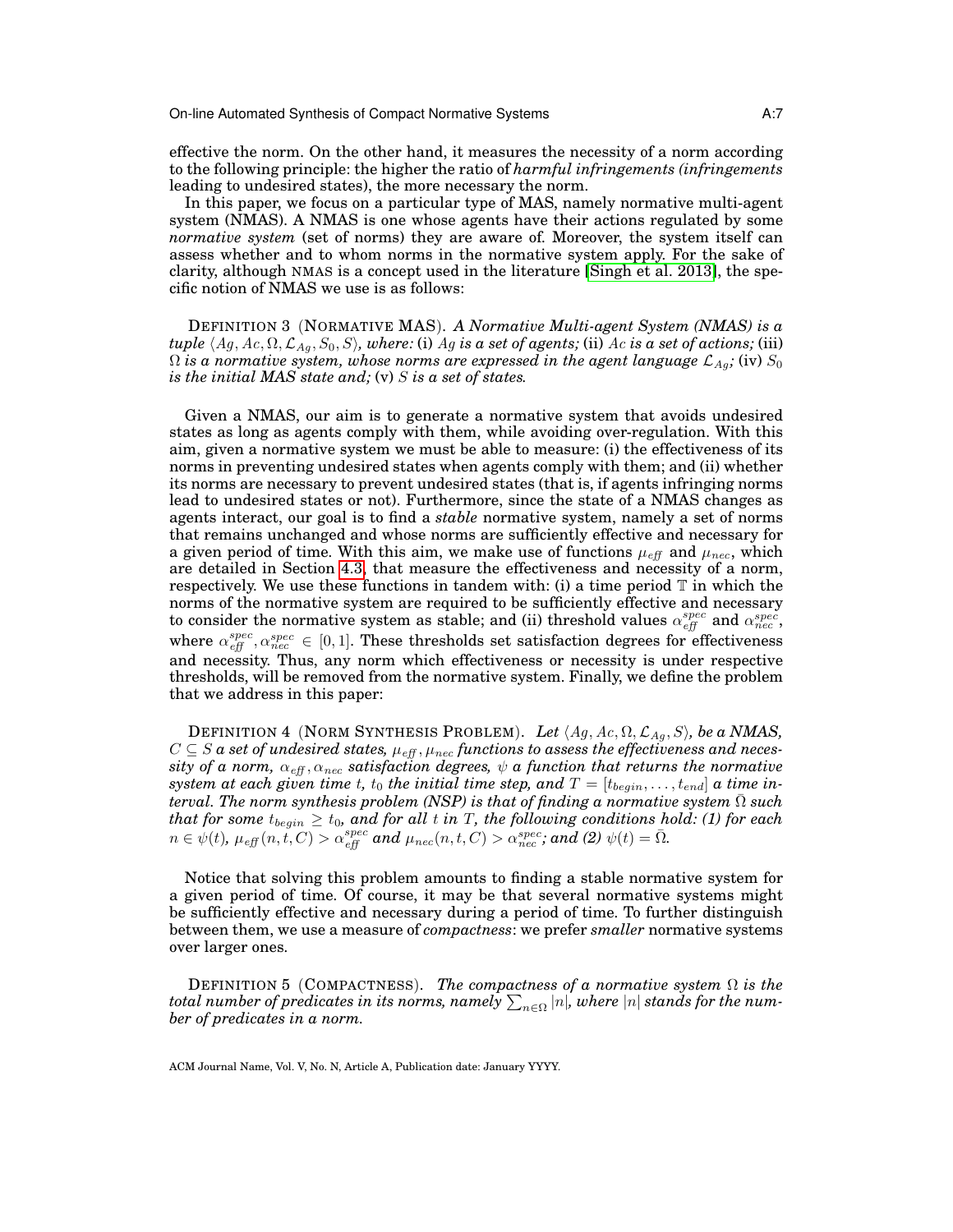## <span id="page-7-0"></span>**3. BACKGROUND**

In this section we survey BASE, the norm synthesis approach described in [\[Morales](#page-32-10) [et al. 2011c\]](#page-32-10), as our work builds on this framework. BASE is an iterative approach that continuously monitors a system, searching for undesired states. Whenever an undesired state is detected, a *norm generation* process is initiated, which results in the generation of a new norm aimed at avoiding that undesired state in the future. This generation process is based on an unsupervised approach of Case-Based Reasoning (CBR). Classical CBR [\[Riesbeck and Schank 1989;](#page-32-15) [Aamodt and Plaza 1994\]](#page-31-6) is a supervised machine learning technique that solves new problems (i.e., cases) by obtaining similar ones from a knowledge base (i.e., a case base) and adapting their solutions under the supervision of an expert. The unsupervised CBR in [\[Morales et al. 2011c\]](#page-32-10) starts with an initially empty case base, and does not require an expert to evaluate generated solutions. Instead, cases (and their solutions) are elicited at runtime, and evaluated in an unsupervised manner. Whenever BASE detects an undesired MAS state, it generates (and adds to the case base) a new case that describes the undesired state (at time t), and the previous state (at time  $t - 1$  $t - 1$ ) that led to that undesired state <sup>1</sup>. Then, it generates a new solution that is aimed to avoid the transition to that undesired state in the future. To generate solutions, it randomly chooses one of the agents involved in the transition (for instance, in a traffic scenario, one of the agents that have collided). Then, it prohibits the action that the agent performed in the transition from the previous to the undesired state (that is, from time  $t-1$  to t). The generated solution is finally translated into a norm that agents can interpret and comply with. Generated norms (and their corresponding solutions) are evaluated in runtime based on their outcomes in the MAS.

Next, a *norm evaluation* process is carried out, which computes the performance of of those norms that have been fulfilled, as well as those that have been infringed, during the current step. Finally, a *norm refinement* process is carried out, which discards norms that under-perform during a given period of time  $T_w$ .

Finally, as a result of norm generation, evaluation and refinement, BASE outputs a normative system  $\Omega$ . This normative system, which contains the currently prevailing norms, is then broadcast to the agents so that they become aware of it.

In order to provide the proper background to our approach, we present Algorithm [1](#page-8-0) from [\[Morales et al. 2011c\]](#page-32-10). It describes the BASE strategy for synthesising normative systems. In the *norm generation* phase, for each detected undesired MAS state (i.e., conflict), the function *generateNorm* (line 2) creates a new norm aimed at avoiding that particular state, and adds the new norm to the normative system  $(\Omega)$ . Next, the *norm evaluation* process evaluates applicable norms, that is, those norms that have been fulfilled  $(F)$  and infringed  $(I)$  during the current step t (lines 4–5), in terms of their effectiveness and necessity to achieve MASs coordination. On the one hand, it measures the *cumulative* effectiveness of a norm from the outcomes of its *fulfilments*. Specifically, whenever agents fulfil a norm and it leads to a non-undesired state (i.e., a non-conflicting state), then the norm is considered as effective to avoid undesired states. By contrast, if agents comply with the norm and it leads to an undesired state, then the norm is considered as ineffective. Thus, the higher the ratio of *successful* fulfilments (fulfilments that did not lead to undesired MAS states), the more effective the norm. On the other hand, it measures the necessity of a norm based on the outcomes of its infringements. Whenever agents infringe a norm and it leads to an undesired state, then the norm is considered as necessary. If agents infringe the norm and it does not lead to an undesired state, then it is considered as unnecessary. Thus, the higher the

<span id="page-7-1"></span> $1$ This implies that BASE must continuously monitor the MAS by means of a window of two time steps (that is, the current MAS state at time t and the previous MAS state at time  $t - 1$ ).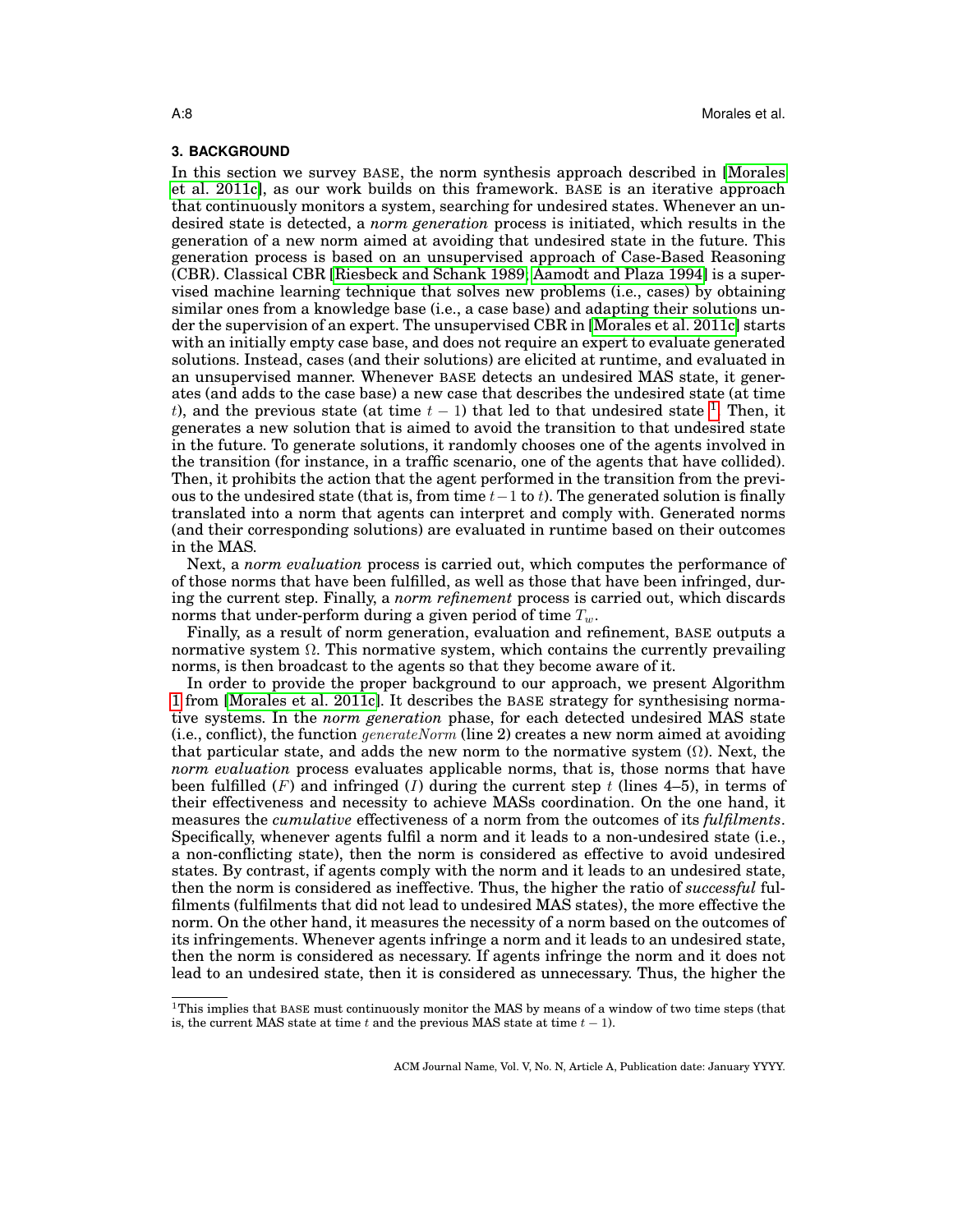**ALGORITHM 1:** BASE norm synthesis strategy

| <b>Input:</b> $\Omega, T_w, \alpha_{deact}$               |         |
|-----------------------------------------------------------|---------|
| Output: $\Omega$                                          |         |
| /* Norm generation                                        | $\ast/$ |
| [1] for conflict $\in$ detected Conflicts do              |         |
| $n \leftarrow generateNorm(conflict);$<br>[2]             |         |
| [3]<br>$\Omega \leftarrow \Omega \cup \{n\};$             |         |
| end                                                       |         |
| /* Norm evaluation                                        | $\ast/$ |
| [4] $F \leftarrow \text{fulfilledNorms}(\Omega);$         |         |
| [5] $I \leftarrow \text{infringedNorms}(\Omega)$ ;        |         |
| [6] for $n \in (F, I)$ do                                 |         |
| [7] $U(n, T_w) \leftarrow evaluate(n, F, I, T_w);$        |         |
| end                                                       |         |
| /* Norm refinement                                        | $\ast/$ |
| [8] for $n \in (F, I)$ do                                 |         |
| [9] if $U(n,T_w) < \alpha_{deact}$ then                   |         |
| $\Omega \leftarrow \text{deactiveate}(\Omega, n)$<br>[10] |         |
| end                                                       |         |
| end                                                       |         |
| [11] return $\Omega$                                      |         |

<span id="page-8-0"></span>ratio of *harmful infringements* (infringements leading to undesired MAS states), the more necessary the norm. The function *evaluate* (line 7) evaluates applicable norms by combining their effectiveness and necessity into a single utility measure u. Finally, the overall utility U of a norm is computed as the degree of positive evaluations (i.e.,  $u > 0$ ) over its total evaluations during a period of time  $T_w$ :

$$
U(n,T_w) = \frac{\bar{u}_+(n,T_w)}{\bar{u}(n,T_w)}
$$
\n<sup>(1)</sup>

where  $\bar{u}_+(n, T_w)$  stands for the average of the positive evaluations of n during the period of time  $T_w$  and  $\bar{u}(n, T_w)$  stands for the average of all evaluations of n during period Tw. Finally, BASE carries out a *norm refinement* process, which deactivates those norms that under-performed during period T. Whenever the utility  $U(n, T_w)$  of a norm is under a certain threshold  $\alpha_{deact}$ , it is deactivated (line 10).

This approach can be seen to suffer from the following drawbacks:

- *Generalisation on the basis of scarce evidence* Let us consider a traffic scenario and the following situation: a car perceives another car to its left, nothing in front and nothing to its right. Let us suppose that we want to force a car to stop whenever it perceives this situation. An appropriate norm to generate would be: "*stop when there is a car to your left, nothing in front and nothing to your right*". However, we observe that this norm synthesis instead generates a general norm such as "*stop when there is a car to your left*," disregarding the front and right positions. This norm should only be generated when there is evidence of *all* the situations it may represent. However, BASE generates this general norm on the basis of a single piece of evidence.
- *Ill-defined evaluation* The norm evaluation process evaluates norms by aggregating their effectiveness and necessity into one unique value that represents their overall utility. This causes a coupling effect between effectiveness and necessity, and makes it impossible to evaluate whether norms are necessary *independently* of their effectiveness. For instance, a norm that is highly unnecessary but also highly effective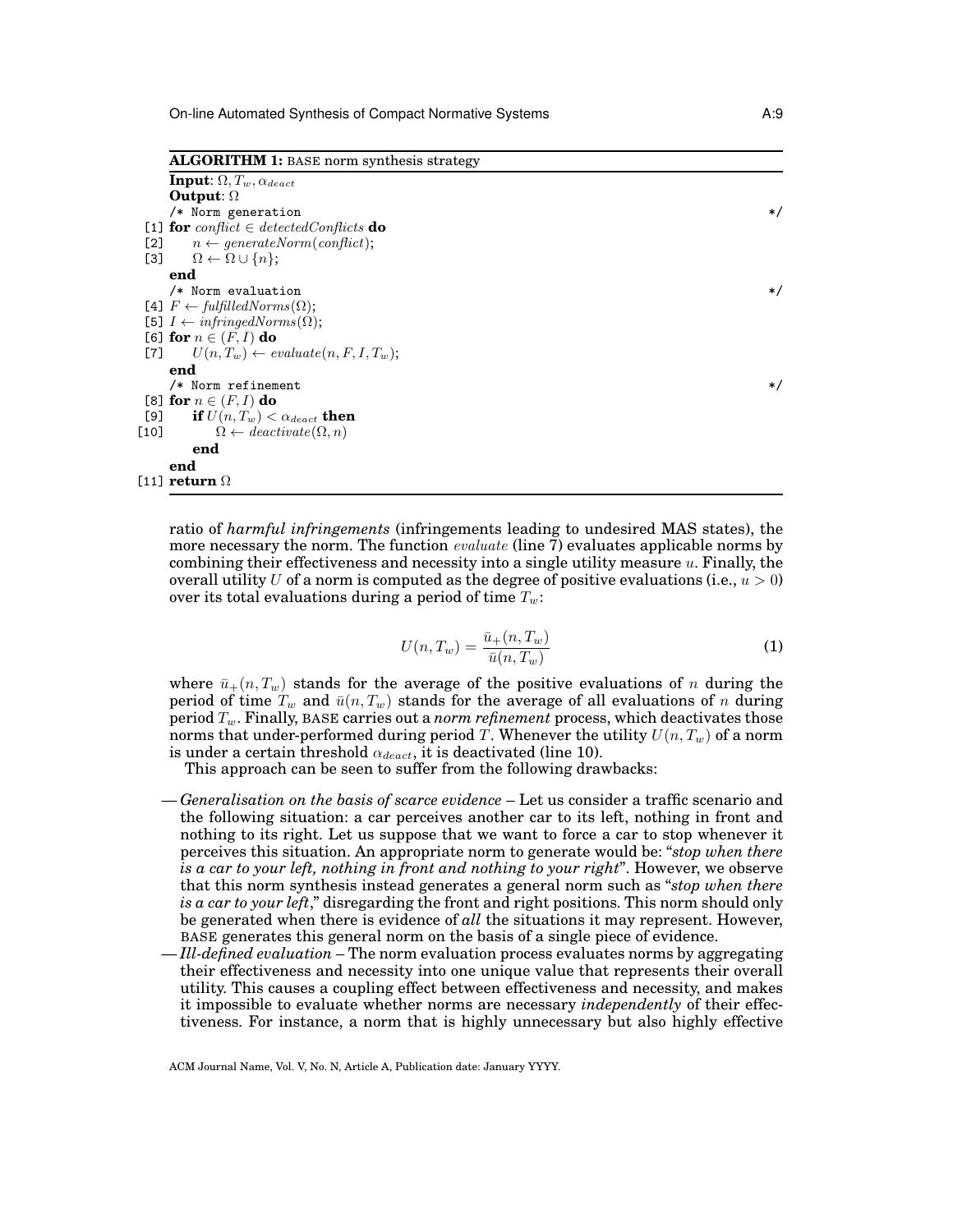may be evaluated as performing well, since its resulting utility balances the differences between its effectiveness and necessity.

— *Lack of specialisation* – This problem arises when norms that do not perform well are simply removed from the normative system, without taking into account the fact that under-performing general norms may be refined to eliminate just those cases that decrease their utility.

Despite the above-mentioned drawbacks, one of the advantages of BASE is its low complexity, as shown by the following lemma.

LEMMA 3.1. *The complexity of the norm synthesis performed by the* BASE *algorithm employing a case base* C *containing*  $\eta_C$  *norms when detecting*  $\kappa$  *conflicts is*  $O(\kappa \cdot \eta_C + 4 \cdot \tau_C)$  $|Ag| \cdot |\Omega|$ ).

PROOF. On the one hand, the cost of generating norms for all detected conflicts is  $O(\kappa \cdot \eta_C)$ , since it may require to search through the whole case-based reasoning base per conflict. Next, the cost of building the sets  $F$  and  $I$  of fulfilled and infringed norms is  $O(2 \cdot |Ag| \cdot |\Omega|)$ . This is because each norm in the normative system may be either fulfilled or infringed by each agent in the system. Since the total size of the sets  $F$ and I together is  $|Ag| \cdot |\Omega|$ , the cost of evaluating norms is  $O(|Ag| \cdot |\Omega|)$ . Therefore, altogether the norm evaluation process is  $O(3 \cdot |Ag| \cdot |\Omega|)$ . Finally, the cost of the norm refinement process is  $O(|Aq| \cdot |\Omega|)$  since, again, it requires a search over a list whose maximum size is  $|Ag| \cdot |\Omega|$ . Putting all together, the resulting worst-case complexity is  $O(\kappa \cdot \eta_C + 4 \cdot |Ag| \cdot |\Omega|)$ .  $\Box$ 

## <span id="page-9-0"></span>**4. IRON: A NORM SYNTHESIS MECHANISM**

In this section we introduce the Intelligent Robust On-line Norm synthesis mechanism (IRON), a norm synthesis approach aimed at solving the norm synthesis problem formalised by Definition [4.](#page-6-0) IRON is intended to synthesise effective compact normative systems (that is, normative systems that avoid undesired MAS states).

While the basic operation of IRON follows the on-line approach of the BASE algorithm described in Section [3,](#page-7-0) IRON was designed to overcome the drawbacks of BASE. Specifically, given a NMAS, IRON operates by continuously iterating the following steps: (1) it monitors the operation of the system; (2) it decides upon the addition of brand new norms to the current normative system; (3) it evaluates whether the effectiveness and necessity of the normative system are within expected thresholds; (4) if required, it refines the normative system; and (5) it makes the normative system available to the agents. Notice therefore that IRON continuously searches for a normative system *online*, while agents in the system are operating.

IRON is based on five components, namely, (i) a grammar for the synthesis of new norms; (ii) the normative network (a data structure to represent normative systems and explored norms); (iii) a method for the evaluation of norms and normative systems; (iv) a set of operators that make it possible to transform one normative system into another; and (v) a strategy that specifies when to use such operators. We describe below each component in detail, and explain IRON's architecture and computational model.

### <span id="page-9-1"></span>**4.1. Grammar for norm synthesis**

Our approach employs a grammar  $G$  to synthesise candidate norms of the form  $\langle \varphi, \theta(ac) \rangle$  (cf. Def [1\)](#page-4-0). We have adapted our grammar from [García-Camino et al. 2009], using as building blocks *atomic formulae* of the form  $p^n(\tau_1, \ldots, \tau_n)$ , p being an n-ary predicate symbol and  $\tau_1, \ldots, \tau_n$  terms of  $\mathcal{L}_{Ag}$ .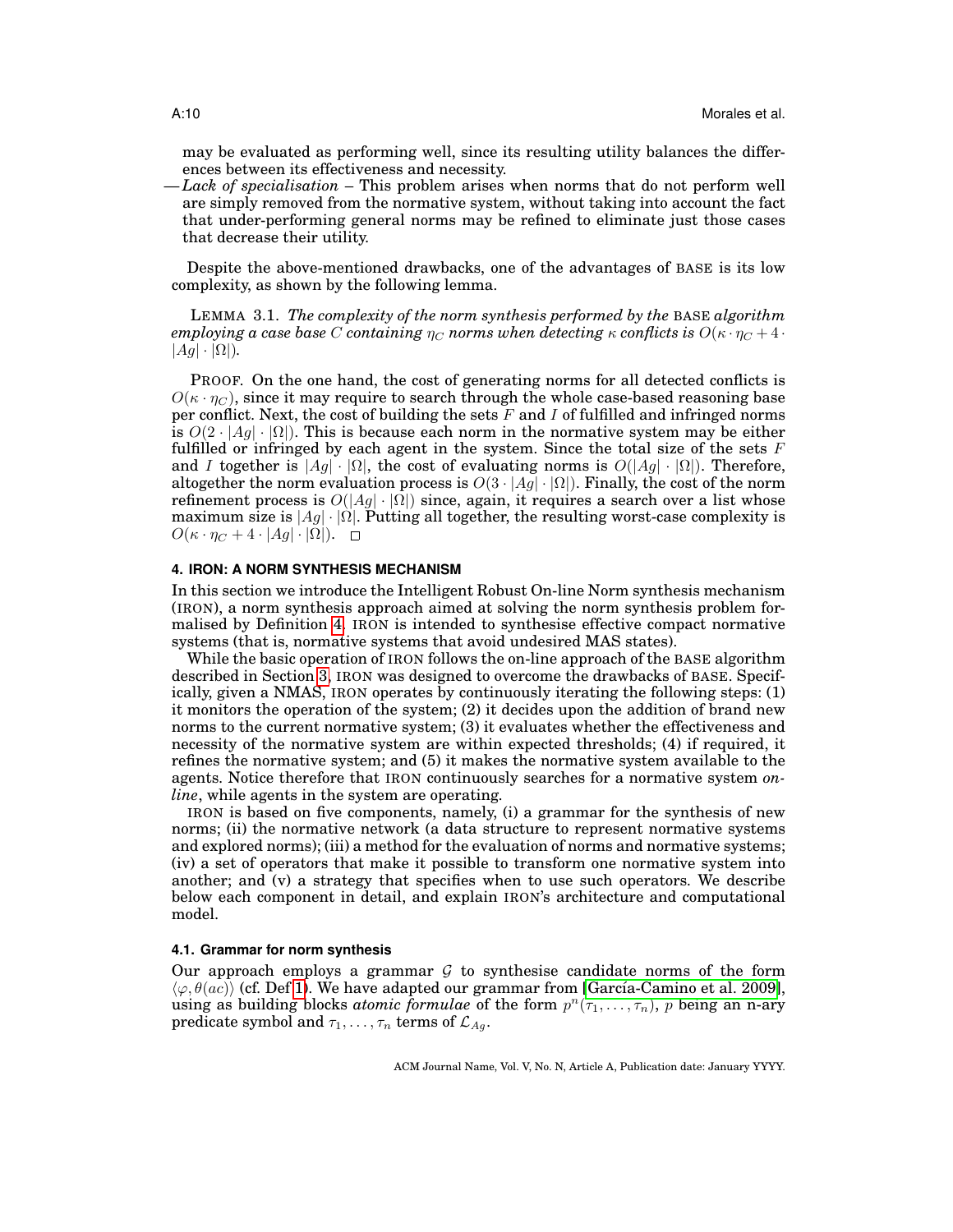

<span id="page-10-0"></span>Fig. 1. Evolution of a normative network (and its normative system) along time:  $\Omega_i = \{n_1\}, \Omega_{i+1} =$  ${n_1, n_2}, \Omega_{i+2} = {n_1}$ 

```
Norm ::= \langle{LHS}, RHS}<br>LHS ::= LHS, LHS \downarrow 0
LHS ::= LHS, LHS |\rho<br>RHS ::= \theta(Ac)\mathrel{::=} \theta(Ac)\theta ::= obl | perm | prh
Ac ::= ac_1 | ac_2 | ... | ac_n\rho ::= p^n(\tau_1, \ldots, \tau_n)\tau ::= c_1| ... |c_n|x_1| ... |x_m
```
where  $a_i$  and  $x_j$  are constants and variables, respectively. We represent as N the set of all norms which comply with the grammar above.

If we consider further our traffic scenario, the grammar used to synthesise the norm examples given in Section [2](#page-3-0) is as follows:

 $Ac$  ::=  $Go | Stop$  $\rho$  ::= *left*( $\tau$ ) | *front*( $\tau$ ) | *right*( $\tau$ ) τ ::= *car* | *bike* | *private* | *ambulance* | *police* | *fire-brigade* | *emergency* | *nil*

Terms  $\tau$  in this grammar have the following subsumption relationships: *car*  $\sqsubseteq$  *private*, *bike*  $\subseteq$  *private*, *ambulance*  $\subseteq$  *emergency*, *police*  $\subseteq$  *emergency*, *fire-brigade*  $\subseteq$  *emergency*.

## **4.2. A representation of normative systems**

Since IRON will continuously synthesise norms in search for a normative system, it must be able to differentiate between the norms that are currently part of the normative system and those that are not (i.e., they have been explored but they are not currently active). For this purpose, IRON employs a graph-based data structure to represent normative systems, which we call a *normative network*. A normative network is a graph whose nodes stand for norms and whose edges stand for relationships (more specifically, in our work we concentrate on generalisation relationships) between norms. Norms in a network may be either *active* or *inactive*. We assume that a normative network represents a normative system as its active norms.

Figure [1](#page-10-0) illustrates the evolution of a normative network (and its corresponding normative system) over time points  $t_i, t_{i+1}, t_{i+2}.$  At time  $t_i$  the normative network  $N\!N_i$ has a single active norm  $n_1$  (represented as a white circle) and  $\Omega_i = \{n_1\}$ . At time  $t_{i+1}$  a new norm,  $n_2$ , is added to  $NN_i$ , yielding  $NN_{i+1}$  and  $\Omega_{i+1}=\{n_1,n_2\}.$  Finally, at time  $t_{i+2}$ norm  $n_2$  is deactivated (represented as a gray circle) giving rise to  $NN_{i+2} = \{n_1, n_2\}$ and  $\Omega_{i+2} = \{n_1\}$ . Figure [1](#page-10-0) also illustrates the way IRON performs the norm synthesis process. In general, the process will consist of continuously iterating over (applying changes to) the normative network according until it finds a normative system that solves the norm synthesis problem (NSP).

We now offer a formal definition of the normative network employed by IRON: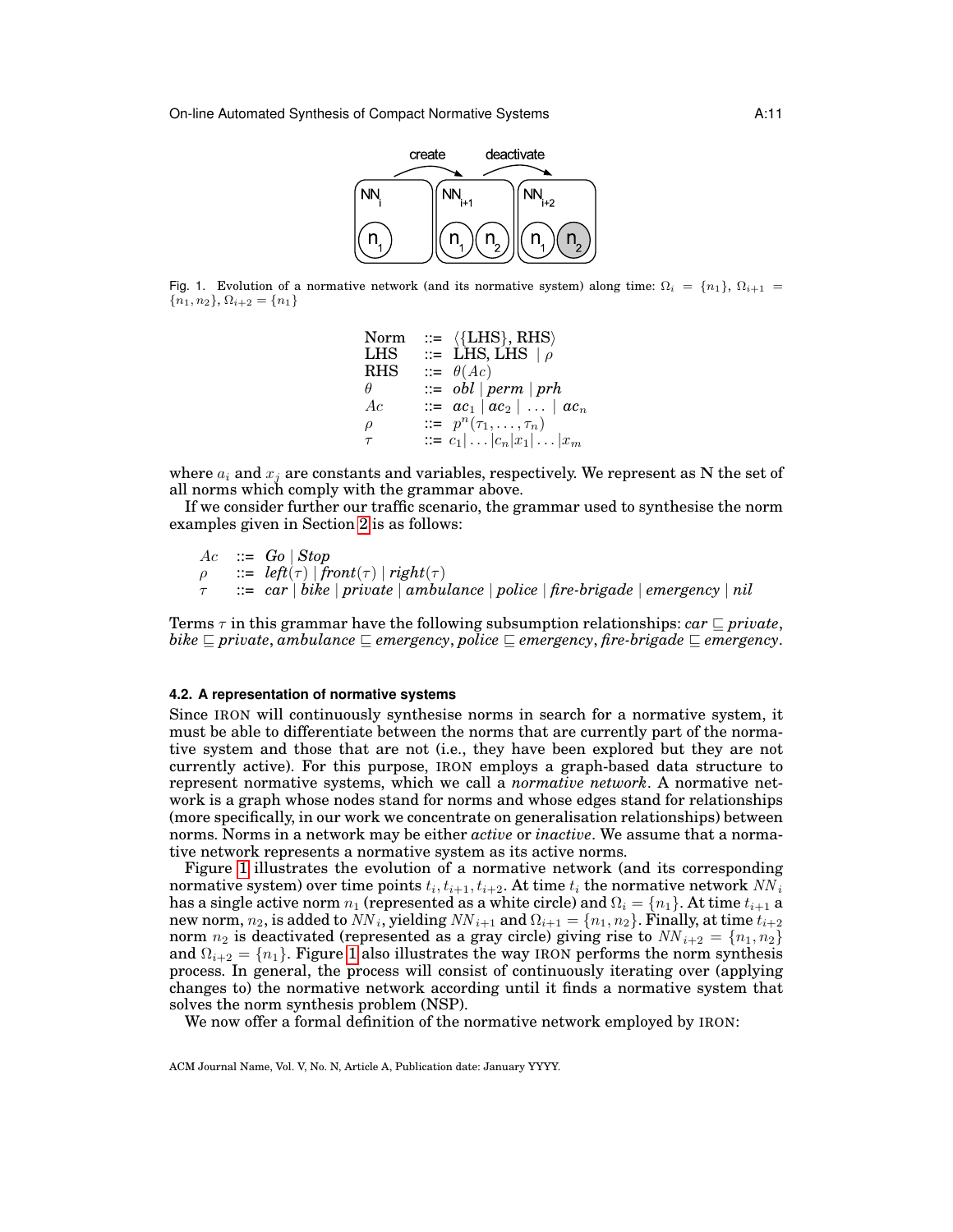DEFINITION 6 (NORMATIVE NETWORK). *A Normative Network (NN)* is a tuple  $\langle \mathcal{N}, R_G, \Delta, \delta \rangle$  *where:* (i)  $\mathcal{N} \subseteq \mathbb{N}$  *is a subset of our language of norms;* (ii)  $R_G \subseteq \mathcal{N} \times \mathcal{N}$ *is a* generalisation *relationship between norms;* (iii)  $\Delta = \{active, inactive\}$  *is the set of possible states of a norm;* (iv)  $\delta : \mathcal{N} \to \Delta$  *is a function that returns the state of a norm*  $n \in \mathcal{N}$ .

Since IRON considers that the current normative system is composed of the norms that are currently active in the normative network, we define  $\Omega = \{n | n \in \mathcal{N}, \delta(n) = \emptyset\}$ active}.

### <span id="page-11-0"></span>**4.3. Evaluating norms and normative systems**

We detail how we evaluate norms and normative systems in terms of their effectiveness and necessity to achieve MASs coordination. IRON evaluates these two measures individually, along the lines of BASE (described in Section [3\)](#page-7-0). On the one hand, it measures the *cumulative* effectiveness of a norm from the outcomes of its *fulfilments*. The higher the ratio of *successful* fulfilments (fulfilments that did not lead to undesired states), the more effective the norm. On the other hand, it measures the necessity of a norm according from the outcomes of its infringements. The higher the ratio of *harmful infringements* (infringements leading to undesired states), the more necessary the norm is. We illustrate norm evaluation with the following example. In a traffic scenario, consider a norm like "give way to right". This is an effective norm, since agents will not collide with the car to their right as long as they comply with this norm. Thus, whenever agents fulfil this norm it will lead to states that are not undesired (i.e., states without car collisions), and that is why we call them successful fulfilments. Furthermore, this norm is also necessary to prevent cars from colliding with the cars to their right. Therefore, whenever agents infringe the norm it will lead to undesired states (i.e., states where cars have collided). This is what we call a harmful infringement.

We compute the effectiveness  $\mu_{\text{eff}}(n, t, C)$  of norm n up to time t as:

<span id="page-11-1"></span>
$$
\mu_{\text{eff}}(n, t, C) = (1 - \alpha) \times \mu_{\text{eff}}(n, t - 1, C) + \alpha \times r_{\text{eff}}(n, t, C) \tag{2}
$$

where  $\mu_{eff}(n, t-1, C)$  is the effectiveness of n up to time  $t-1$  and  $0 \leq \alpha \leq 1$  is a learning rate; and  $r_{\text{eff}}(n, t, C)$  is a reward value based on the successful fulfilments of norm *n* at time *t*. In particular, at an initial time  $t_0$ , the effectiveness of a norm, namely  $\mu_{eff}(n, t_0, C)$  is set with an initial constant value  $k \in [0, 1]$ . The reward of a fulfilled norm at time  $t$  is computed as:

$$
r_{\text{eff}}(n, t, C) = \frac{w_{SF} \times m_{SF}(n, t, C)}{w_{SF} \times m_{SF}(n, t, C) + w_{HF} \times m_{HF}(n, t, C)}
$$
(3)

where  $m_{SF}(n, t, C)$  is the number of successful fulfilments of norm n at time t, namely the number of fulfilments of the norm that did not lead to undesired MAS states,  $m_{HF}(n, t, C)$  is the number of harmful fulfilments of norm n at time t, namely the number of fulfilments that led to undesired states, and  $w_{SF} > 0$ ,  $w_{HF} > 0$  weigh the importance of successful and harmful fulfilments of  $n$  respectively. Notice that functions  $m_{HF}$  and  $m_{SF}$  receive as a parameter the set of undesired states C so to assess if a norm fulfilment has lead to an undesired state or not. As an example, we may decide that a harmful fulfilment (that is, a norm fulfilment that leads to an undesired state), must be punished with a (negative) reward much higher than the (positive) reward that may obtain a successful fulfilment.

We notice therefore that our approach is akin to reinforcement learning [\[Sutton](#page-32-16) [and Barto 1998\]](#page-32-16) since both the effectiveness and necessity of a norm  $(\mu_{eff}, \mu_{rec})$  are somehow *learned* by continuously aggregating rewards that have been computed from the outcomes of agents' norm compliance in the MAS.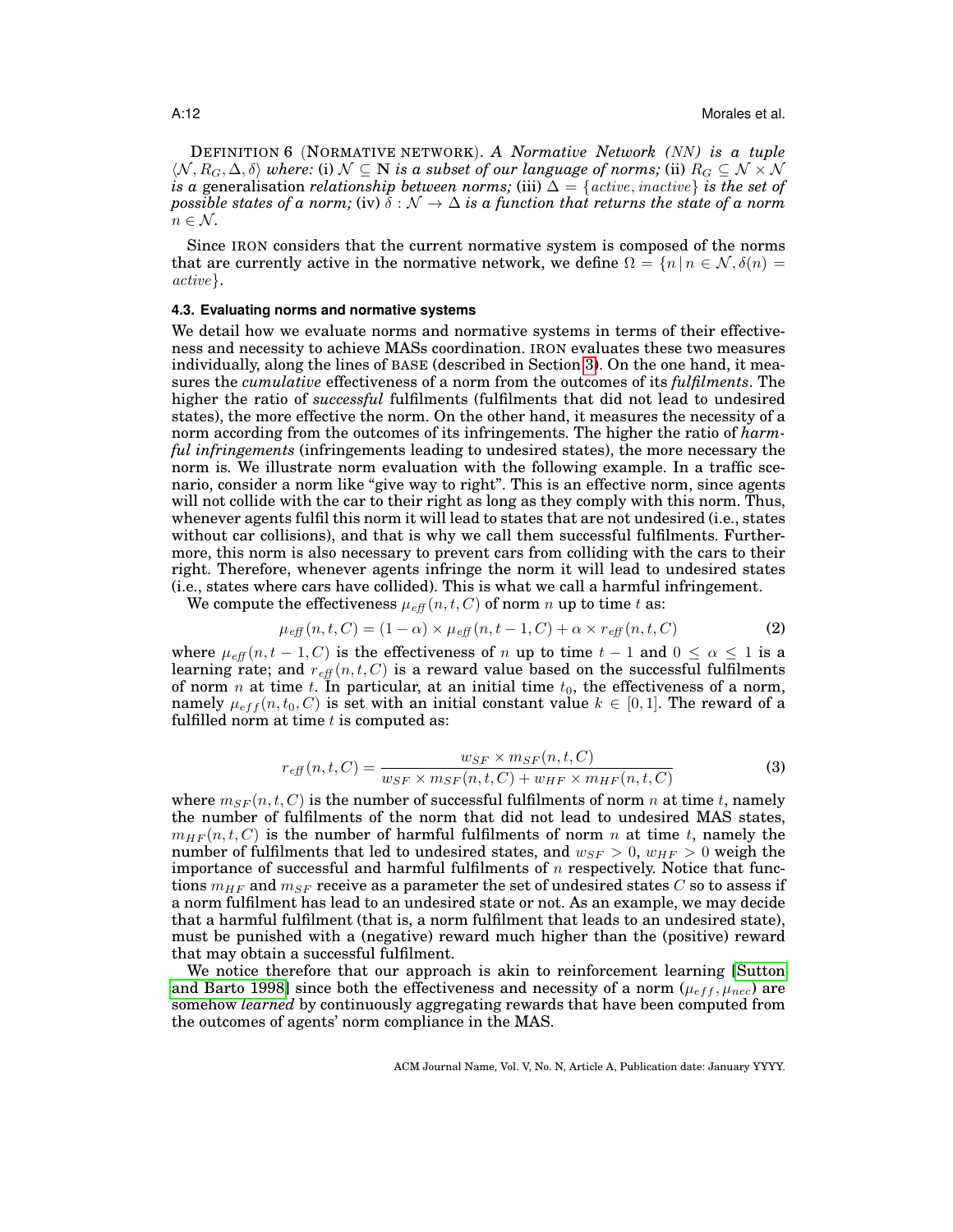Analogously, we compute the necessity of norm  $n$  up to time  $t$  as:

$$
\mu_{nec}(n, t, C) = (1 - \beta) \times \mu_{nec}(n, t - 1, C) + \beta \times r_{nec}(n, t, C)
$$
\n(4)

where  $\mu_{\text{nec}}(n, t-1, C)$  is the necessity of n up to time  $t-1$ ;  $0 \le \beta \le 1$  is a learning rate; and  $r_{\text{nec}}(n, t, C)$  is a reward value based on the harmful infringements of norm n at time t. As well as with the effectiveness, the necessity of a norm at an initial time  $t_0$  $(\mu_{nec}(n, t_0, C))$  is set to an initial constant value  $k \in [0, 1]$ . The reward of an infringed norm is computed as:

<span id="page-12-0"></span>
$$
r_{nec}(n, t, C) = \frac{w_{HI} \times m_{HI}(n, t, C)}{w_{HI} \times m_{HI}(n, t, C) + w_{SI} \times m_{SI}(n, t, C)}
$$
(5)

where  $m_{HI}(n, t, C)$  is the number of harmful infringements of norm n, namely infringements that led to undesired states,  $m_{SI}(n, t, C)$  is the number of successful infringements of norm  $n$ , namely those infringements that did not lead to undesired states, and  $w_{HI} > 0$ ,  $w_{SI} > 0$  weigh the importance of harmful and successful infringements of n respectively. Moreover, IRON computes the effectiveness and necessity ranges of each norm during a time period  $T_w$  (i.e., a time window to compute the performance ranges of each norm. These ranges will be essential (as we show below) to perform generalisations and specialisations. We assess the effectiveness  $(E)$  and necessity  $(N)$ ranges for each norm as follows:

<span id="page-12-1"></span>
$$
\check{E} = [\bar{\mu}_{\text{eff}}(n, T_w, C) - \hat{\mu}_{\text{eff}}(n, T_w, C), \bar{\mu}_{\text{eff}}(n, T_w, C) + \hat{\mu}_{\text{eff}}(n, T_w, C)] \tag{6}
$$

<span id="page-12-2"></span>
$$
\check{N} = \left[\bar{\mu}_{nec}(n, T_w, C) - \hat{\mu}_{nec}(n, T_w, C), \bar{\mu}_{nec}(n, T_w, C) + \hat{\mu}_{nec}(n, T_w, C)\right]
$$
\n(7)

where  $\bar{\mu}_{eff}(n, T_w)$  and  $\hat{\mu}_{eff}(n, T_w)$  stand for the average and deviation of the effectiveness of n within  $T_w$ , respectively, and  $\bar{\mu}_{nec}(n, T_w)$  and  $\hat{\mu}_{nec}(n, T_w)$  stand for the average and deviation of the necessity of n within  $T_w$ , respectively.

## <span id="page-12-3"></span>**4.4. Operators for normative networks**

IRON will search for a normative system that solves the NSP by transforming an initial normative network over time, hence moving from one normative system to another. With this aim, our norm synthesis mechanism implements a collection of normative network operators. Each operator transforms IRON's normative network  $\langle N, \mathcal{R}_G, \Delta, \delta \rangle$ into another one  $\langle \mathcal{N}', \mathcal{R}'_G, \bar{\Delta}, \delta' \rangle.$  More specifically, IRON implements the following operators:

- The *addition* of a new norm into the normative system. As Table [I](#page-13-0) formally specifies, whenever a new norm is synthesised, the add operator extends IRON's normative network with norm  $n(N' = N \cup \{n\})$ , and sets its state to active  $(\delta'(n) = active)$ .
- The *deactivation* of a norm in the normative system. The implementation of this deactivate operator sets the state of a given norm to *inactive*. Hence, although the norm remains in the normative network, it is no longer part of the normative system.
- The *generalisation* of a set of norms in the normative system into a more general norm (e.g., considering the example in Section [2,](#page-3-0) generalising  $n_1$ ,  $n_2$ , and  $n_3$  into  $n_5$ ). As Table [I](#page-13-0) shows, this generalise operator generalises a set of norms *(children)* into a more general norm (*parent*) by: (i) adding the parent norm to the network; (ii) establishing new generalisation relations  $(R_G)$  between each generalised (child) norm and the parent norm in the normative network; (iii) setting the state of the parent to active and the children's to inactive. As a result, the child norms will no longer belong to the normative system, while the parent norm will.
- The *specialisation* of a norm in the normative system into more specific norms. This operation reverses the result of a generalisation (e.g.,  $n_5$  can be specialised into  $n_1, n_2$ ,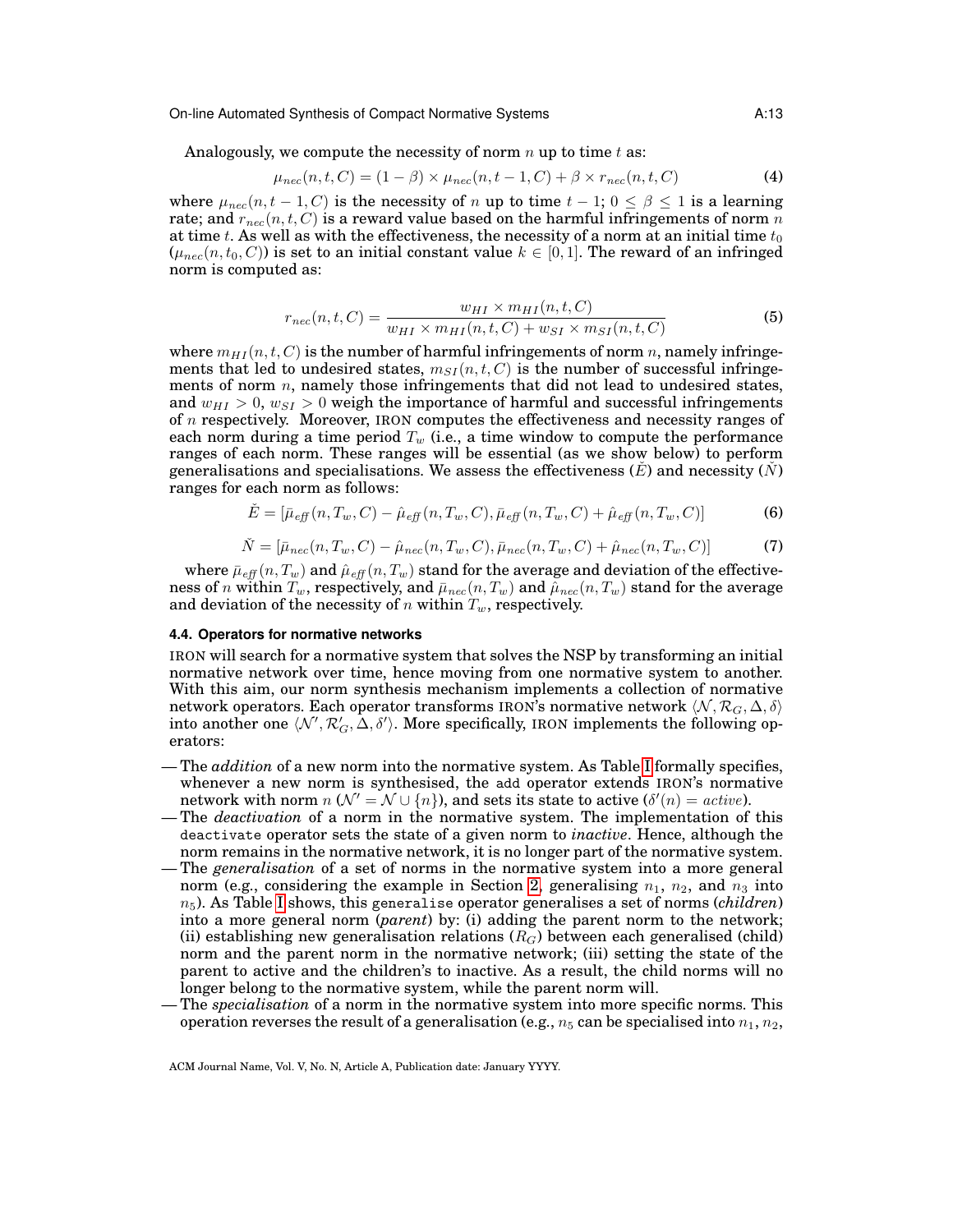and  $n_3$ ). Specifically, this specialise operator undoes the result of a generalisation by setting to inactive the state of the parent (more general) norm and setting to active the state of its children. Thus, thereafter all the child norms become candidates to belong to the normative system, while the parent norm does not any longer.

| Operator                         | Specification                                                        |  |  |  |
|----------------------------------|----------------------------------------------------------------------|--|--|--|
| add(NN, n)                       | $\mathcal{N}' \leftarrow \mathcal{N} \cup \{n\}$                     |  |  |  |
|                                  | $\delta'(n) \leftarrow active$                                       |  |  |  |
|                                  | $NN' \leftarrow \langle \mathcal{N}', R_G, \Delta, \delta' \rangle$  |  |  |  |
| deactiveate(NN, n)               | $\delta'(n) \leftarrow inactive$                                     |  |  |  |
|                                  | $NN' \leftarrow \langle \mathcal{N}, R_G, \Delta, \delta' \rangle$   |  |  |  |
| generalise(NN, parent, children) | $\mathcal{N}' \leftarrow \mathcal{N} \cup \{parent\}$                |  |  |  |
|                                  | $R'_C \leftarrow R_G \cup \{(ch, parent)   ch \in children\}$        |  |  |  |
|                                  | $\delta'$ (parent) $\leftarrow$ active                               |  |  |  |
|                                  | $\delta'(ch) \leftarrow inactive$ for all $ch \in children$          |  |  |  |
|                                  | $NN' \leftarrow \langle \mathcal{N}', R'_G, \Delta, \delta' \rangle$ |  |  |  |
| specialise(NN, parent, children) | $\delta'(parent) \leftarrow inactive$                                |  |  |  |
|                                  | for all $child \in children$                                         |  |  |  |
|                                  | if $(child, parent) \in R_G$                                         |  |  |  |
|                                  | $\delta'$ (child) $\leftarrow$ active                                |  |  |  |
|                                  | $NN' \leftarrow \langle \mathcal{N}, R_G, \Delta, \delta' \rangle$   |  |  |  |

<span id="page-13-0"></span>

|  |  | Table I. IRON operators. |
|--|--|--------------------------|
|--|--|--------------------------|

### <span id="page-13-2"></span>**4.5. A strategy to synthesise normative systems**

Algorithm [2](#page-13-1) describes in outline IRON's overall norm synthesis strategy. Since IRON is an on-line mechanism, at every tick it runs its strategy to perform the same three main tasks of the BASE algorithm (Algorithm [1](#page-8-0) in Section [3\)](#page-7-0), namely: *(i)* norm generation; *(ii)* evaluation of the current normative system; and *(iii)* refinement of the normative system. However, IRON implements them differently, thus, for example, refinement is done by means of specialisations, generalisations and deactivation of norms. Once the strategy finishes, it returns the normative system represented by the normative network.

| <b>ALGORITHM 2: IRON strategy</b> |  |  |  |
|-----------------------------------|--|--|--|
|-----------------------------------|--|--|--|

 $\textbf{Input:}~\langle s_{t-1}, s_t\rangle, NN, \mathcal{G}, f_{apply}, f_{conflict}, \mu_{\mathit{eff}}, \mu_{\mathit{nec}}, \Theta, T_w$ **Output**: Ω [1] conflictDescription ← conflictDetection( $s_{t-1}, s_t, f_{conflict}$ );<br>[2]  $NN \leftarrow normGeneration(NN, conflictDescription, G);$  $NN \leftarrow normGeneration(NN, conflictDescription, G);$ [3]  $P \leftarrow normEvaluation(NN, \langle s_{t-1}, s_t \rangle, f_{apply}, f_{conflict}, \mu_{eff}, \mu_{nec}, T_w);$ [4]  $NN \leftarrow normRefinement(NN, P, \mathcal{G}, \Theta);$ [5]  $\Omega \leftarrow \{n \in NN | \delta'(n) = active \};$ [6]**return** Ω

<span id="page-13-1"></span>Algorithm [2](#page-13-1) specifies IRON's general strategy (Π). It is domain-independent and takes as input: (i) a pair  $\langle s_{t-1}, s_t \rangle$  containing descriptions of the system state at time  $t - 1$  and time t, respectively. This pair stands for a transition between the system state at consecutive times. In fact, the differences between  $s_{t-1}$  and  $s_t$  reflect the local changes that occurred when the system evolved from  $t - 1$  to  $t$ ; (ii) a normative network NN, which includes the current normative system  $\Omega$ ; (iii) a grammar  $\mathcal{G}$ , including the subsumption relationships between its terms; (iv) a function  $f_{apply}$  to check norm applicability in the current system state s; (v) a function  $f_{conflict}$  to detect if a given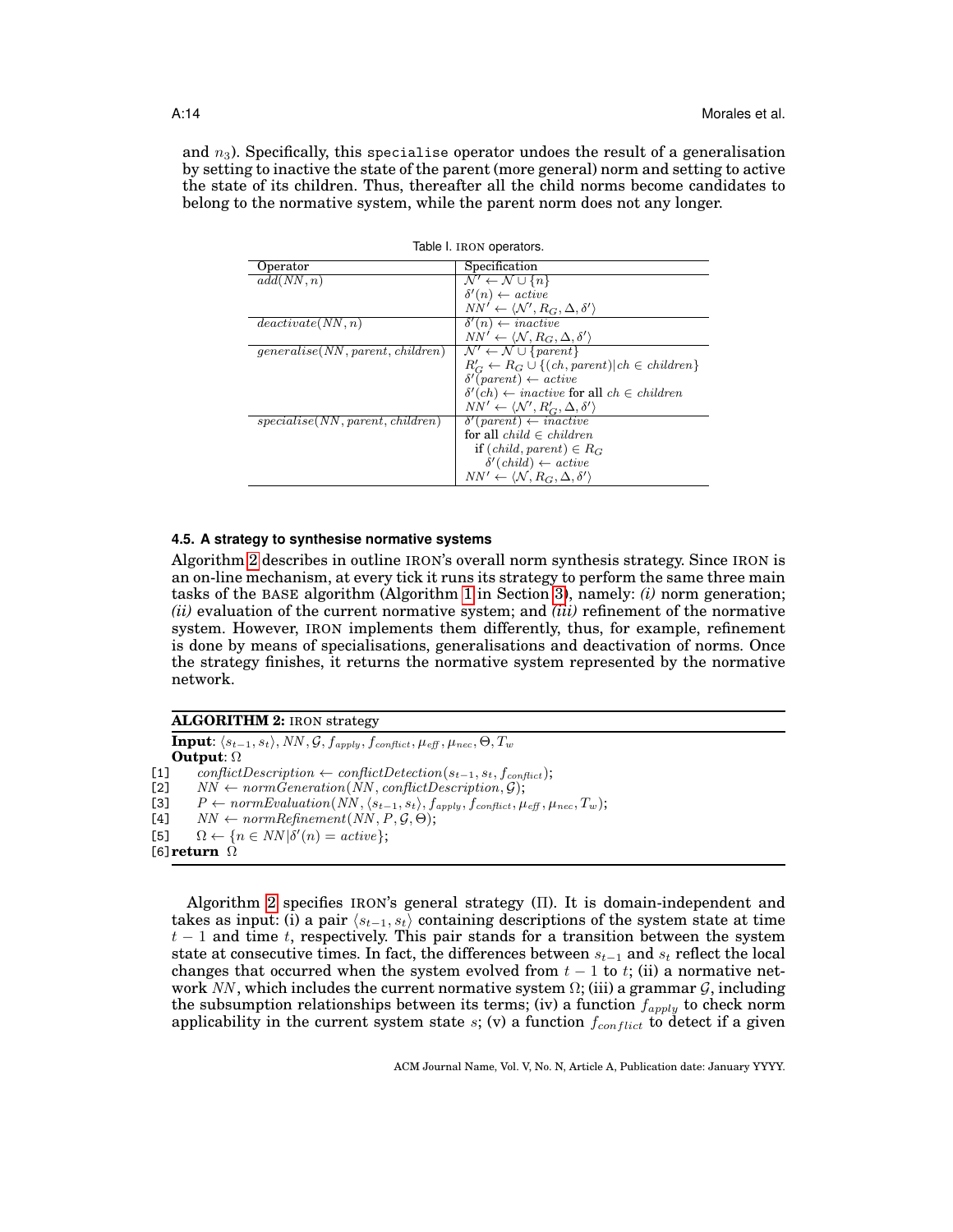system state s is undesired; (vi) two evaluation functions  $\mu_{eff}, \mu_{nec}$  to assess the effectiveness and necessity of norms in *NN*; (vii) Θ, a set of satisfaction degree thresholds  $\rm described~below~(see~\check{Equations}~8, 9, 10~and~11)$  $\rm described~below~(see~\check{Equations}~8, 9, 10~and~11)$  $\rm described~below~(see~\check{Equations}~8, 9, 10~and~11)$  $\rm described~below~(see~\check{Equations}~8, 9, 10~and~11)$   $(\Theta=\{\alpha_{eff}^{gen},\alpha_{nec}^{gen},\alpha_{eff}^{esp},\alpha_{nec}^{esp});$  and (viii) a time period  $T_w$ .

The strategy is on-line and conflict-driven (since it is aimed to avoid undesired, conflicting states), and thus, at every tick, it starts by searching for conflicts in the current system state. Function *conflictDetection* (line 1) uses the domain-dependent function  $f_{conflict}$  to assess if the current system state  $s_t$  is undesired (i.e., it detects undesired states  $C \subset S$ ). In case that  $s_t \in C$ , it returns a *conflictDescription* that incorporates descriptions  $s_{t-1}$  and  $s_t$ , together with the identifiers of those agents whose actions lead to the undesired state  $s_t$  (for instance, in a traffic scenario, those cars that went forward before colliding). Next, the *normGeneration* function (line 2) synthesises a norm to avoid the transition from  $s_{t-1}$  to  $s_t$  (though disregarding the generation of general norms) in order to avoid it in the future. Subsequently, *normEvaluation* in line 3 evaluates norms in terms of their effectiveness and necessity as discussed in Section [4.3.](#page-11-0) Finally, the norm refinement function in line 4 generalises and/or specialises norms according to their effectiveness and necessity ranges during the time period  $T_w$ , as discussed in Sections [4.6](#page-17-2) and [4.7,](#page-19-1) below. The algorithm outputs a normative system (line 6) for the agents in the domain that IRON is aiming at regulating.

The main functions in IRON's strategy (i.e., in Algorithm [2\)](#page-13-1) are specified in Algorithms [3,](#page-14-0) [4](#page-14-1) and [5.](#page-15-0) As previously mentioned, our proposal is to monitor the evolution of the NMAS at regular time intervals (i.e., ticks) and apply operators under certain conditions. Next, we present how previously defined operators are invoked in the three main functions, which are specified as follows.

## **ALGORITHM 3:** normGeneration **Input**: NN , conflictDescription, G **Output**: NN

 $[1]$  **if** *isEmpty(conflictDescription)* **then**<br> $[2]$  **return**  $NN$ 

return NN

- **end**
- [3]  $n \leftarrow generateNorm(\mathcal{G}, conflictDescription);$
- [4]  $NN \leftarrow add(NN, n);$
- [5] potential $[n] \leftarrow potentialGeneralisations(n, \mathcal{G});$
- <span id="page-14-0"></span>[6] **return** NN

## **ALGORITHM 4:** normEvaluation

**Input**:  $NN$ ,  $\langle s_{t-1}, s_t \rangle$ ,  $f_{apply}$ ,  $f_{conflict}$ ,  $\mu_{eff}$ ,  $\mu_{nec}$ ,  $T_w$ **Output**: P [1] applicableNorms ← normApplicability(NN,  $\langle s_{t-1}, s_t \rangle$ ,  $f_{apply}$ ); [2]  $(F, I) \leftarrow normCompliance(\text{applied} \text{bl} \text{c} \text{or} \text{m} \text{c}, f_{conflict});$ [3] **for**  $n \in norms(F, I)$  **do**<br>[4]  $U[n] \leftarrow updateUtiliti$  $U[n] \leftarrow updateUtilities(n, F, I, \mu_{\text{eff}}, \mu_{\text{rec}});$ [5]  $(\check{E}[n], \check{N}[n]) \leftarrow updatePerformanceRange(s(n, U[n], T_w);$  $[6]$   $P[n] \leftarrow (\check{E}[n], \check{N}[n])$ **end**

<span id="page-14-1"></span>[7] **return** P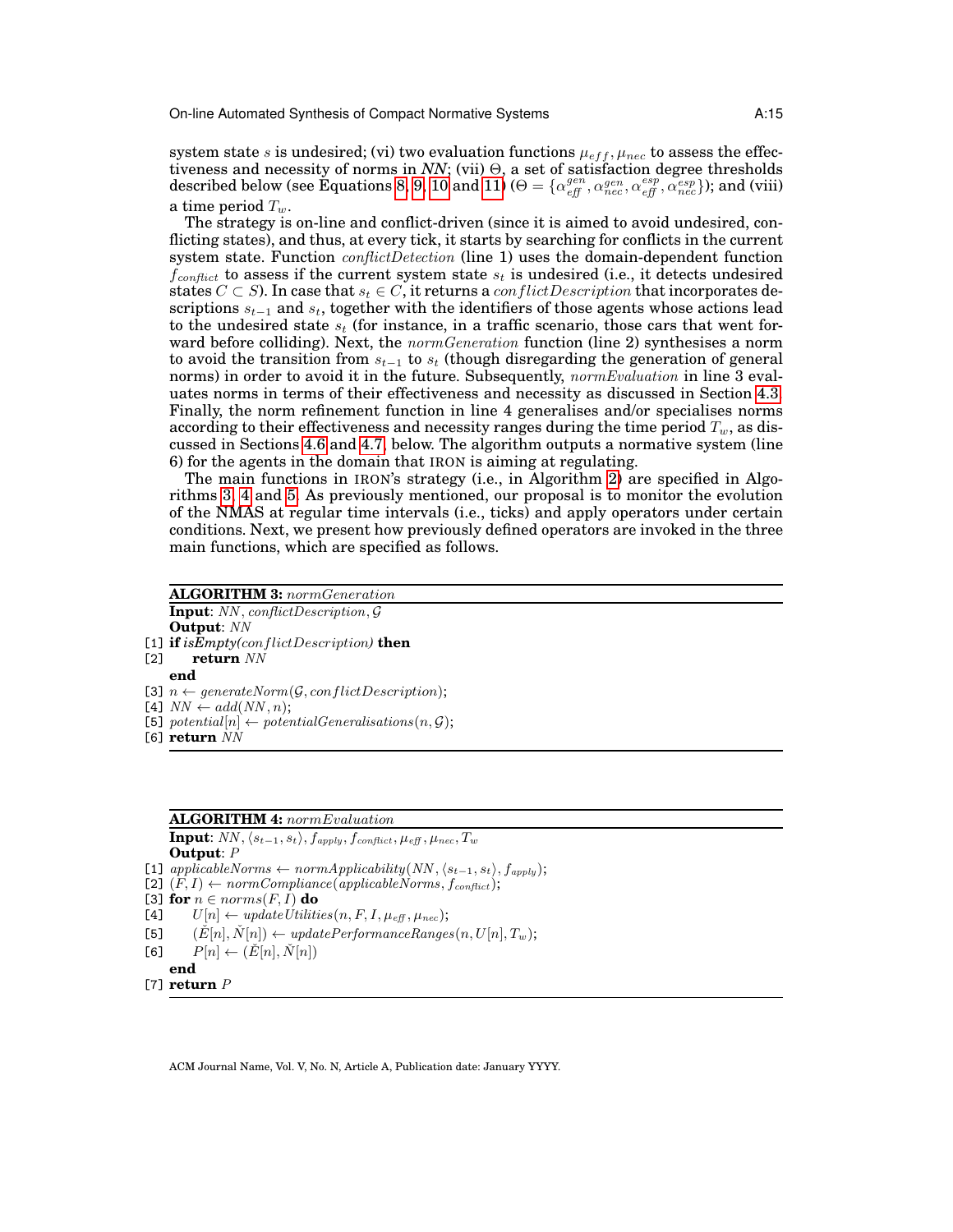| <b>ALGORITHM 5:</b> normRefinement                                                                                                           |
|----------------------------------------------------------------------------------------------------------------------------------------------|
| <b>Input:</b> $NN, P, G, \Theta$                                                                                                             |
| <b>Output:</b> NN                                                                                                                            |
| [1] for $n \in norms(F, I)$ do                                                                                                               |
| if underperforms $(n,\check{E},\check{N},\alpha_{\it eff}^{\it spec},\alpha_{\it nec}^{\it spec})$ then<br>$[2]$                             |
| $NN \leftarrow specialiseDown(NN, n, \check{E}, \check{N}, \alpha_{\text{eff}}^{spec}, \alpha_{\text{nec}}^{spec});$<br>[3]                  |
| else                                                                                                                                         |
| $NN \leftarrow \text{generaliseUp}(NN, n, \tilde{E}, \tilde{N}, \alpha_{\text{eff}}^{\text{gen}}, \alpha_{\text{nec}}^{\text{gen}});$<br>[4] |
| end                                                                                                                                          |
| [5]<br>return NN                                                                                                                             |
| end                                                                                                                                          |

<span id="page-15-0"></span>*4.5.1. Generation of new norms.* As mentioned before, IRON starts by detecting if the current system state  $s_t$  is undesired or not. Function *conflictDetection* (line 2 in Algorithm [2\)](#page-13-1) uses function  $f_{conflict}$  to assess if  $s_t$  belongs to the set of undesired states C,  $s_t \in C$ . Afterwards, if  $s_t$  is an undesired state, the norm generation function (line 2 in Algorithm [2,](#page-13-1) and Algorithm [3\)](#page-14-0) synthesises a new norm in order to avoid the transition from  $s_{t-1}$  to  $s_t$  in the future. Specifically, it firstly invokes function generateNorm (line 3 in Algorithm [3\)](#page-14-0), which employs the unsupervised CBR mechanism and the grammar  $\mathcal G$ together with subsumption relationships of its terms (see Section [4.1\)](#page-9-1) to generate a new norm aimed to avoid the transition from  $s_{-1}$  to  $s_t$ . Secondly, as line 4 in Algorithm [3](#page-14-0) indicates, the newly created norm  $n$  is added to the normative network by invoking the add operator. Thirdly, the norm generation function ends by creating all potential generalisations (see Algorithm [6](#page-18-0) in Section [4.6\)](#page-17-2) for each newly created norm  $n$  (line 5).

Basically, the implementation of this *generateNorm* function is the same as for the BASE approach described in Section [3](#page-7-0) [\[Morales et al. 2011c\]](#page-32-10). The only difference is that our synthesis process does not generate general norms, since the generalisation process runs separately from norm generation. generateNorm is based on an unsupervised Case-Based Reasoning (CBR) approach. Hence, this approach is based on the following principle: if we can prevent a conflict in a given situation by enacting a norm, it is likely that we can prevent a conflict in a similar situation by means of a similar norm. Initially, when no other knowledge is available, norms are created based on the following heuristic: the transition to an undesired state is caused by the actions of the agents involved in that undesired state. Therefore, our  $\mathit{generateNorm}$  chooses one of the agents involved in an undesired state  $s_t$  and gathers its context and performed action in  $s_{t-1}$ . Then, the norm is synthesised so that this action is prohibited for any agent encountering this same context. This is done with the aim of avoiding the previously resulting conflict in future situations. Obviously, there is no certainty about the validity of this norm, and this is the reason IRON needs to continuously evaluate it in the NMAS.

Our norm synthesis uses ground atomic formulae from the states, and focusses on a specific agent to figure out its context  $\varphi$  (what it was able to perceive, given its position in the grid) and the action  $ac$  it carried out (which possibly led to a conflicting state). The synthesised norm  $\langle \varphi, \text{prh}(ac) \rangle$  is thus made up of fully instantiated, non-negated atomic formulae, establishing the specific context of one agent and its action which led to a conflicting state. This process differs from induction of logical theories (*e.g.*, inductive logic programming [\[Muggleton and Raedt 1994;](#page-32-17) [Nienhuys-Cheng and Wolf](#page-32-18) [1997\]](#page-32-18)) in two important ways: *i)* the synthesised norm is specific with fully ground predicates (so we do not need to perform inverse resolution to synthesise norms with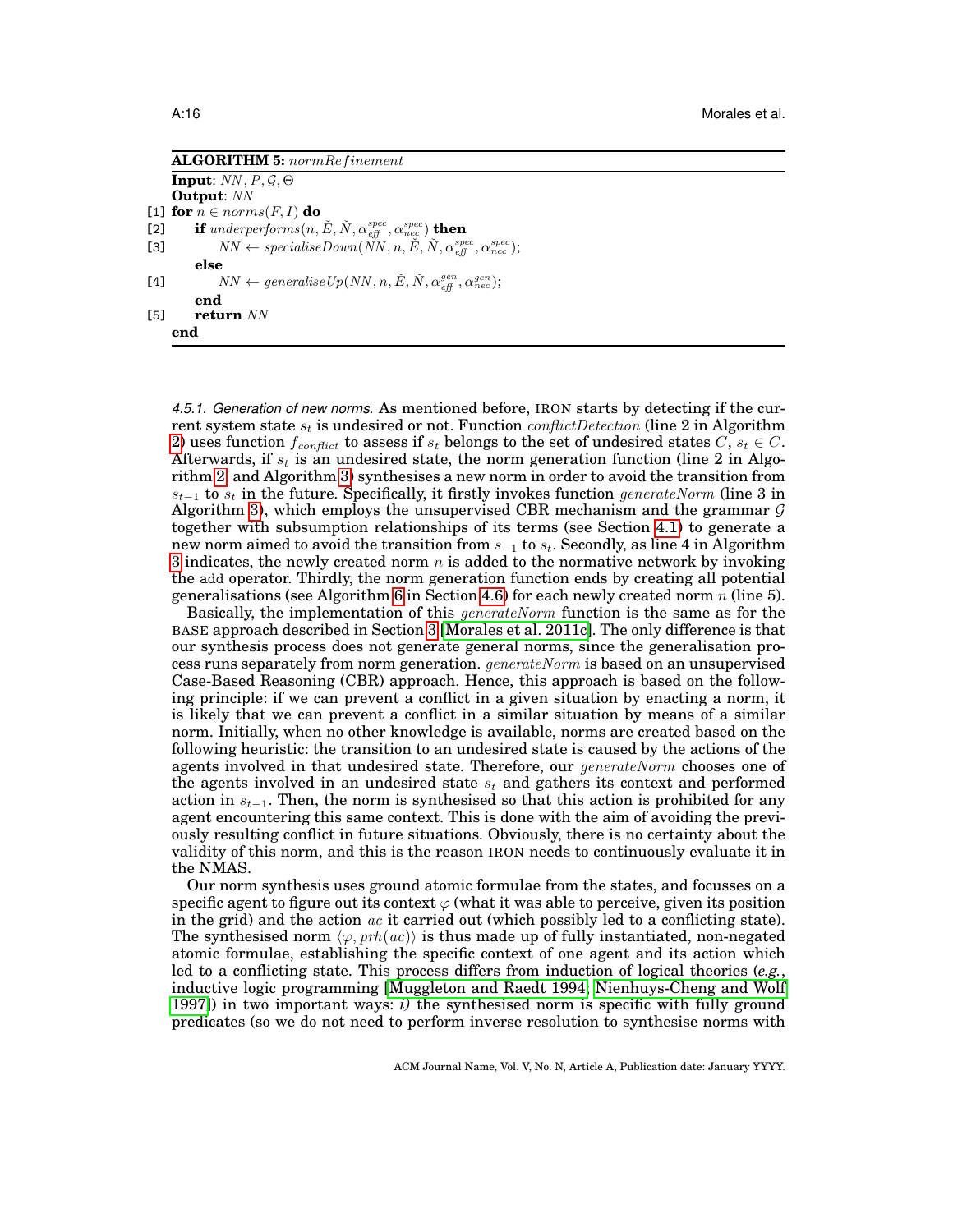variables); *ii)* negated atoms do not play any role, as these are not represented in states.

Note that implicit within our model is a reduction of deontic operators to prohibitions that forbid actions in certain conditions. It is natural to ask whether this represents a problematic restriction. But, notice that obligations and permissions are frequently and naturally interpreted as dual notions: an action is obligatory if it is not permitted to refrain from performing the action; and an action is permissible if it is not obligatory to refrain from performing the action. In this case, obligations can be reduced to prohibitions: to make an action obligatory, prohibit everything else. With this in mind, our approach of focussing on prohibitions can be seen also encompassing obligations. Of course, richer deontic operators (e.g., conditional obligations) have also been considered in the literature, and we do not claim that our approach encompasses a full range of these: but with respect to core operators, our approach is sufficient.

Moreover, our approach can also handle permissions. We observe that the interpretation of permissions can vary. For instance, we may have normative systems whereby all actions are prohibited unless they are explicitly permitted. Alternatively, we may have systems whereby all actions are permitted unless explicitly prohibited, and permissions are ways of encouraging certain behaviours. When dealing with obligations and permissions, the undesired states are *idealised* situations which did not occur, and the context of an agent is used to establish an obligation or permission on a missing action (which would have reached the idealised situation).

*4.5.2. Norm evaluation.* As previously mentioned, the strategy updates the effectiveness and necessity of norms by evaluating them individually. In general, IRON evaluates a norm depending on the outcome (conflicts) that either its fulfilment or infringement lead to. Therefore, norm evaluation will solely consider the applicable norms that have been either fulfilled or infringed by the agents in the NMAS in the transition from two consecutive states in time.

The norm evaluation function is specified by Algorithm [4.](#page-14-1) Function  $normApplicability$ (line 1) uses function  $f_{apply}$  to assess the norms in the normative network (NN) that were applicable at tick  $t-1$ . Thus, this function assesses the norms that are applicable at state  $s_{t-1}$ . Next, function *normCompliance* (line 2) partitions the selected applicable norms into fulfilled and infringed norms  $(F \text{ and } I)$ . Moreover, it uses a conflictdetection function ( $f_{conflict}$ ) to determine which norms led to undesired states. As a result, we obtain a partition of applicable norms into four multi-sets (sets that allow duplicate values): *(i)* fulfilled norms that led to undesired MAS states  $(F_C)$ ; *(ii)* fulfilled norms that did not lead to undesired MAS states  $(F_C)$ ; *(iii)* infringed norms that led to undesired MAS states  $(I_C)$ ; and  $(iv)$  infringed norms that did not lead to undesired MAS states  $(I_{\bar{C}})$ . In the algorithm  $F = (F_C, F_{\bar{C}})$  and  $I = (I_C, I_{\bar{C}})$ . These sets are the ones used by function *update Utilities* (line 4) to compute the effectiveness and necessity of each norm at time  $t$ . In fact, this function implements the equations [2](#page-11-1)[-5](#page-12-0) given in Section [4.3.](#page-11-0) Next, in line 5, function  $updatePerformanceRange$  computes its effectiveness and necessity ranges during a period of time  $T_w$  (see equations [6](#page-12-1) and [7](#page-12-2) of Section [4.3\)](#page-11-0).

*4.5.3. Normative system refinement.* The final function in our strategy is the *normative system refinement*, which yields a new normative system by transforming the normative network via specialisations and generalisations. Specifically, it specialises any under-performing norms (lines 2-3 in Algorithm [5\)](#page-15-0) while it tries to generalise those norms that performed well (line 4). With this aim, the strategy keeps track of effectiveness and necessity ranges of the norms in the normative network during a period of time  $T_w$ . Then, the refinement task amounts to implementing the following rules: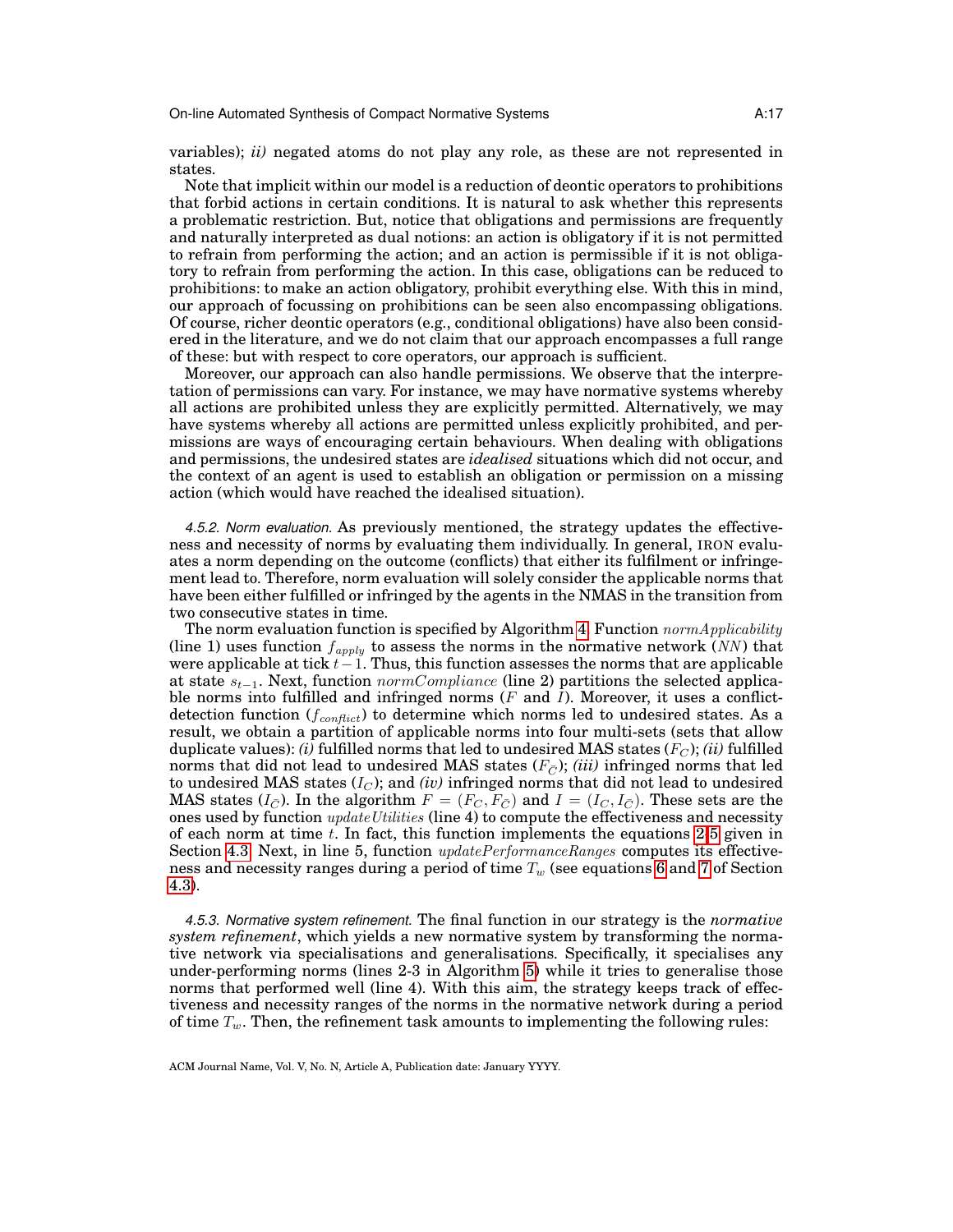

<span id="page-17-3"></span>Fig. 2. Generalisation of  $n_1, n_2, n_3, n_4$ : norms  $n_5$  and  $n_6$  are active, while the rest are inactive, so the normative system consists of  $\Omega = \{n_5, n_6\}.$ 

- A norm is *specialised* (or *deactivated* if it has no children in the normative network) provided that either its effectiveness *or* necessity have not been good enough during Tw. This occurs when the effectiveness *or* necessity of some of its children have not been good enough either.
- A set of norms are *generalised* provided that: (i) they all relate to the very same norm (parent) in the normative network; (ii) they are all the possible child norms of the parent norm; (iii) their effectiveness *and* necessities have all been sufficiently high during  $T_w$ .

The following subsections describe both processes in more detail.

#### <span id="page-17-2"></span>**4.6. Norm generalisation**

Norm generalisation starts whenever IRON detects some norm that has *performed well* during a period of time  $T_w$ . We say that a norm n has performed well during a period  $T_w$  if the lower bounds of its effectiveness *and* necessity ranges are above some satisfaction (generalisation) thresholds. This amounts to satisfying the following generalisation conditions:

<span id="page-17-0"></span>
$$
\check{E}_{min}(n, T_w, C) > \alpha_{\text{eff}}^{gen} \tag{8}
$$

<span id="page-17-1"></span>
$$
\check{N}_{min}(n, T_w, C) > \alpha_{nec}^{gen} \tag{9}
$$

where  $\check{E}_{min}(n,T_w,C)$  and  $\check{N}_{min}(n,T_w,C)$  are the lower bounds of  $\check{E}$  and  $\check{N}$  that are described in equations [6](#page-12-1) and [7;](#page-12-2)  $\alpha_{eff}^{gen} \in [0,1]$  and  $\alpha_{nec}^{gen} \in [0,1]$  are the generalisation thresholds for effectiveness and necessity.

Given a generalisable norm, the generalisation process is based on building all *potential* generalisations for the norm to subsequently analyse whether each one of them can be enacted or not. If a potential generalisation is enacted, it transforms the current normative system into another one. Otherwise, the normative system remains unchanged. Next, we illustrate: (i) how to build potential generalisations; and (ii) how to enact potential generalisations. We illustrate our approach with norms  $n_1$  $n<sub>6</sub>$  from Section [2,](#page-3-0) their effectiveness and necessity ranges listed in Table [II,](#page-18-1) and  $\alpha_{\it eff}^{\it gen} = 0.5, \alpha_{\it nec}^{\it gen} = 0.4$  as generalisation thresholds.

4.6.1. How to build potential generalisations. We now consider norm  $n_3$  described in Section [2.](#page-3-0) The first step to build a potential generalisation is to find a more general parent norm. With this aim, our generalisation process employs a grammar  $\mathcal G$  together with subsumption relationships of its terms (see Section [4.1\)](#page-9-1) to build predicates of the language  $\mathcal{L}_{Ag}$ . In our example, with the aid of the grammar,  $n_5$  would be built, which is more general than  $n_3$  and thus can be a parent of a potential generalisation. The second step is to find all the children of the parent. In our example, the children of  $n_5$ , (the siblings of  $n_3$ ), are  $n_1$  and  $n_2$ . The triple  $\langle n_3, n_5, \{n_1, n_2\}\rangle$  records a potential generalisation, that is,  $\langle n, n', S \rangle$ , where n is a generalisable norm, n' is a parent norm of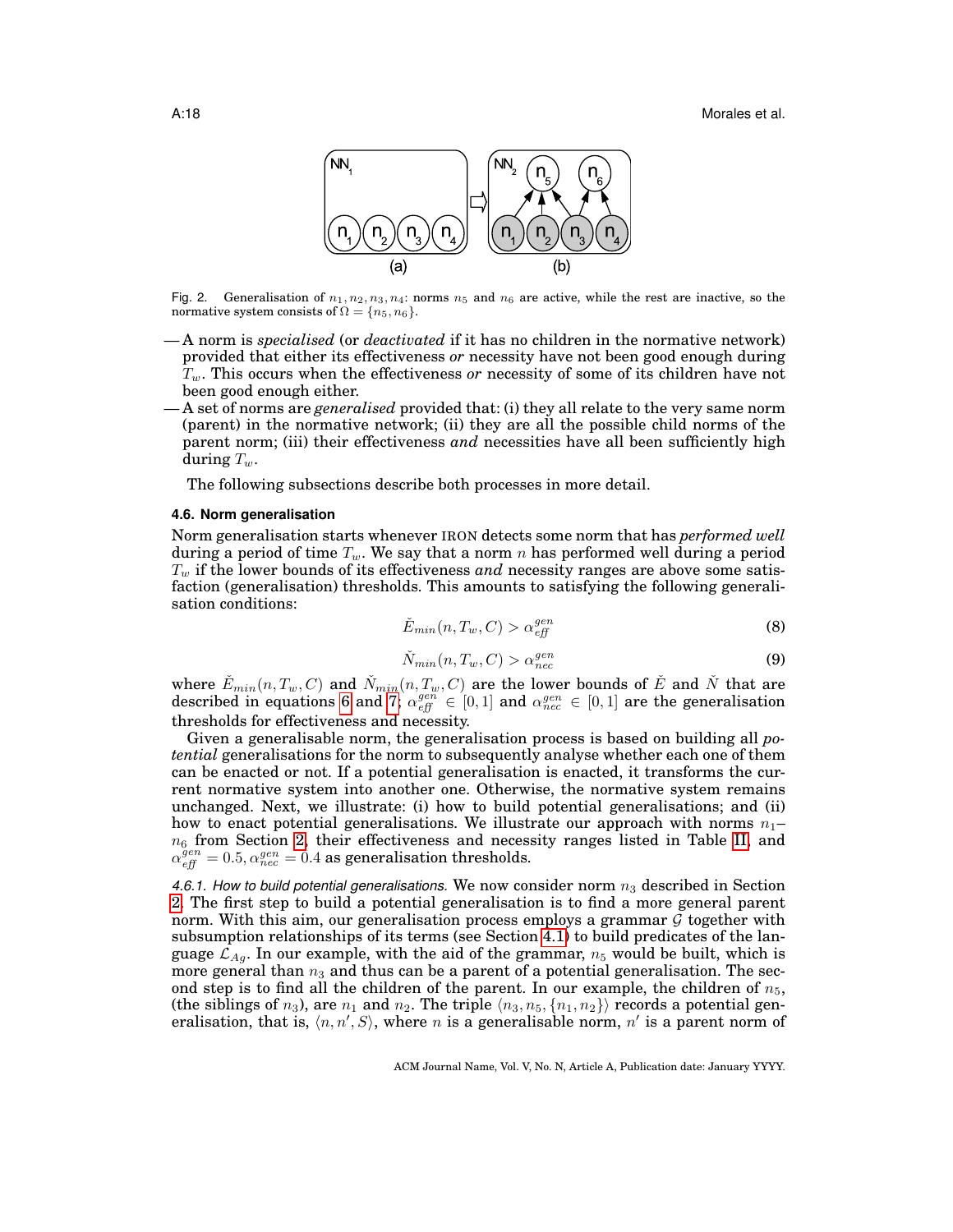<span id="page-18-1"></span>

| Table II. $E \& N$ ranges for norms |  |  |
|-------------------------------------|--|--|
| in Figure 2                         |  |  |

|                | Ė.         | Ň          |
|----------------|------------|------------|
| n <sub>1</sub> | [0.6, 0.7] | [0.5, 0.6] |
| n <sub>2</sub> | [0.7, 0.8] | [0.6, 0.7] |
| n <sub>3</sub> | [0.8, 0.9] | [0.5, 0.7] |
| $n_4$          | [0.7, 0.9] | [0.6, 0.8] |
| $n_5$          | [0.6, 0.9] | [0.5, 0.8] |
| n <sub>6</sub> | [0.6, 0.8] | [0.6, 0.9] |

n, and S is a possibly empty set of any other norms which  $n'$  generalises (disregarding n). The generalisation process now continues to build all potential generalisations. In our example, the triple  $\langle n_3, n_6, \{n_4\}\rangle$  would be also built as a potential generalisation of  $n_3$ .

4.6.2. How to enact potential generalisations. A potential generalisation  $\langle n, n', S \rangle$  can be enacted if, and only if, all the siblings of  $n$  (the norms in  $S$ ) belong to the normative network (that is, they have been previously created by the norm generation process) and satisfy all the generalisation conditions of equations [8](#page-17-0) and [9.](#page-17-1) If these conditions hold, the potential generalisation is enacted to transform the normative system. As an example, consider the two potential generalisations  $\langle n_3, n_5, \{n_1, n_2\}\rangle$  and  $\langle n_3, n_6, \{n_4\}\rangle$ and the normative network from Figure [2a](#page-17-3) showing  $n_1, n_2, n_3$  and  $n_4$  as active norms (that is, we have a normative system  $\Omega_1=\{n_1,n_2,n_3,n_4\}$ ). From Table [II,](#page-18-1) we observe that norms  $n_1, n_2, n_4$  fulfil the generalisation conditions in equations [8](#page-17-0) and [9,](#page-17-1) and so does  $n_3$ . Thus, the first potential generalisation can be enacted as follows: (1) norm  $n_5$ is created, added to the normative network, and activated; (2)  $n_1, n_2$  and  $n_3$  are deactivated in the normative network; (3) generalisation relationships are established between  $n_1, n_2, n_3$  and  $n_5$ . This amounts to applying the generalise(NN,  $n_5, \{n_1, n_2, n_3\}$ ) operator in Section [4.4.](#page-12-3) Analogously, we can enact the second potential generalisation by invoking generalise( $NN, n_6, \{n_4, n_3\}$ ). Figure [2b](#page-17-3) shows the resulting normative network after both norm generalisations. It contains two active norms  $(n_5, n_6)$ , and four inactive norms  $(n_1, n_2, n_3, \text{ and } n_4)$ , that is, we have the normative system  $\Omega_2 = \{n_5, n_6\}$ . These two norm generalisations reduce the size of the normative system from 4 norms to 2, and the total number of predicates from 12 to 6 (improving its compactness).

### **ALGORITHM 6:** generaliseUp

 $\textbf{Input:} \: n, \check{E}, \check{N}, \mathit{NN}, \alpha_{\mathit{eff}}^{\mathit{gen}}, \alpha_{\mathit{nec}}^{\mathit{gen}}$ **Output**: NN  $\boxed{\mathbf{1} \quad \mathbf{for} \quad \langle n, n', S \rangle \in \mathit{potential}[n] \mathbf{d}\mathbf{o}}$ [2] **if** are Generalisable  $(S, \check{E}, \check{N}, \alpha_{\text{eff}}^{gen}, \alpha_{\text{nec}}^{gen})$  **then** [3]  $NN \leftarrow generalise(NN, n', S \cup \{n\})$ **end end** [4] **return** NN

<span id="page-18-0"></span>*4.6.3. Generalisation algorithm.* Norm generalisations are performed by the function generaliseUp in Algorithm [6.](#page-18-0) Its inputs are a norm to generalise (n) along with its effectiveness and necessity ranges  $(E, N)$ , a normative network  $(NN)$ , and the thresholds to verify the generalisation conditions. For each potential generalisation of norm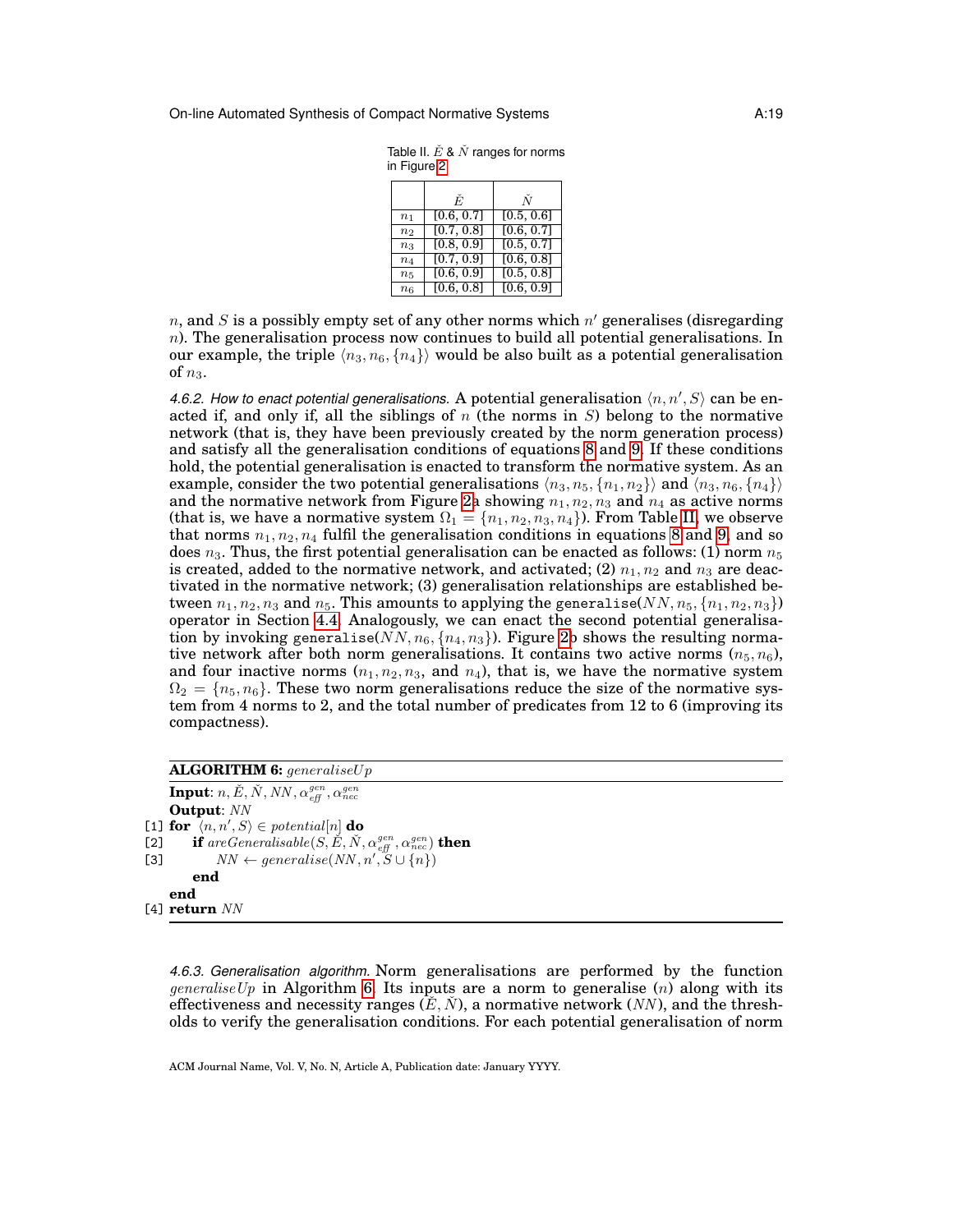**ALGORITHM 7:** potentialGeneralisations

**Input**:  $n, G$ **Output**: potential[n] [1] **let**  $n = \langle \varphi, \theta(ac) \rangle$ ; [2]  $\Phi \leftarrow general(\varphi, \mathcal{G});$ [3] **for**  $\varphi' \in \Phi$  **do**  $[4]$  $\prime \leftarrow {\langle \varphi', \theta(ac) \rangle};$ [5]  $S \leftarrow generateChildren(n', \mathcal{G}, n);$ [6]  $potential[n] \leftarrow potential[n] \cup \{\langle n, n', S \rangle\};$ **end**

 $[7]$  **return** potential[n]

n (line 1), function *areGeneralisable* (line 2) verifies whether all norms in S (i.e., the children of the generalisation) satisfy the generalisation conditions. If so, the operator generalise $(N\bar N, n', S\cup \{n\})$  (line 3) adds the parent norm to the normative network NN and activates it, deactivates the child norms, and establishes generalisation relationships between child norms and parent norm. Additionally, the auxiliary function potentialGeneralisations can be employed to generate all the potential generalisations for a given norm n (indeed, as line 4 in Algorithm [3](#page-14-0) shows, our strategy invokes this function when creating the norm). First, it takes the precondition  $\varphi$  of a norm n (line 1) and employs function general (line 2) to obtain its parent preconditions  $\Phi$  by using grammar G together with subsumption relationships of the terms of  $\mathcal{L}_{A_q}$ . Second, in lines 3–4, for each parent precondition  $\varphi' \in \Phi$  it builds  $n'$ , a parent norm, based on the general precondition  $\varphi'$  and the same consequent  $\theta(ac)$  from n (that is,  $n' = \langle \varphi', \theta(ac) \rangle$ ). Next, function  $\mathit{generateChildren}(n', \mathcal{G}, n)$  (line 5) computes (using again grammar  $\mathcal G$  and subsumption term relationships) child norms of  $n'$  disregarding n. Finally, in line 6, it builds a new potential generalisation  $\langle n, n', S \rangle$  which is added to the potential generalisations of norm  $n$ .

### <span id="page-19-1"></span>**4.7. Norm Specialisation**

Norm specialisations make it possible to *refine* generalisations of norms that do not perform well during a period of time. Take the normative network depicted in Figure [3a](#page-20-1) with a single active norm,  $\Omega_1 = \{n_{10}\}\$ . The network contains norms  $n_1, n_2, n_3$  and  $n_5$  (defined in Section [2\)](#page-3-0), together with:

> <span id="page-19-0"></span> $n_7$  :  $\{left{left(car\right), \; right(car), right(nil)\}, \; prh(Go)\}$  $n_8$  :  $\{left{left(blike\right), \quad front(car), right(nil)\}, \text{prh}(Go)\}$  $n_9$  :  $\langle \{left(\text{left}(private), \text{front}(car), \text{right}(nil)\}, \text{prh}(Go) \rangle \rangle$  $n_{10}$  :  $\langle \{left ( v \in \text{hicle} \}, \text{front}(car), \text{right}(nil) \}, \text{prh}(Go) \rangle$

Norms  $n_7$  and  $n_8$  prohibit a car from proceeding whenever there is a car or a bike to its left, a car in front and nothing to its right. Norm  $n<sub>9</sub>$  is a generalisation of norms  $n<sub>7</sub>$ and  $n_8$  to give way to private vehicles on the left, whereas norm  $n_{10}$  is a generalisation of all norms from  $n_1$  to  $n_9$  to give way to any vehicle on the left. Recall from Section [4.1](#page-9-1) that IRON uses a grammar to construct norms. Each norm contains a precondition with three predicates  $left, front, right,$  and a postcondition with a prohibition to perform action  $Go$ . Notice that all norms from  $n_1$  to  $n_{10}$  are constructed by means of this grammar. In Figure [3a](#page-20-1), norm  $n_{10}$  is the only active norm, and we assume that all the norms below  $n_{10}$  have been previously generalised to  $n_{10}$ .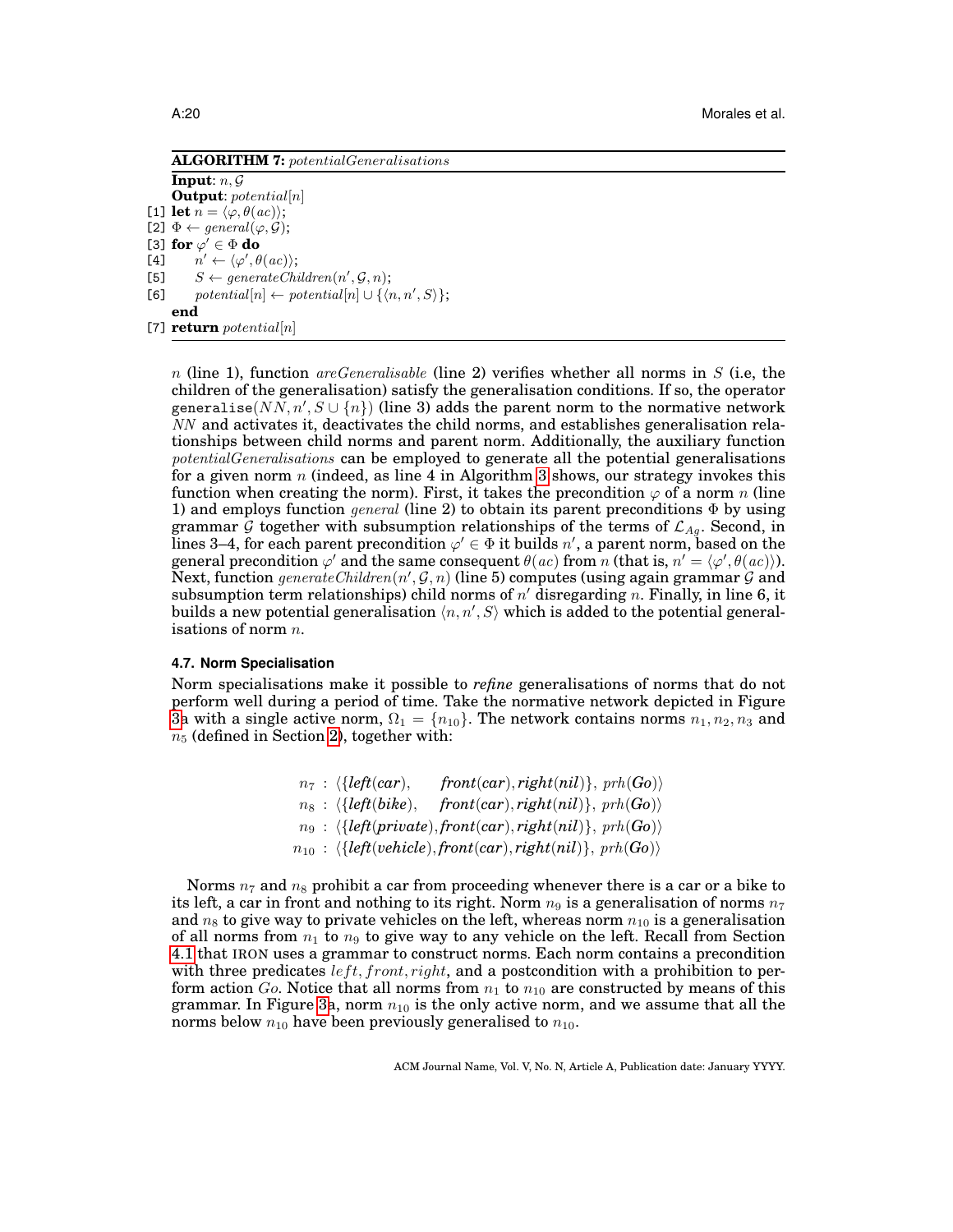

<span id="page-20-1"></span>Fig. 3. Specialisation of norm  $n_{10}$  into norms  $n_5$  and  $n_7$ . a)  $\Omega_1 = \{n_{10}\}\$ , b)  $\Omega_2 = \{n_5, n_7\}$ 

Norm specialisation starts out whenever IRON detects that some norm has underperformed during a period of time  $T_w$ . We say that a norm n has under-performed during a period  $\overline{T}_w$  if the higher bound of its effectiveness range *or* the higher bound of its necessity range are below the satisfaction (specialisation) thresholds provided in the strategy (see Section [4.5\)](#page-13-2). This amounts to satisfying either (or both) of the two following conditions. [2](#page-20-2)

$$
\check{E}_{max}(n, T_w, C) < \alpha_{\it eff}^{\it spec} \tag{10}
$$

<span id="page-20-0"></span>
$$
\check{N}_{max}(n, T_w, C) < \alpha_{nec}^{spec} \tag{11}
$$

where  $\check{E}_{max}(n,T_w,C)$  and  $\check{N}_{max}(n,T_w,C)$  are the higher bounds of  $\check{E}$  and  $\check{N}$  that are described in equations [6](#page-12-1) and [7.](#page-12-2) Let us suppose that norms  $n_1, n_2, n_3, n_5$  and  $n_7$  have performed well during a period  $T_w$ , but norms  $n_8$ ,  $n_9$  and  $n_{10}$  have not. This is a reasonable assumption. Since  $n_9$  and  $n_{10}$  are more general than  $n_8$ , they also apply in the same situations in which  $n_8$  does. This means that the poor performance of  $n_8$ affects  $n_9$ , whose performance affects in turn  $n_{10}$ . In general, the performance of a general norm is affected by the performance of the norms it generalises. Here, IRON would choose the most general norm,  $n_{10}$ , as the norm to specialise. The process would start by invoking operator specialise. This operator first deactivates  $n_{10}$  and activates its child norms,  $n_5$  and  $n_9$ . Next, IRON would attempt to specialise norms  $n_5$  and  $n_9$ . Since norm  $n_5$  has performed well, it would remain active. However, since norm  $n_9$  has under-performed, it would be deactivated while its children ( $n_7$  and  $n_8$ ) would be activated. Finally, the under-performing norm  $n_8$  would be deactivated and, since it has no children (and  $n<sub>7</sub>$  performs well), the specialisation process would finish. The resulting network is the normative system  $\Omega_2 = \{n_5, n_7\}$  in Figure [3b](#page-20-1).

4.7.1. Specialisation algorithm. In Algorithm [8](#page-21-0) the function specialise Down recursively specialises a norm  $n$  into its children until it reaches the leaves of the network. If the norm is a leaf (line 1), it is deactivated so that it does not belong to the normative system (line 2). Otherwise, operator specialise (line 4) specialises n by: (i) deactivating it; and (ii) activating all its children. Next, each under-performing child norm is specialised down in turn (lines 5–7). As a result, the algorithm refines a generalisation by deactivating those child norms that under-performed while keeping active those that performed well. Notice therefore that our specialisation algorithm makes it possible to perform a fine-grained backtracking over general norms that do not perform well.

<span id="page-20-2"></span><sup>&</sup>lt;sup>2</sup>Notice that these conditions are highly conservative, since they require the higher value in the range for period  $T_w$  to be below the threshold value. This is also the case for the generalisation conditions in equations [8](#page-17-0) and [9,](#page-17-1) since in order to generalise the lower value in the range is required to be above the threshold.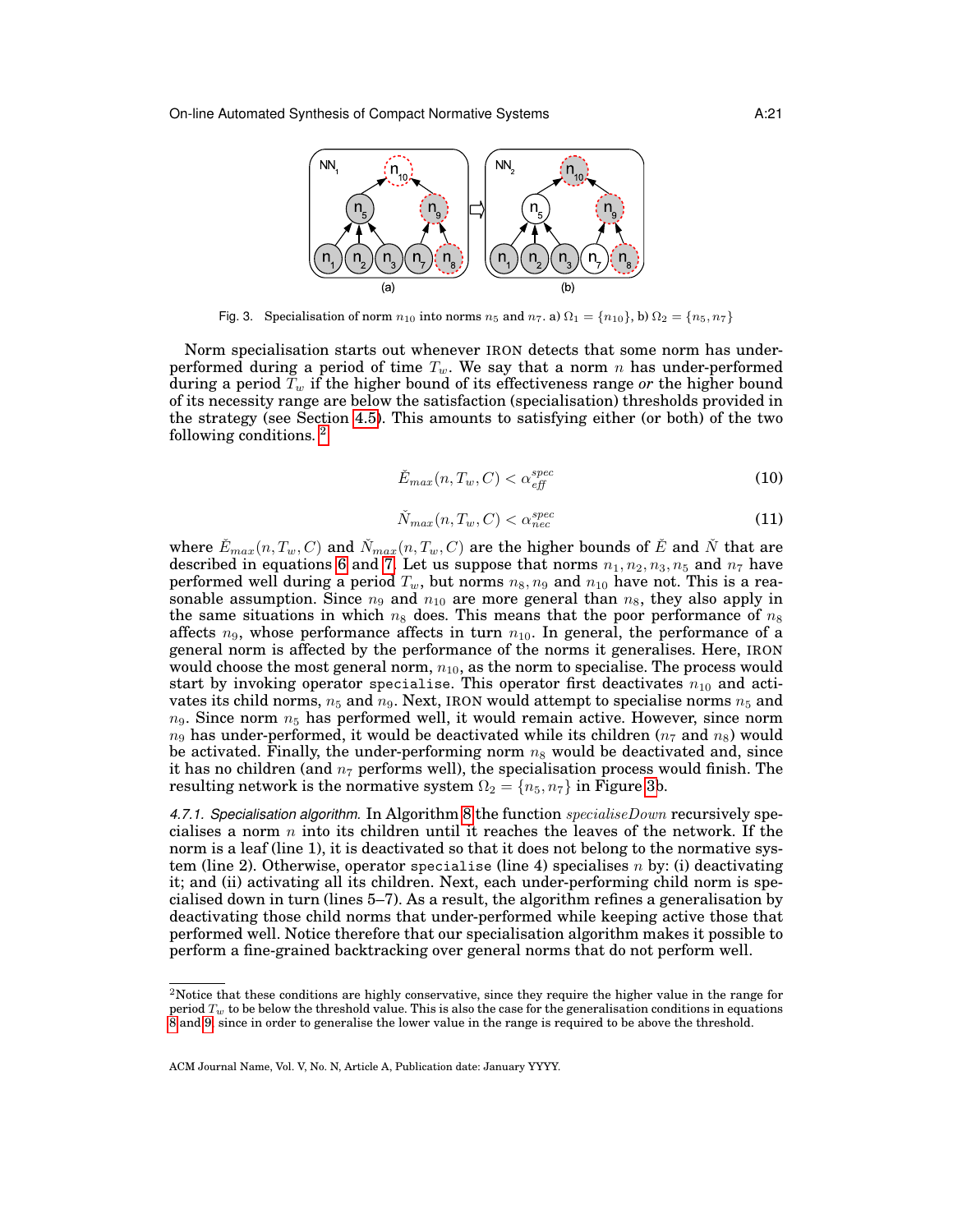**ALGORITHM 8:** IRON's specialiseDown function

 $\textbf{Input:}~n,\check{E},\check{N},\mathit{NN},\alpha_{\mathit{eff}}^{\mathit{spec}},\alpha_{\mathit{nec}}^{\mathit{spec}}$ **Output**: NN [1] **if** isLeaf(n) **then**<br>[2]  $NN \leftarrow$  deactive  $NN \leftarrow deactiveate(n, NN);$ **else** [3] Children  $\leftarrow$  getChildren(n, NN);<br>[4] NN  $\leftarrow$  specialise(NN, n, Children  $NN \leftarrow specialise(NN, n, Children);$ **end** [5] **for**  $c \in Children$  **do** [6] **if** underperforms  $(c, \check{E}, \check{N}, \alpha_{\text{eff}}^{\text{spec}}, \alpha_{\text{nec}}^{\text{spec}})$  **then** [7]  $NN \leftarrow specialiseDown(\vec{c}, \check{E}, \check{N}, NN, \alpha_{\text{eff}}^{\text{spec}}, \alpha_{\text{nec}}^{\text{spec}});$ **end end**

## <span id="page-21-0"></span>**4.8. Complexity analysis**

Finally we are ready to analyse the computational complexity of IRON. Before that, we will consider the number of norms that can be generated by a particular grammar  $\mathcal G$ . If p is the maximum number of predicates of any norm generated by the grammar, r is the maximum arity of any predicate, and  $d$  is the maximum number of terms at any position of any given predicate, the number of norms that can be generated by grammar G is  $d^{r.p}$ . Given a grammar G we shall note the number of norms it can generate as  $\eta_{\mathcal{G}}$ . Moreover, given a CBR base C, we shall note as  $\eta_{\mathcal{C}}$  the number of norms in the case base. Now we are ready to assess IRON's complexity.

LEMMA 4.1. *The norm synthesis performed by the* IRON *algorithm when employing grammar* G and case base C when detecting  $\kappa$  conflicts takes time  $O(\kappa \cdot \eta_C + 3 \cdot |Ag| \cdot \kappa)$  $|NN| + \eta_G(|Ag| \cdot |NN| + 1)$ ).

PROOF. The norm generation stage involves (i) generating norms for all detected conflicts and (ii) generating all potential generalisations for each new norm. The cost of the first step is  $O(\kappa \cdot \eta_C)$ , whereas the cost of the second step is  $O(\eta_C)$ . The cost of the norm evaluation process is  $O(3 \cdot |Ag||NN|)$ , since it involves assessing the applicability of norms  $(O(|Ag||NN|))$ , assessing the compliance with norms  $(O(|Ag||NN|))$ , and updating norms' utilities and performance ranges  $(O(|Ag||NN|))$ . Finally, the cost of norm refinement is  $O(\eta_G \cdot |Ag||NN|)$ , which amounts to the worst case cost of generalising norms, since the cost of specialising norms is  $O(|Ag||NN|^2)$ . Putting all together, the resulting worst-case time is  $O(\kappa \cdot \eta_C + 3 \cdot |Ag| \cdot |NN| + \eta_G(|Ag| \cdot |NN| + 1)).$ 

Observe that the computation time of IRON is larger than BASE. Nonetheless, as we will show in the experiments carried out in Section [5,](#page-22-0) this is the price paid by IRON in order to significantly outperform BASE in terms of compactness.

As a final remark, notice that given a grammar  $G$ , the number of normative systems is  $2^{\eta_{\mathcal{G}}}$ . This is precisely the size of the search space that IRON must explore in search for compact normative systems. However, we recall that IRON is an approximate algorithm for norm synthesis, and it does not require exploring the whole search space, as we will demonstrate in Section [5.](#page-22-0)

#### **4.9. Architecture and computational model**

We now have all the components of the architecture and computational model of our norm synthesis system. Figure [4](#page-22-1) illustrates the overall architecture of IRON.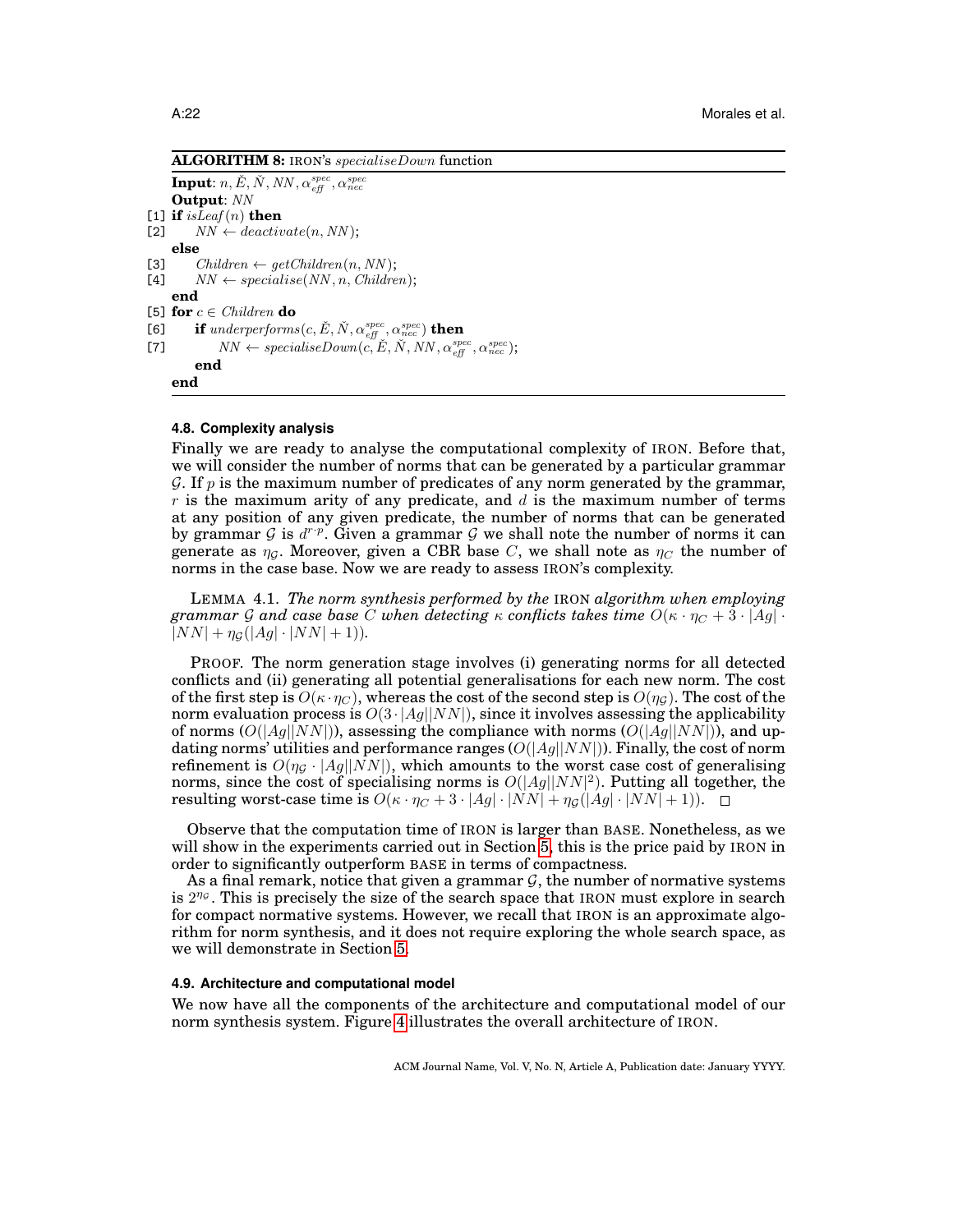

<span id="page-22-1"></span>Fig. 4. IRON's architecture

As we mentioned, IRON continuously searches on-line for a solution to the norm synthesis problem, namely during the operation of a NMAS. We can thus regard IRON as an external observer of agents' interactions.

IRON has a domain independent abstract architecture which is composed of the following domain independent elements: (1) a data structure to represent explored norms, namely a normative network; (2) a set of operators to apply changes to the normative network; and (3) a general, abstract strategy to perform norm synthesis for any scenario. In order to perform norm synthesis for a given scenario, this domain independent machine receives as an input the following domain dependent elements: (i) a function ( $f_{conflict}$ ) to detect undesired states; (ii) a grammar G to define norms; (iii) a function to determine whether a norm applies to the agents in a given state  $(f_{apply});$  (iv) evaluation functions to compute the effectiveness ( $\mu_{eff}$ ) and necessity ( $\mu_{nec}$ ) of norms and normative systems; (v) the satisfaction degrees and thresholds  $(\Theta)$ ; as well as (vi) the time interval  $(T)$  considered when solving the NSP.

Our norm synthesis mechanism is composed of: (i) a *normative network* (NN ) to compactly represent the current normative system and to store the norms synthesised (explored) so far; (ii) a control unit in charge of directing the NSP solving. The control unit continuously perceives the target NMAS by describing the current MAS state. After that, the control unit calls the strategy Π described in Section [4.5](#page-13-2) to apply a collection of operators  $O$  (see Section [4.4\)](#page-12-3) and to eventually produce a new normative system that prevents the conflicts observed in the current system state.

The normative system  $(\Omega)$  is broadcast to the agents in the NMAS. Once the new normative system is deployed, the control keeps on perceiving the MAS and generating descriptions of states of the NMAS to be analysed by the strategy. This cyclic process continues until the control unit receives from the strategy a normative system that is evaluated effective and necessary enough, according to the evaluation functions and satisfaction degrees set as input, during a period of time  $T$ . Such a normative system will represent a solution to the norm synthesis problem.

## <span id="page-22-0"></span>**5. EMPIRICAL ANALYSIS AND RESULTS**

In this section we present an empirical evaluation of the IRON norm synthesis mechanism. Section [5.1](#page-23-0) describes the experimental settings whereas Section [5.2](#page-24-0) provides results of the empirical evaluation; Sections [5.2.1](#page-25-0) and [5.2.2](#page-26-0) illustrate a stability anal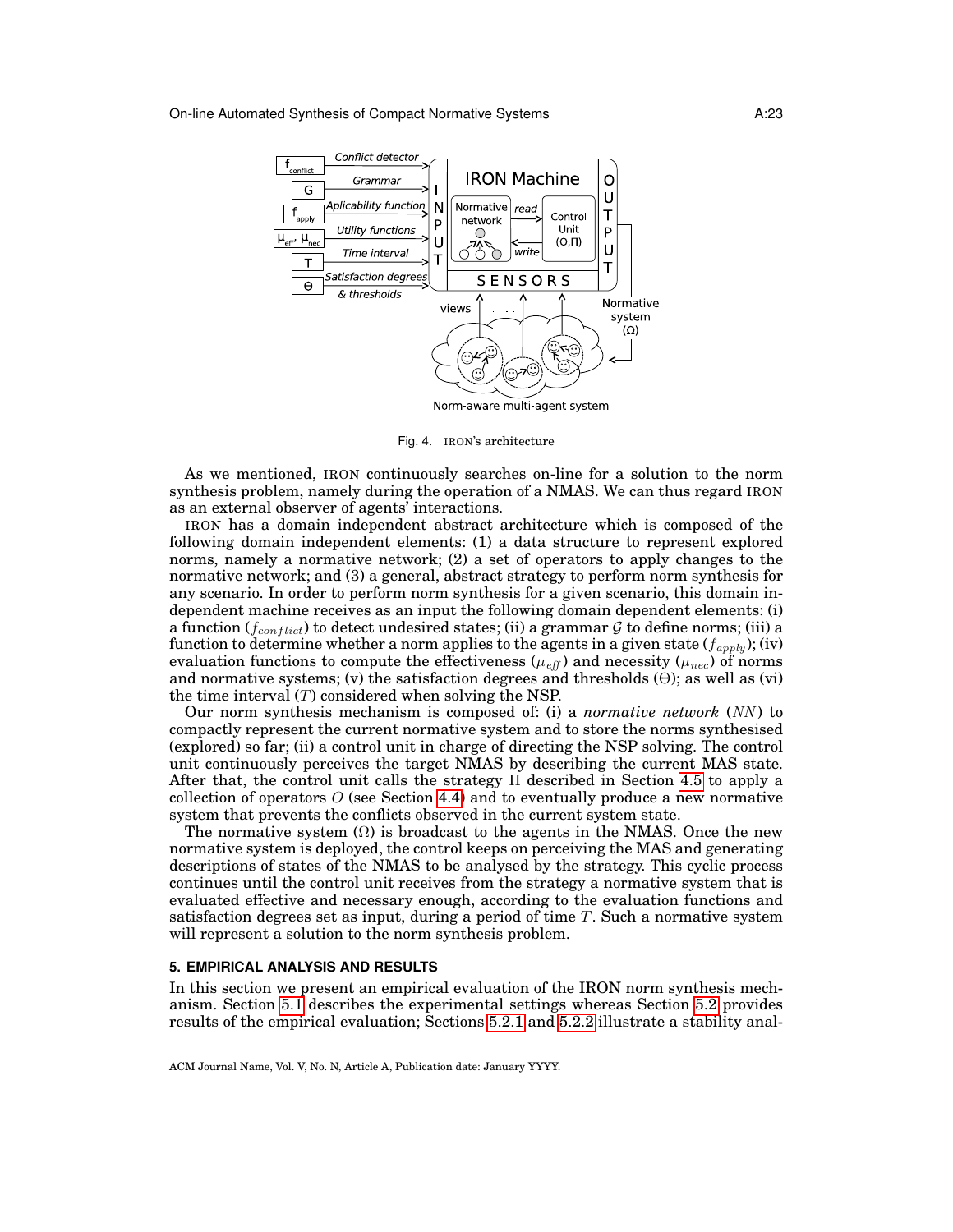ysis and a convergence analysis of IRON, respectively. Finally, Section [5.2.3](#page-27-0) compares IRON with BASE in terms of stability and compactness. We demonstrate that IRON is more stable than BASE and synthesises normative systems that are more compact than those synthesised by BASE.

### <span id="page-23-0"></span>**5.1. Empirical settings**

With the aim of comparing IRON with BASE, our experiments use the same traffic scenario than the one used in [\[Morales et al. 2011c\]](#page-32-10). Our experiments simulate a traffic junction composed of two orthogonal roads represented by a  $20 \times 20$  grid (simulator) available in the on-line appendix). Each road has two 20-cell lanes (one per direction).



<span id="page-23-1"></span>Fig. 5. a) Central area of the traffic junction. b) Agent context.

Figure [5a](#page-23-1) shows a  $12 \times 12$  sub grid that corresponds to the centre of the junction. Each agent is a car that travels along the grid at one cell per tick by following a random trajectory. Specifically, each car enters the scenario from four possible start points (light/green points in Figure [5a](#page-23-1)), and travels towards randomly chosen destinations (exit points, depicted in dark/red in Figure [5a](#page-23-1)). In this particular scenario, undesired states are those MAS states that contain collisions between cars. Thus, IRON will synthesise norms to avoid collisions. Since IRON is devoted to avoid undesired states, we consider a scenario that potentially leads to a large number of undesired states. Therefore, in order to favour a high frequency of collisions (i.e., undesired states), we use a high traffic density (from 41% to 48% of occupied cells) by having three cars entering the scenario every tick. At each tick, each car decides whether to comply or not with the norms output by IRON according to a probability, namely a *norm infringement rate*. The norm infringement rate is fixed at the beginning of each simulation and is the same for all cars.

Each experiment consists of a set of different simulations. IRON starts each simulation with an empty normative system  $3$ ; As the simulation progresses, collisions among cars occur, and IRON then synthesises normative systems to avoid future collisions. The simulation finishes whenever it reaches 50,000 ticks or IRON converges to a stable normative system, hence removing undesired states and solving the norm synthesis problem (NSP). We assume that IRON has converged to a normative system if during a 10,000-tick period: *(i)* the normative system remains unchanged; and *(ii)* no new (non-regulated) undesired MAS states are detected. Non-regulated conflicts are those undesired MAS states that have not arisen from previous norm infringements.

<span id="page-23-2"></span> $3$ Notice however that IRON can also start operating with a non-empty normative system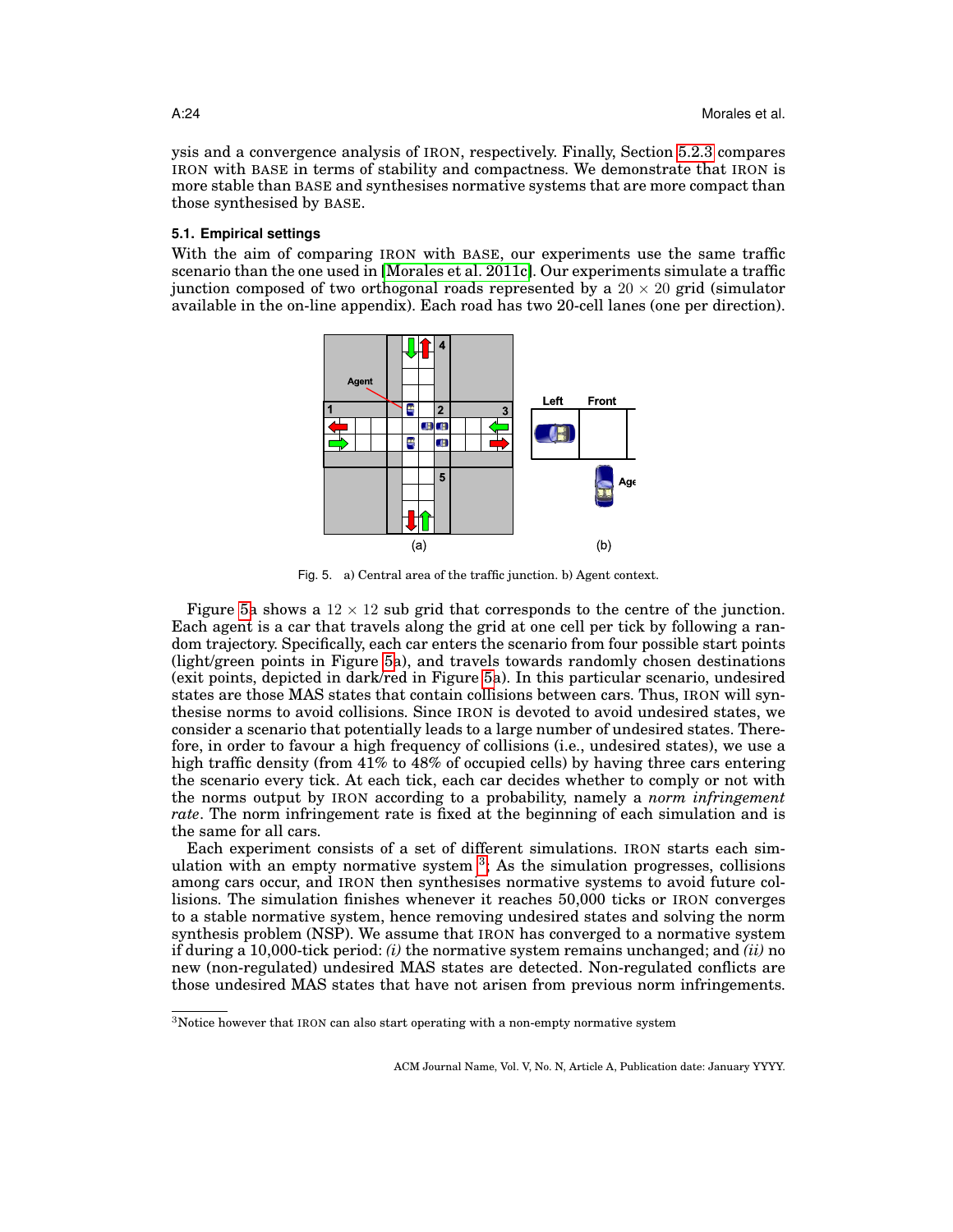That is, no agent infringed a norm during the transition from the previous state to the undesired state. We assume that an undesired state that arises from a norm infringement is a regulated conflict (that is, a previously arisen undesired state that triggered the generation of the currently infringed norm), and thus, it is not considered when assessing convergence. This assumption is based on the intuition that we cannot ensure that if the agents had fulfilled the norm, the undesired state would have arisen.

In order to generate norms, IRON receives as an input a grammar which is as follows. The precondition of each norm contains three predicates left, front, right, which represent the 3 cells in the context of a reference car (see Figure [5b](#page-23-1)). Each predicate contains one term out of a set of six terms {car -heading-left, car -heading-right, car -opposite-heading, car -same-heading, nil, anything}. The first four terms represent a car along with the direction it is heading to, while term nil represents no car and term *anything* represents both a car or nothing. Furthermore, the following subsumption relationships for the terms in the grammar hold: car-heading-left  $\sqsubseteq$  anything, car-heading-right  $\sqsubseteq$  anything, car-opposite-heading  $\sqsubseteq$  anything, car-same-heading  $\sqsubseteq$  anything, nil  $\sqsubseteq$  anything. The postcondition of each norm uses only prohibitions ( $\theta = prh$ ) over an action. The actions available to agents are  $Ac = \{Go, Stop\}$ . Nevertheless, in this particular setting car agents just perform action  $Stop$  whenever a norm prohibits them to go forward. Therefore, the grammar that we employ can synthesise  $6^3 = 216$  different norms and the number of normative systems to consider amounts to  $2^{216}$  ( $> 10^{65}$ ). As an example, in our experiments IRON generates norms of the form:

# n : h{*left*(*car-heading-right*), *front*(*car-heading-right*), *right*(*car-heading-right*}, *prh*(*Go*)i

## $n'$ :  $\langle \{left(car\text{-}heading\text{-}right), \text{front}(car\text{-}heading\text{-}right), \text{right}(ni)\}, \text{prh}(Go) \rangle$

Norm  $n$  prohibits a car from moving on (hence giving way) if the three cells in its context contain cars, each heading towards its right. Similarly, norm  $n'$  prohibits a car from going if the left and front cells in its context contain cars heading towards its right, and its right cell contains nothing. Notice that both norms  $n, n'$  only differ in their right position.

Regarding IRON's configuration parameters, we have taken a conservative approach to set them. This decision is intended to refine the normative system only when norms are slightly effective or necessary. We set IRON's parameters as follows: (i) low deactivation thresholds ( $\alpha_{eff}^{spec} = 0.2$ ,  $\alpha_{rec}^{spec} = 0.2$ ) to only deactivate norms performing very poorly; (ii) high generalisation thresholds ( $\alpha_{eff}^{gen} = 0.6, \alpha_{nec}^{gen} = 0.4$ ) to only generalise norms when performing very well; (iii) weights in equation (3)  $w_{A_C} = 5$  and  $w_{A_C} = 1$  to ensure that norm fulfilments leading to collisions (ineffective norms) are much more penalised than those avoiding collisions (effective norm); (iv) weights in equation (5)  $w_{H_I} = 2$  and  $w_{S_I} = 1$  to ensure that norm infringements leading to collisions (harmful infringements, necessary norm) obtain a much higher reward than those leading to no collisions (successful infringements, unnecessary norm). Additionally, we compute norms' effectiveness and necessity range over a long period of  $|T_w| = 200$  different norm evaluations, and norms effectiveness and necessity values, namely  $\mu_{eff}$ ,  $\mu_{nc}$ , are initially set to a value  $k = 0.5$ .

### <span id="page-24-0"></span>**5.2. Empirical results**

We now analyse the results of our empirical evaluation. First, we perform a stability analysis of IRON. We perform a micro analysis to study how IRON manages to solve the norm synthesis problem, hence removing new collisions (i.e., non-regulated collisions) in our traffic scenario. Additionally, we perform a macro analysis that shows that IRON is able to converge despite a large proportion of non-compliant behaviours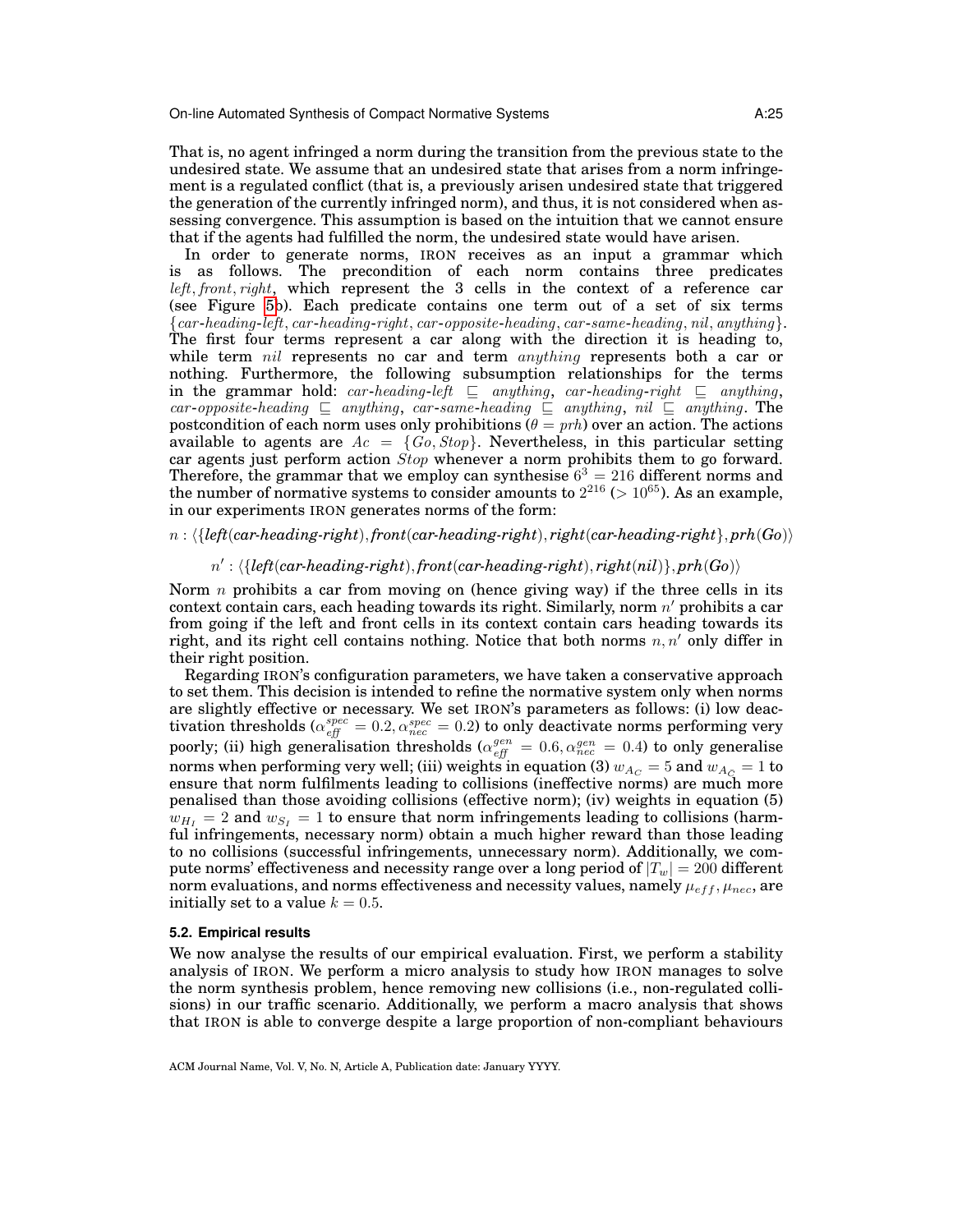in the overall agent population. Second, we compare IRON with BASE in terms of stability and compactness. We show that IRON is more stable than BASE, since it converges for greater norm infringement rates than BASE. Moreover, IRON manages to synthesise more compact normative systems than those synthesised by BASE, decreasing the overall number of norm predicates in the normative system.

<span id="page-25-0"></span>*5.2.1. Stability Analysis of IRON.* We present a stability analysis to show how IRON manages to successfully synthesise normative systems that solve the norm synthesis problem. We compute the stability degree as a convergence rate, namely the number of simulations that converged to a stable normative system out of the total number of simulations. We notice that since undesired states trigger norm synthesis, the lack of collisions causes the normative system to remain stable.

We performed a simulation to show IRON's convergence process. In particular, Figure [6](#page-25-1) illustrates the normative changes (i.e., the time steps in which the the normative network and/or the normative system change) for a single simulation with 0.3 norm infringement rate. That is, on average, agents decide to infringe norms 3 out of 10



<span id="page-25-1"></span>Fig. 6. Norm synthesis along a single simulation. The x-axis corresponds to normative changes (i.e., changes in the normative network and/or the normative system), and the y-axis corresponds to the different measures in the legend.

times, which can be considered as a high enough norm infringement rate. This figure shows: (i) the average of new car collisions (i.e., collisions that are not caused by norm infringements) per tick along time; (ii) the normative network cardinality, namely the total number of synthesised norms; (iii) the cardinality of the normative system, namely the number of active norms in the normative network; and (iv) the number of predicates in the normative system. At tick 13 (which corresponds to the 2nd normative change), the first collision arises and IRON synthesises the first norm. From that tick onwards, IRON keeps generating norms when needed, hence increasing the cardinality of both the normative network and the normative system. As a consequence, the number of predicates in the normative system increases as well. At tick 43 (8th normative change), IRON performs the first norm generalisation, reducing the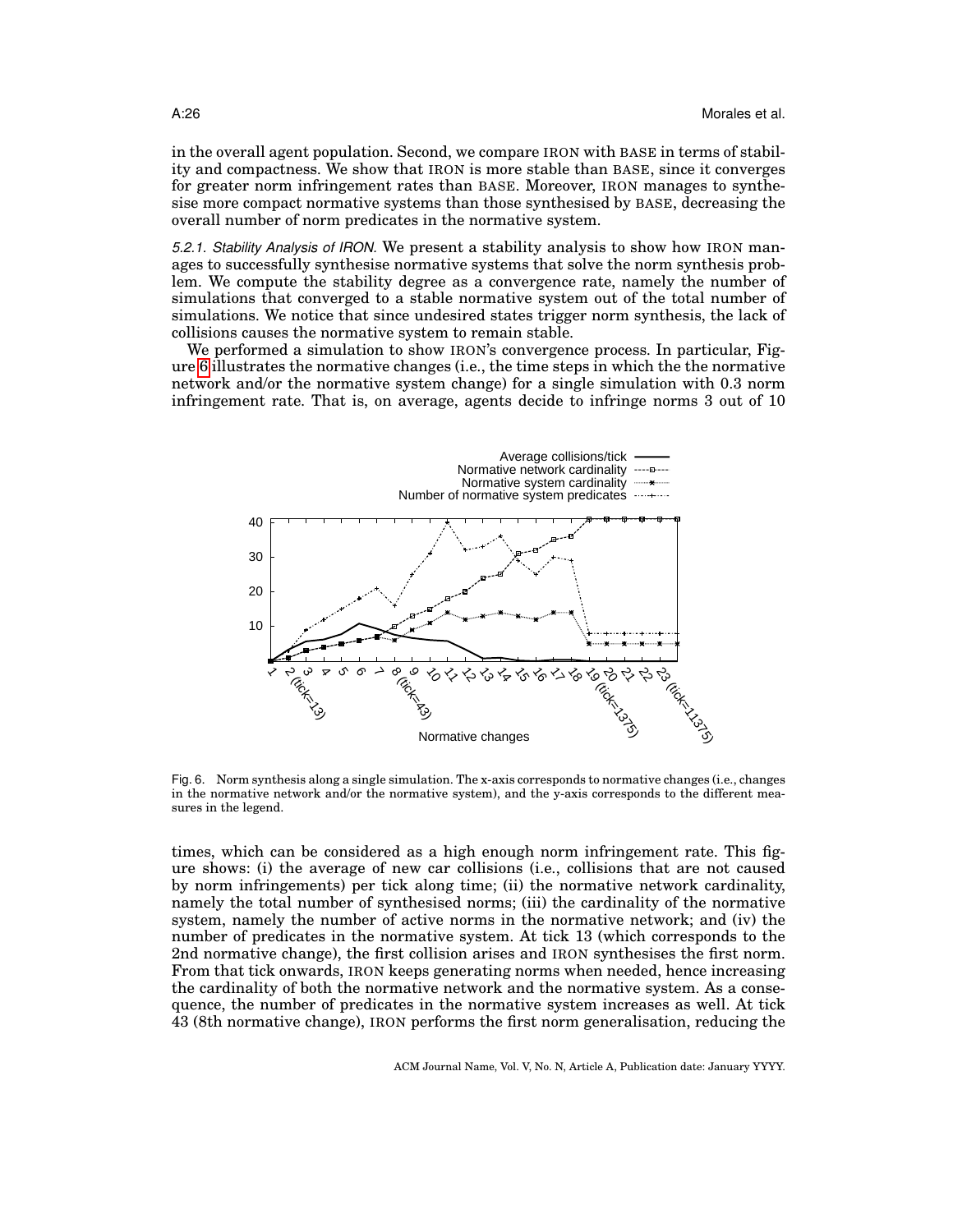cardinality of the normative system from 9 to 8 norms. As a result of this norm generalisation, the number of norms and predicates in the normative system decreases, thus increasing its compactness. Up to tick 1,375 (19th normative change), IRON keeps generating and generalising norms when possible. Norm generalisations reduce the total number of predicates of the normative system. At tick 1,375 IRON performs the last norm generalisation, hence synthesising a compact normative system of 5 norms with 8 predicates in total. From tick 1,375 onwards, the normative system remains stable. By using the resulting normative system, cars that comply with norms do not cause collisions. However, those cars may collide with other cars that infringe norms. Recall that those collisions that have arisen from norm infringements are not taken into account when assessing convergence. After 10,000 further ticks, IRON reaches the convergence criteria (tick 11,375 / 23th normative change). Overall, IRON explored 41 different norms (out of 125 possible ones), which were generalised into 5 norms, to find a 5-norm normative system that successfully prevents collisions as long as cars comply with norms.

<span id="page-26-1"></span>

| Table III. A normative system upon convergence |  |  |  |  |
|------------------------------------------------|--|--|--|--|
|------------------------------------------------|--|--|--|--|

| Norm           | Pre-condition $(\theta)$                                         | Modality | $\bar{\mu}_{eff}$ | $\mu_{nec}$ |
|----------------|------------------------------------------------------------------|----------|-------------------|-------------|
| n <sub>1</sub> | $left(car$ -heading-right)                                       | prh(Go)  | 0.86              | 0.90        |
| n <sub>2</sub> | $left(car\text{-}heading\text{-}left)$ , front(car-heading-left) | prh(Go)  | 0.87              | 0.73        |
| $n_3$          | $front(car\,heading\,right), right(car\,heading\,right)$         | prh(Go)  | 0.86              | 0.81        |
| $n_4$          | $front(car-sample \cdot heading)$                                | prh(Go)  | 0.83              | 0.33        |
| $n_5$          | $front(car-heading-left)$ , right(car-heading-left)              | prh(Go)  | 0.81              | 0.75        |

The 5-norm normative system that IRON converged to is shown in Table [III.](#page-26-1) Norm  $n_1$  is a left-hand side priority norm specifying that a car must stop when it observes a car to its left which is heading to its right, and no matter what it perceives in front or to its right. It has very high values of effectiveness (0.86) and necessity (0.90), since it represents a situation that leads to collisions most of the times. Therefore, we consider this norm as an *essential* norm. On the other hand, norm  $n_4$  forces a car to stop when it observes a car in front heading in the same direction of the reference car. This situation rarely leads to collisions, since the car in front rarely stops. As a consequence, its average necessity ( $\bar{\mu}_{\text{nec}}$ ) has a low value (0.33). We say then that this norm is *preventive*, since agents should comply with it in order to avoid collisions that rarely occur.

We have thus shown that IRON can successfully synthesise a compact normative system with high effectiveness.

<span id="page-26-0"></span>*5.2.2. Macro analysis.* We now explore the limits of IRON by testing its synthesis capabilities under different norm infringement rates. Specifically, we analyse IRON's percentage of convergence for different norm infringement rates, ranging from 0.1 to 0.9. We performed 100 simulations per norm infringement rate. Figure [7](#page-27-1) shows averaged results for the effectiveness and necessity of the synthesised normative systems<sup>[4](#page-26-2)</sup>.

Moreover, the *convergence degree* series shows the number of runs that converged to a stable normative system out of the 100 runs. For low and medium norm infringement rates (up to 0.4), IRON's stability degree is 1, namely it successfully converged 100% of the times. Furthermore, it converged to normative systems with high effectiveness (0.88) and necessity (0.71). Between medium and high norm infringement rates (0.4 and 0.7), the convergence decreases (due to oscillations in the normative systems),

<span id="page-26-2"></span> $4$ For the sake of clarity, we do not plot standard deviations. However, it is worth mentioning that the standard deviations for effectiveness and necessity for each norm infringement rate are within [0.006, 0.011] and [0.080, 0.0137] respectively.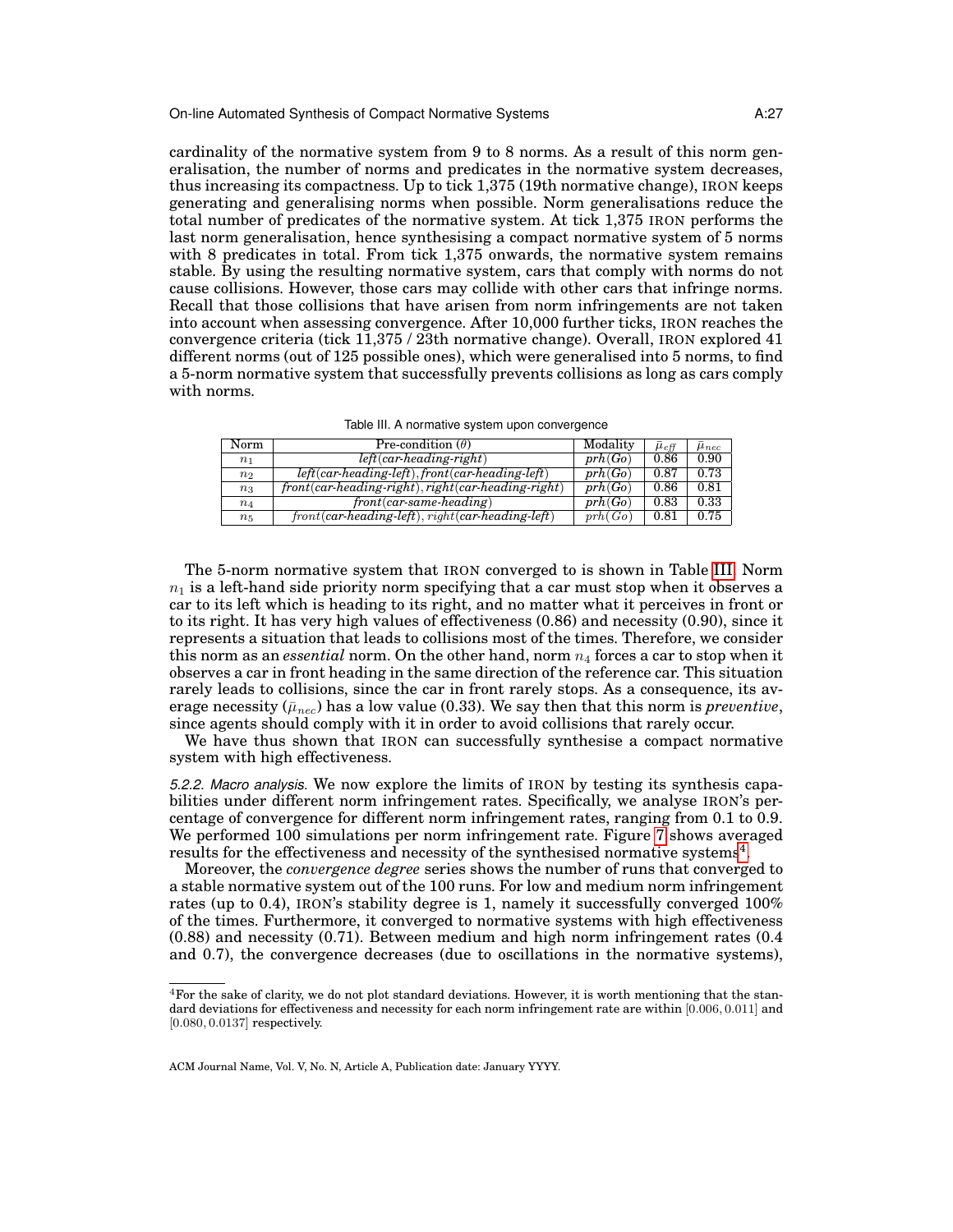### A:28 Morales et al.



<span id="page-27-1"></span>Fig. 7. Robustness analysis depending on norm infringements. The x-axis represents the different norm infringement rates, and the y-axis represents the different degrees that are given in the legend.

and it is for very high norm infringement rates (from 0.8 onwards, which means that agents decide to infringe norms 8 or more times out of 10 times) that IRON cannot find a normative system. Overall, IRON proved to be highly resilient to non-compliant behaviours during the synthesis process. IRON managed to successfully synthesise norms despite up to 40% norm infringement rate of agents.

Figure [7](#page-27-1) also shows the variability of IRON's synthesis, namely whether it yields different normative systems. Below the 0.4 norm infringement rate, the variability remains near 0.2 (i.e., 100 executions converged to 20 different normative systems). Since preventive norms become unstable (activated and deactivated back and forth) with high norm infringement rates, IRON takes longer to synthesise stable norms. This leads to new, different normative systems, which IRON did not need to explore with lower norm infringement rates.

<span id="page-27-0"></span>*5.2.3. IRON versus BASE: Comparison of Stability and Compactness.* Next we compare IRON with BASE, the mechanism for norm synthesis described in Section [3.](#page-7-0) Our experiments employ the publicly available version of BASE at [\[Morales et al. 2011b\]](#page-32-19). Our comparison employs the same traffic scenario described in Section [5.1](#page-23-0) above, and the experimental settings for BASE described in [\[Morales et al. 2011c\]](#page-32-10).

**Stability degree.** We first compare both norm synthesis approaches in terms of their stability. We performed 100 simulations per norm synthesis method. Our analysis is performed for very low  $(0.1)$  low  $(0.2)$ , medium  $(0.3 \text{ to } 0.6)$  and high (beyond 0.6) norm infringement rates. Figure [8](#page-28-0) illustrates how normative systems change along a single, sample simulation: the switch frequency between different normative systems of BASE is much higher than IRON's, which stabilizes normative systems for longer periods of time until it converges. At the end of the simulation BASE explored 251 different normative systems and was not able to converge, while IRON explored 41 different normative systems, converging to a final normative system. Additionally, Figure [9](#page-29-1) compares the stability degree of both norm synthesis methods over 100 simulations. For very low norm infringement rates (0.1), both methods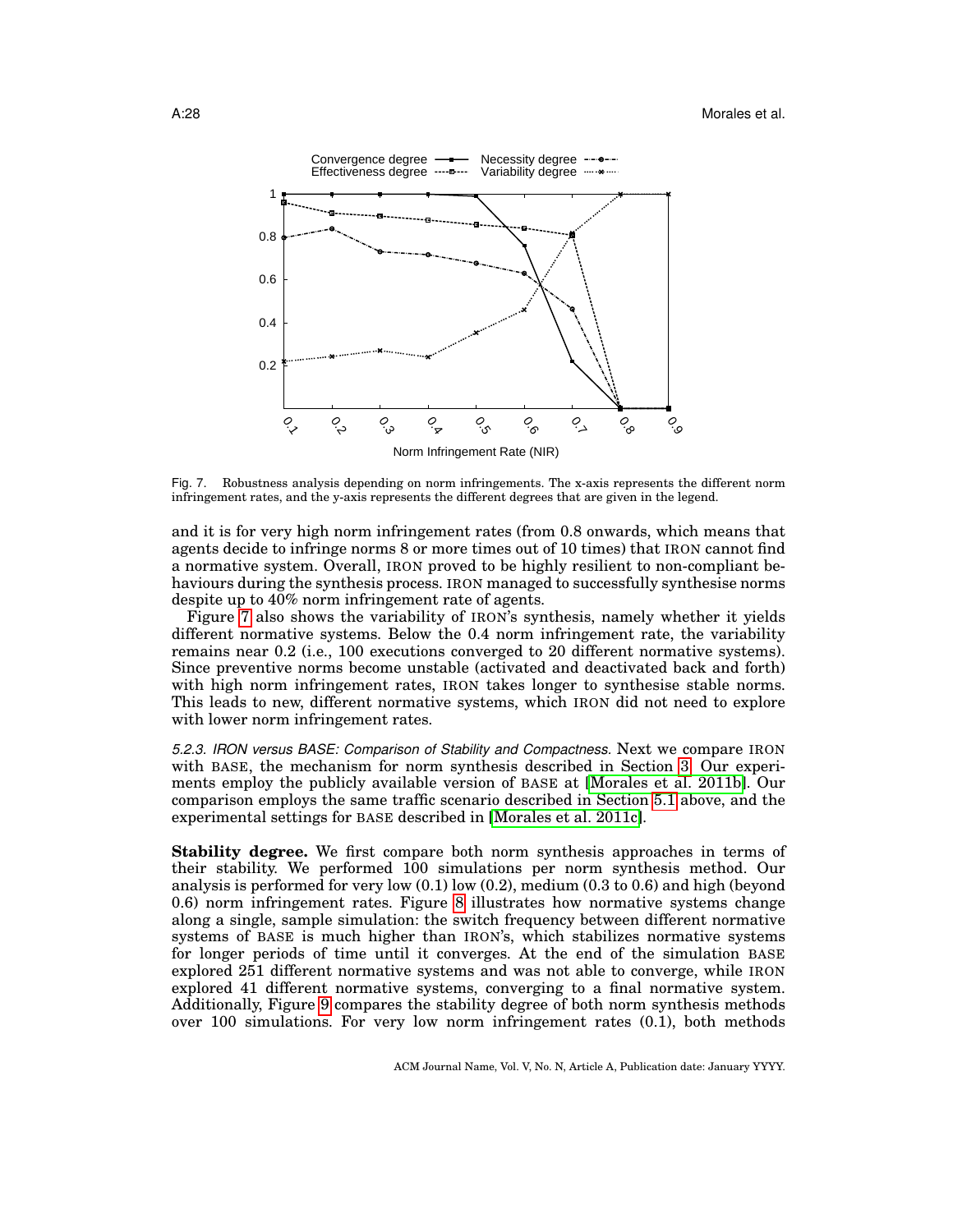

<span id="page-28-0"></span>Fig. 8. Normative system changes along time.

successfully converge to a normative system that effectively coordinates the MAS. Nevertheless, beyond low norm infringement rates (0.2), BASE dramatically decreases its stability degree (i.e., it becomes more inefficient in synthesising a normative system that avoids collisions). In fact, it never manages to converge to a normative system beyond the 0.3 norm infringement rate, and collisions are never completely eradicated, hence leading to a 0 stability degree. As for IRON, it converges for low norm infringement rates and totally removes collisions 100% of the times. Still, for medium norm infringement rates (0.3 to 0.6), its stability degree is between 0.9 and 1, namely it converges between 90% and 100% of the simulations. The stability degree of IRON tends to decrease beyond high norm infringement rates (0.6), and it is for very high norm infringement rates  $(0.8)$  that it fails to converge. Overall, IRON is much more stable than BASE, allowing to converge for much higher norm infringement rates.

**Compactness savings.** We now compare the compactness of the normative systems synthesised by IRON and BASE. Recall from Definition [5](#page-6-1) that we measure the compactness of a normative system in terms of its overall number of norm predicates. Figure [10](#page-29-2) illustrates the compactness savings achieved by IRON with respect to BASE: it saves compactness for all norm infringement rates, achieving its best results for medium norm infringement rates.

For low norm infringement rates, (up to 20% norm infringement rates) IRON manages to converge to normative systems that are between 30% and 40% more compact (have fewer norms) than those synthesised by BASE. As for medium norm infringement rates (0.3 to 0.6), IRON obtains its best savings in compactness (up to 70%: from 36.2 down to 10.5 predicates on average). Here IRON benefits from its stability, whereas BASE is penalised by its instability. This is due to the fact that, when BASE does not converge, it typically outputs normative systems with a low compactness. Specifically, while IRON manages to converge between  $90\%$  and  $100\%$  of the time, BASE just converges 72% of the time for a norm infringement rate of 0.3, while it never converges beyond 0.4 norm infringement rate. As a result, IRON synthesises normative systems that are up to 70% more compact than those synthesised by BASE. As for high norm infringement rates (beyond 0.6), IRON's savings in compactness tend to decrease since its percentage of convergence decreases as well. Overall, IRON synthesises normative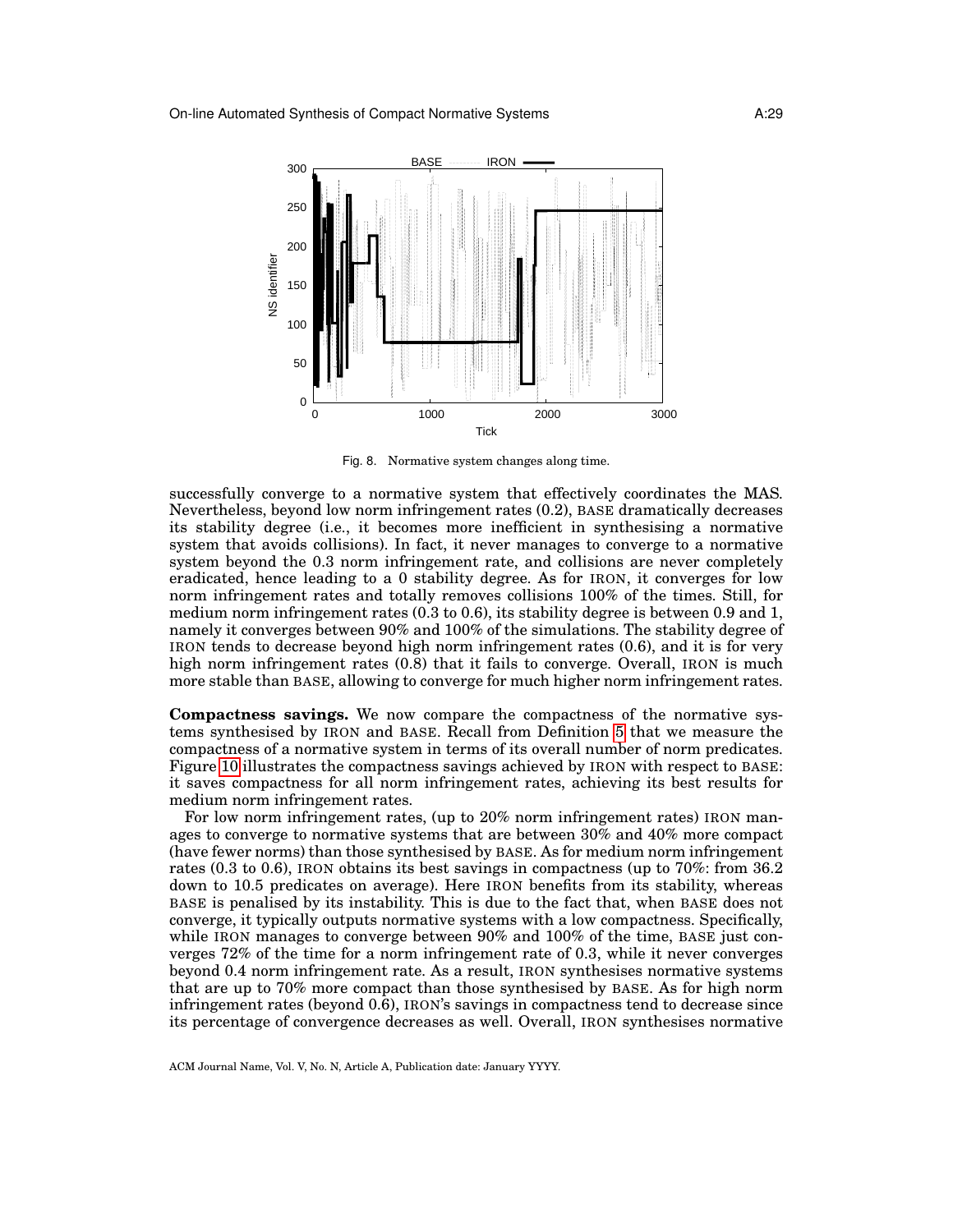

<span id="page-29-2"></span><span id="page-29-1"></span>Fig. 9. Comparison of the stability degree of IRON and Fig. 10. BASE Compactness savings of IRON with respect to BASE

systems that are much more compact than those synthesised by BASE, allowing agents to save computational resources when processing norms.

## <span id="page-29-0"></span>**6. CONCLUSIONS AND FUTURE WORK**

In this paper we have introduced IRON, an approach for the on-line synthesis of norms for multi-agent systems. IRON is a domain-independent architecture and computational model composed of three abstract elements: (i) a normative network to represent the norms generated during the synthesis process; (ii) a set of operators to apply changes to the normative network; and (iii) a strategy to perform norm synthesis. One can use IRON to perform norm synthesis on different domains by implementing relatively simple domain-dependent functions such as conflict detection and norm applicability.

We have performed an empirical evaluation of IRON on a simplified traffic junction scenario. In our scenario, cars are autonomous agents that drive through a junction to reach their destinations. The goal of IRON is to synthesise norms that prevent cars from colliding. Our empirical results show that IRON significantly outperforms BASE, the norm synthesis techniques presented in [\[Morales et al. 2011c\]](#page-32-10). On the one hand, we have shown that IRON's normative systems are up to 70% more compact than those generated by BASE. On the other hand, we have also shown that unlike BASE, IRON successfully synthesises normative systems despite high norm infringement rates. These improvements mainly derive from the fact that IRON takes more informed and fine-grained decisions than BASE. This comes at the cost of employing: (i) a generalisation function that requires complete evidence prior to perform norm generalisations; and (ii) a specialisation function that allows to perform a fine-grained backtracking of norm generalisations.

As future work, there are multiple opportunities for research. First, we plan to enrich our current scenario to include further traffic elements like pedestrians, cars driving at different speeds, or even traffic lights. Along this line, in [\[Morales et al. 2011a\]](#page-32-20) we already performed an empirical evaluation that compared how BASE and traffic lights managed to regulate a traffic junction. We believe that it is worth pursuing this line of inquiry. Second, we plan to enhance IRON to synthesise norms while considering multiple goals at the same time, instead of a single goal as we do in this paper. For instance, norms could be synthesised also considering the traffic flow. That is, IRON could synthesise norms to (1) avoid car collisions; and (2) to avoid traffic jams. Notice that this setting is specially interesting to be studied, since both goals are contradictory. On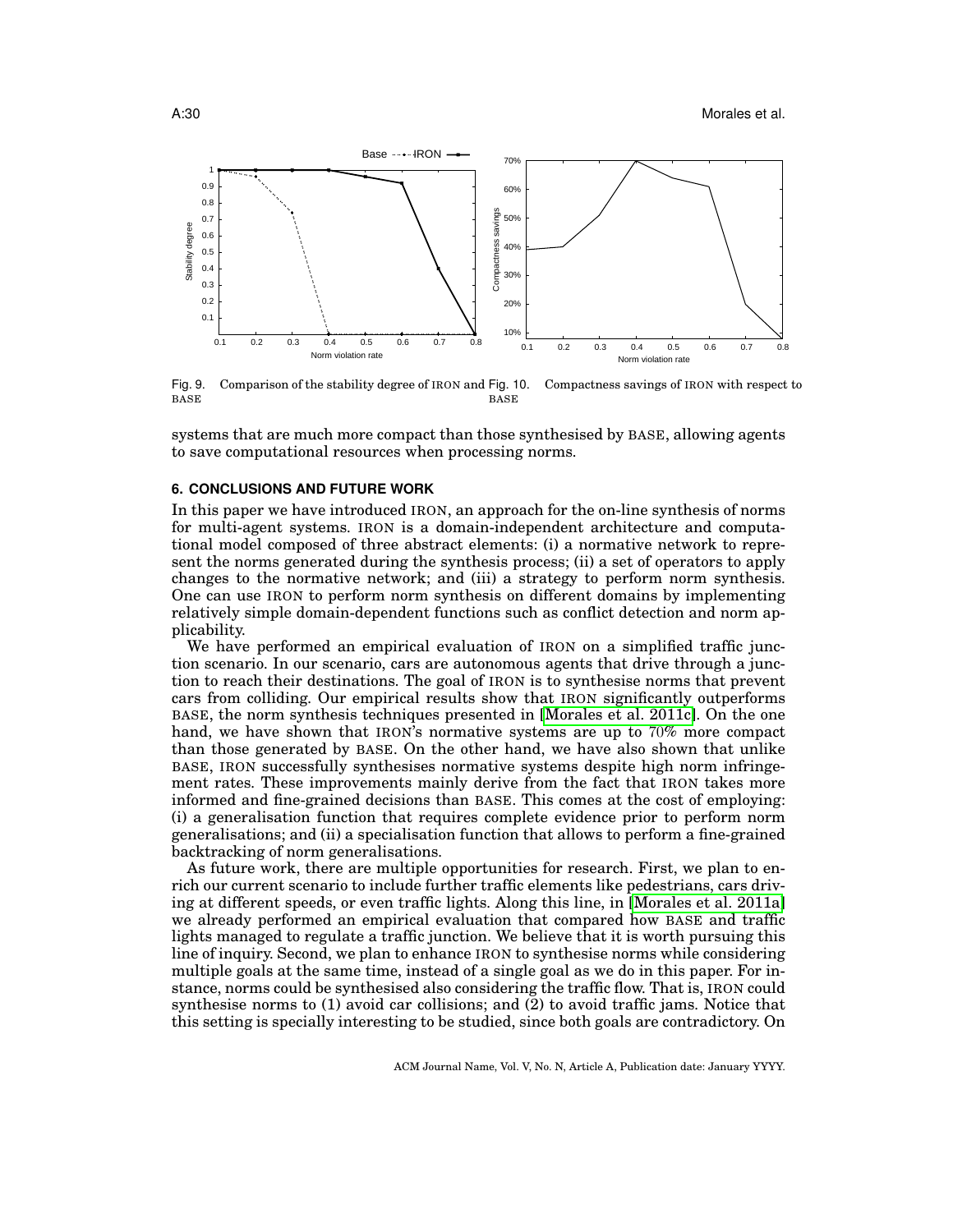the one hand, avoiding car collisions requires occasional car stops, which is prejudicial for the traffic flow. On the other hand, undoing a traffic jam requires cars to start moving, which can lead to occasional collisions. Third, and finally, we plan to investigate how to further improve compactness. This is motivated by our analysis of the normative systems synthesised by IRON. We have observed that several norms may apply to the very same state. In particular, we have found two new types of relationships that can be characterised as follows: (i) two norms apply to a state, but only one of them suffices to regulate the state (the other one is therefore superfluous); and (ii) two norms apply to a state, but they perform (in terms of effectiveness) worse together than separately. The first type of relationship is directly related to over-regulation: regulating a state with two norms, when only one of them is sufficient, implies to over-constrain the behaviour of agents. Thus, removing one of them may decrease over-regulation, hence increasing individual agents' freedom. The second type of relationship captures a "conflict" between norms: the two of them together in the normative system decrease the effectiveness of a normative system. From this discussion follows that capturing these two relationships will help us improve compactness, and eventually effectiveness.

## <span id="page-30-0"></span>**7. DISCUSSION**

In what follows we focus on providing pragmatic guidelines to help potential users decide *when* and *how* to employ IRON.

First, we analyse the requirements that a scenario, besides the traffic scenario described in this paper, must satisfy in order to apply IRON:

- The norm generation approach employed by IRON is based on CBR and thus, it assumes that similar problems (in our case, conflicts) have similar solutions (norms).
- MAS conflicts must be identifiable. Since IRON's norm synthesis is based on the detection of undesired states, it must be able to decide whether a state represents a conflict or not.
- Agents' actions must be observable and, in case they cause conflicts, these arise immediately. IRON currently assumes that whenever a conflict arises at time t, the *cause* of the conflict can be found at the action of an agent at previous time step  $t-1$ . Moreover, IRON also requires the agent causing the conflict to be involved in it at time t.
- The number of agents involved in a conflict must be limited. Before IRON generates a norm that successfully regulates a conflict, it may generate a different norm for each of the agents involved in it. This approach is only feasible if the number of agents is limited, and hence the number of possible norms to generate for a given conflict is limited as well.
- The number of norms that the grammar employed by IRON can generate must not be large. Recall that the computational complexity of IRON's synthesis is linear with the number of norms that a grammar can generate, but this number is exponential with the number of predicates and their arity.

In this work we have used a simplified traffic scenario to illustrate IRON. However, we argue that IRON can be employed in a vast variety scenarios whenever the conditions above hold. As an example, in [\[Morales et al. 2014\]](#page-32-12) we show how to apply IRON to perform norm synthesis in an on-line community scenario. In that scenario, the users of the community upload and view contents, and they complain about those contents they find inappropriate for the community (e.g., spam, or porn contents). There, undesired states are those where a significant amount of users complain about a given content. We showed that IRON is capable of synthesising norms that prevent users from uploading conflicting contents.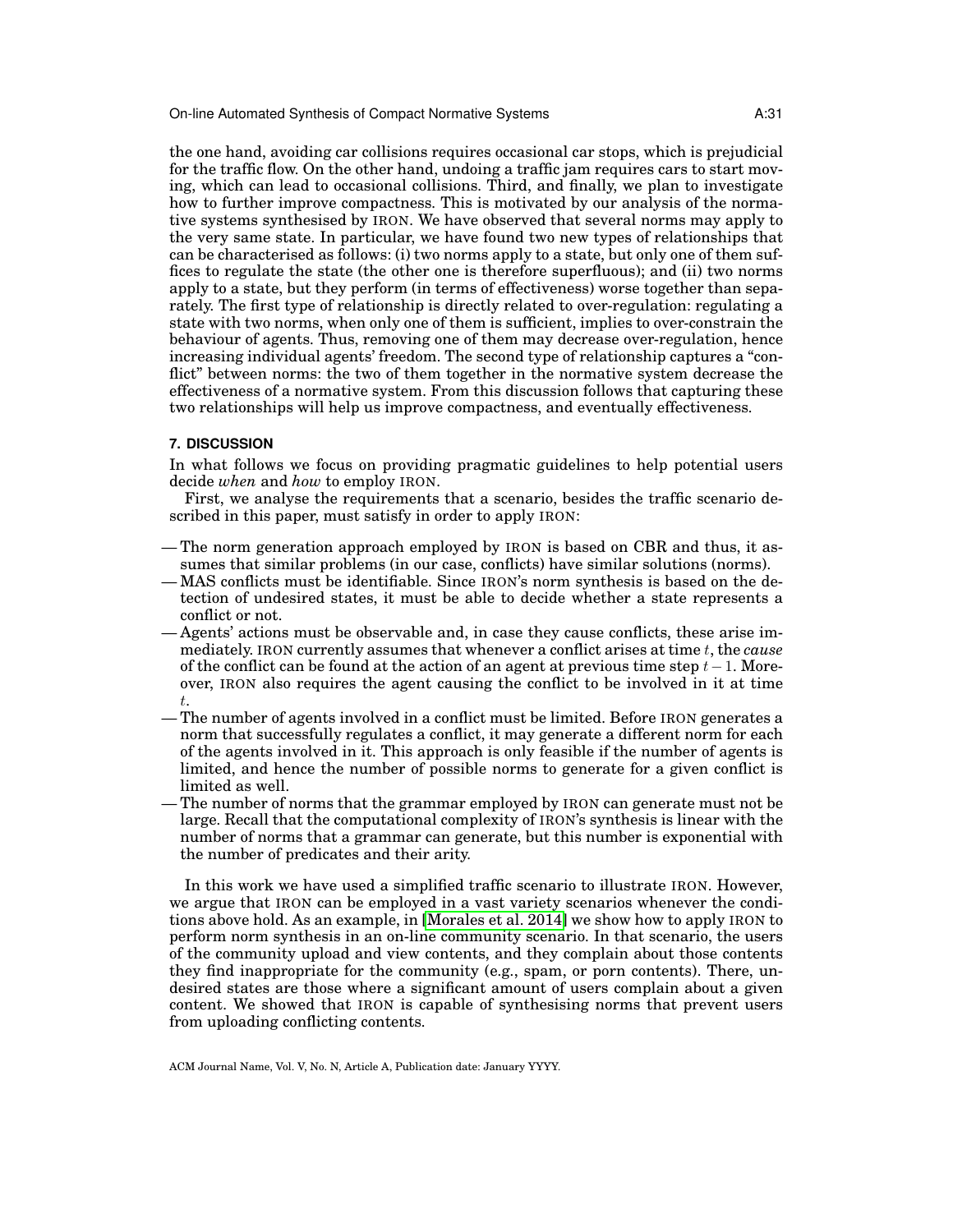Secondly, we focus on how to tune the parameters employed by IRON. The guidelines that follow stem from a series of experiments that we conducted to understand the impact of the specialisation and generalisation thresholds on IRON's convergence. More precisely, we ran the empirical evaluation described in Section [5,](#page-22-0) but this time com- $\delta$ ining different specialisation thresholds (low, medium, and high values of  $\alpha_{eff}^{spec},\alpha_{nec}^{spec}$ with different generalisation thresholds (low, medium and high values of  $\alpha_{eff}^{gen}, \alpha_{nec}^{gen})^5$  $\alpha_{eff}^{gen}, \alpha_{nec}^{gen})^5$ . Two main observations derive from our analysis:

- The value of IRON's specialisation (deactivation) thresholds directly impact on the type of norms that become part of synthesised normative systems. On the one hand, high specialisation thresholds lead IRON to include in a normative system those norms that are highly effective and necessary. Therefore, those norms that regulate situations that occasionally lead to conflicts (that is, that are slightly necessary) are never included. Thus, we should use high specialisation thresholds when we aim at very compact normative systems and we are ready to tolerate occasional conflicts. On the other hand, low specialisation thresholds lead IRON to include in a normative system any norm that avoids undesired states, even though the situation it regulates very sporadically leads to conflicts.
- The value of IRON's generalisation thresholds affect the compactness of synthesised normative systems. On the one hand, high generalisation thresholds mean that only those norms that are highly effective and necessary can be generalised. Since performing norm generalisations is costly, this setting is appropriate in scenarios where the cost of generalising norms is relevant. Thus, this setting guarantees that a norm is only generalised when it performs well. On the other hand, low generalisation thresholds allow IRON to generalise a norm even though its effectiveness and necessity values are low. This leads to increasing the compactness of the normative system.

#### **ACKNOWLEDGMENTS**

Work funded by AT (CONSOLIDER CSD2007-0022), EVE (TIN2009-14702-C02-01,TIN2009-14702-C02- 02), COR (TIN2012-38876-C02-01/02), MECER (201250E053) and the Generalitat of Catalunya (2009-SGR-1434). Michael Wooldridge was supported by the ERC under Advanced Grant 291528 ("RACE").

### **REFERENCES**

- <span id="page-31-6"></span>Agnar Aamodt and Enric Plaza. 1994. Case-Based Reasoning: Foundational Issues, Methodological Variations, and System Approaches. *Artificial Intelligence Communications* 7, 1 (1994), 39–59.
- <span id="page-31-0"></span>Cristina Bicchieri. 2006. *The Grammar of Society: The Nature and Dynamics of Social Norms*. Cambridge University Press.

<span id="page-31-1"></span>Ken Binmore. 2005. *Natural Justice*. Oxford University Press.

- <span id="page-31-3"></span>Guido Boella, Leendert van der Torre, and Harko Verhagen. 2006. Introduction to normative multiagent systems. *Computational & Mathematical Organization Theory* 12, 2-3 (2006), 71–79.
- <span id="page-31-5"></span>George Christelis and Michael Rovatsos. 2009. Automated Norm Synthesis in an Agent-based Planning Enviroment. In *Proceedings of the 8th International Joint Conference on Autonomous Agents and Multiagent Systems (AAMAS'09)*. IFAAMAS, 161–168.

<span id="page-31-2"></span>Frank Dignum. 1999. Autonomous agents with norms. *Artificial Intelligence and Law* 7, 1 (1999), 69–79.

- <span id="page-31-4"></span>David Fitoussi and Moshe Tennenholtz. 1998. Minimal social laws. In *Proceedings of the National Conference on Artificial Intelligence (AAAI)*. John Wiley & Sons LTD, 26–31.
- <span id="page-31-7"></span>Andrés García-Camino, Juan A Rodríguez-Aguilar, Carles Sierra, and Wamberto Vasconcelos. 2009. Constraint rule-based programming of norms for electronic institutions. *Autonomous Agents and Multi-Agent Systems* 18, 1 (2009), 186–217.

<span id="page-31-8"></span> $5$ For the sake of keeping the paper length within reasonable limits, we did not incorporate this new set of experiments with different threshold values, but we do report on our main findings.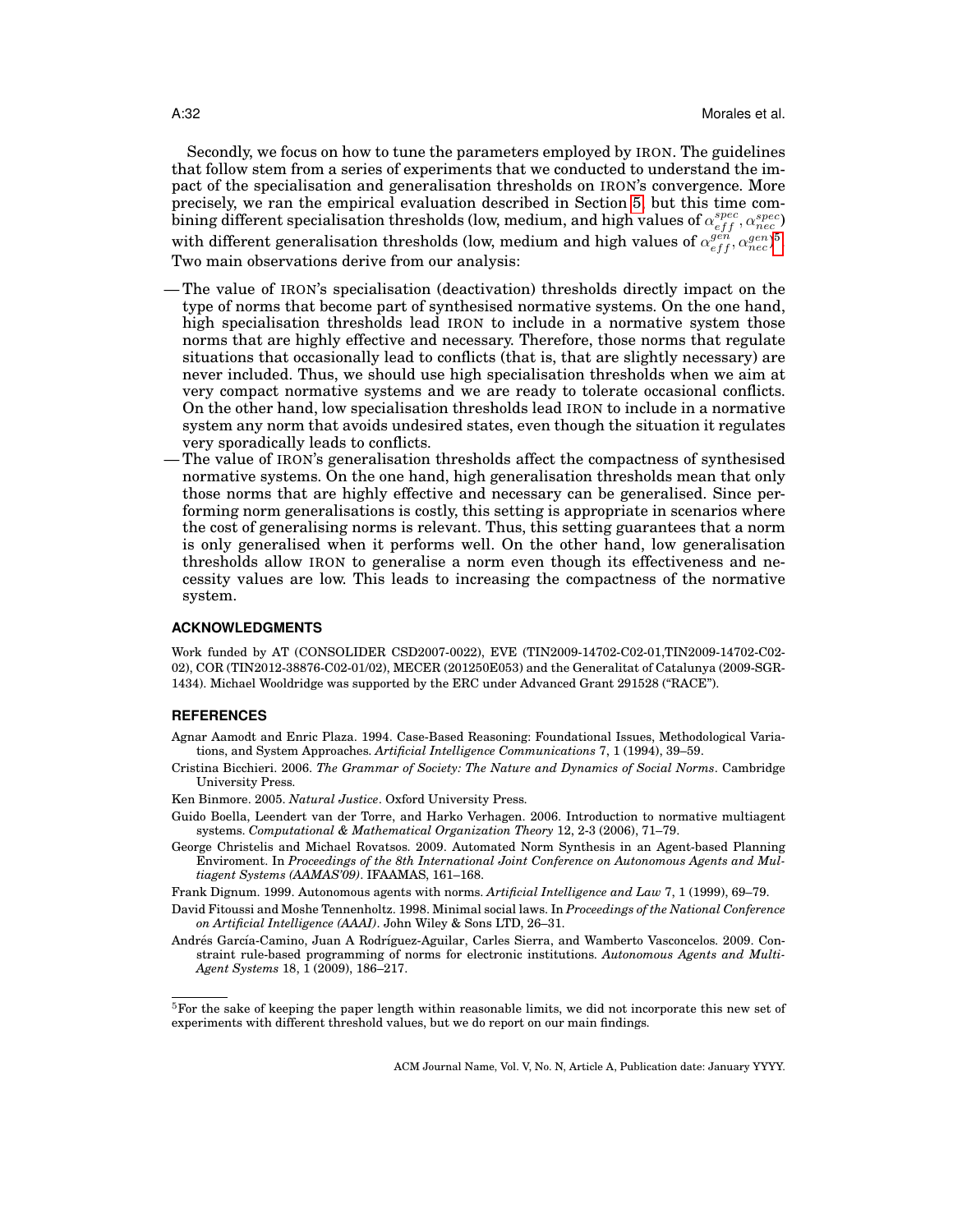- <span id="page-32-4"></span>Nathan Griffiths and Michael Luck. 2010. Norm Emergence in Tag-Based Cooperation. In *9th International Workshop on Coordination, Organization, Institutions and Norms in Multi-Agent Systems. (COIN'10)*. 80–87.
- <span id="page-32-8"></span>James E Kittock. 1993. Emergent conventions and the structure of multi-agent systems. *L. Nadel and D. Stein, eds* (1993).
- <span id="page-32-13"></span>John-Jules Ch. Meyer and Roel J. Wieringa. 1993. *Deontic logic in computer science: normative system specification*. John Wiley and Sons Ltd., Chichester, UK.
- <span id="page-32-20"></span>Javier Morales, Maite López-Sánchez, and Marc Esteva. 2011a. Evaluation of an automated mechanism for generating new regulations. In *Proceedings of the 14th international conference on Advances in artificial intelligence: spanish association for artificial intelligence (CAEPIA'11)*. Springer-Verlag, Berlin, Heidelberg, 12–21.
- <span id="page-32-19"></span>Javier Morales, Maite López-Sanchez, and Marc Esteva. 2011b. Source code of Using experience to generate new regulations. http://www.iiia.csic.es/∼[jmorales/Downloads/Morales](http://www.iiia.csic.es/~jmorales/Downloads/Morales_IJCAI2011_SourceCode.tar.gz) IJCAI2011 SourceCode.tar. [gz.](http://www.iiia.csic.es/~jmorales/Downloads/Morales_IJCAI2011_SourceCode.tar.gz) (2011).
- <span id="page-32-10"></span>Javier Morales, Maite López-Sánchez, and Marc Esteva. 2011c. Using Experience to Generate New Regulations. In *International Joint Conference in Artificial Intelligence (IJCAI'11)*. AAAI Press, USA, 307–312.
- <span id="page-32-11"></span>Javier Morales, Maite López-Sanchez, Juan A. Rodríguez-Aguilar, Michael Wooldridge, and Wamberto Vasconcelos. 2013. Automated Synthesis of Normative Systems. In *Proceedings of the 12th International Conference on Autonomous Agents and Multiagent Systems (AAMAS'13)*. IFAAMAS.
- <span id="page-32-12"></span>Javier Morales, Iosu Mendizábal, David Sánchez-Pinsach, Maite López-Sánchez, and Juan A. Rodríguez-Aguilar. 2014. Using IRON to Build Frictionless On-line Communities. *AI Communications (To appear in the special issue of the Catalan Conference of Artificial Intelligence)* (2014).
- <span id="page-32-17"></span>Stephen Muggleton and Luc De Raedt. 1994. Inductive Logic Programming: Theory and Methods. *Journal of Logic Programming* 19, 20 (1994), 629–679.
- <span id="page-32-18"></span>Shan-Hwei Nienhuys-Cheng and Ronald de Wolf. 1997. *Foundations of Inductive Logic Programming*. Springer-Verlag New York, Inc., Secaucus, NJ, USA.
- <span id="page-32-15"></span>Christopher K. Riesbeck and Roger C. Schank. 1989. *Inside Case-Based Reasoning*. Lawrence Erlbaum Associates, Hillsdale, NJ, US.
- <span id="page-32-5"></span>Norman Salazar, Juan A. Rodriguez-Aguilar, and Josep L. Arcos. 2010. Robust coordination in large convention spaces. *AI Commun.* 23, 4 (Dec. 2010), 357–372.
- <span id="page-32-3"></span>Onkur Sen and Sandip Sen. 2010. Effects of social network topology and options on norm emergence. In *Proceedings of the 5th international conference on Coordination, organizations, institutions, and norms in agent systems (COIN'09)*. Springer-Verlag, Berlin, Heidelberg, 211–222.
- <span id="page-32-2"></span>Sandip Sen and Stéphane Airiau. 2007. Emergence of norms through social learning. In *Proceedings of the 20th international joint conference on Artifical intelligence (IJCAI'07)*. Morgan Kaufmann Publishers Inc., San Francisco, CA, USA, 1507–1512.
- <span id="page-32-0"></span>Yoav Shoham and Kevin Leyton-Brown. 2009. *Multiagent Systems: Algorithmic, Game-Theoretic, and Logical Foundations*. Cambridge University Press, New York.
- <span id="page-32-1"></span>Yoav Shoham and Moshe Tennenholtz. 1995. On social laws for artificial agent societies: off-line design. *Journal of Artificial Intelligence* 73, 1-2 (February 1995), 231–252.
- <span id="page-32-14"></span>Munindar P. Singh, Matthew Arrott, Tina Balke, Amit K. Chopra, Rob Christiaanse, Stephen Cranefield, Frank Dignum, Davide Eynard, Emilia Farcas, Nicoletta Fornara, Fabien Gandon, Guido Governatori, Hoa Khanh Dam, Joris Hulstijn, Ingolf Krueger, Ho-Pun Lam, Michael Meisinger, Pablo Noriega, Bastin Tony Roy Savarimuthu, Kartik Tadanki, Harko Verhagen, and Serena Villata. 2013. The Uses of Norms. In *Normative Multi-Agent Systems*, Giulia Andrighetto, Guido Governatori, Pablo Noriega, and Leendert W. N. van der Torre (Eds.). Dagstuhl Follow-Ups, Vol. 4. Schloss Dagstuhl–Leibniz-Zentrum fuer Informatik, Dagstuhl, Germany, 191–229.
- <span id="page-32-16"></span>Richard S. Sutton and Andrew G. Barto. 1998. *Introduction to Reinforcement Learning* (1st ed.). MIT Press, Cambridge, MA, USA.
- <span id="page-32-6"></span>Daniel Villatoro, Jordi Sabater-Mir, and Sandip Sen. 2011. Social Instruments for Robust Convention Emergence.. In *Proceedings of the 22nd International Joint Conference on Artificial Intelligence (IJCAI'11)*, Toby Walsh (Ed.). IJCAI/AAAI, 420–425.
- <span id="page-32-9"></span>Adam Walker and Michael Wooldridge. 1995. Understanding the Emergence of Conventions in Multi-Agent Systems.. In *International Conference on Multiagent Systems (ICMAS'95)*. 384–389.
- <span id="page-32-7"></span>Chao Yu, Minjie Zhang, Fenghui Ren, and Xudong Luo. 2013. Emergence of Social Norms Through Collective Learning in Networked Agent Societies. In *Proceedings of the 12th International Conference on Autonomous Agents and Multiagent Systems (AAMAS'13)*. IFAAMAS.